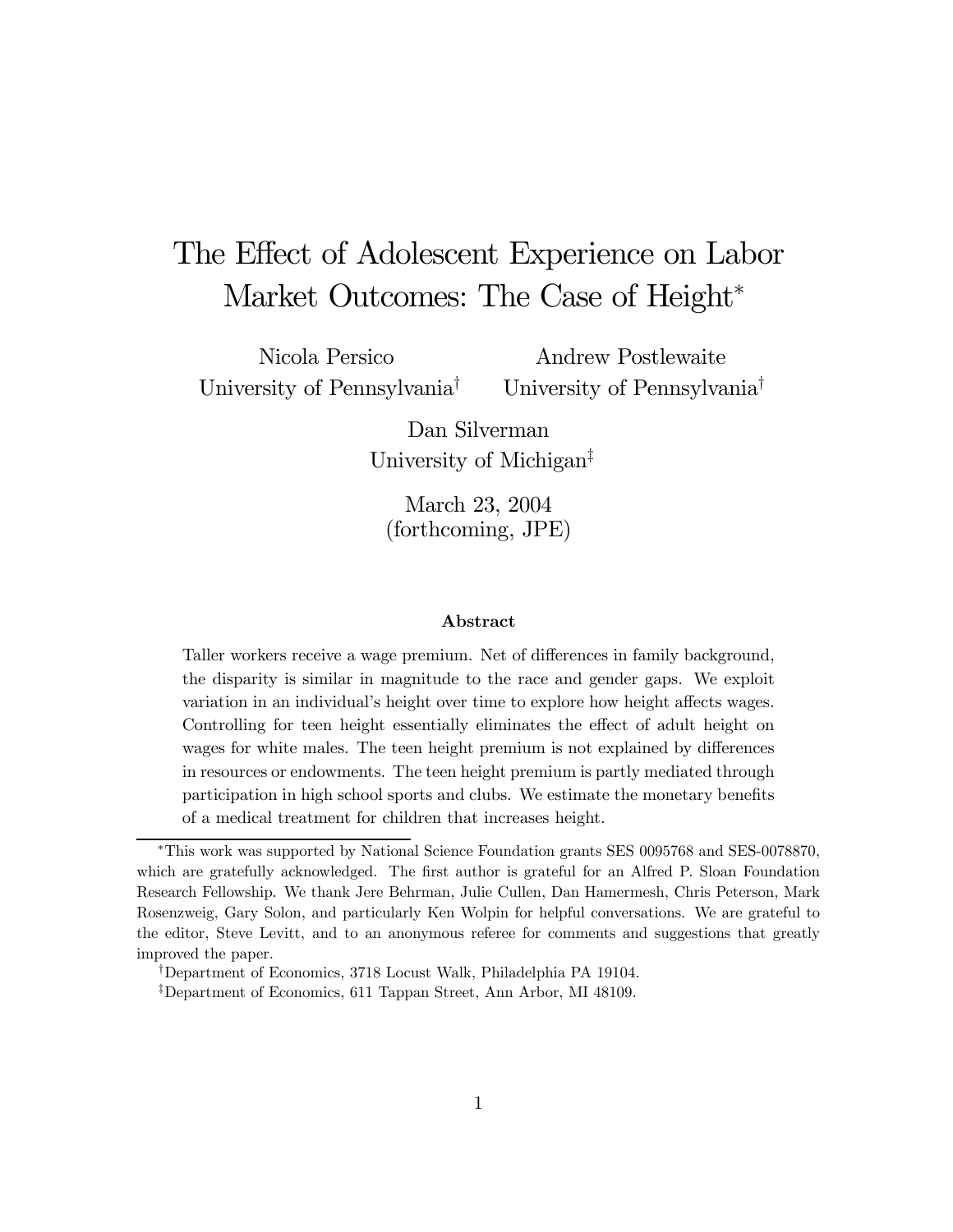### 1 Introduction

Labor market outcomes are likely to differ depending on a person's outward characteristics. These differences have motivated a large body of research focussed on the disparities across racial and gender groups. Beyond establishing the magnitude of the disparities, a goal of this research is to identify the channels through which the gaps develop. In this paper we take up the same research agenda with respect to height. We start by estimating the magnitude of the height premium, and find it comparable to those associated with race and gender.<sup>1</sup> We then take advantage of a special feature of height relative to race and gender: height varies over time, so that a relatively tall 16year old may turn out to be a relatively short adult, and vice versa. This time-variation allows us to investigate the stage of development at which having the characteristic (in our case, being short) most strongly determines the wage disparity. We find that being relatively short through the teen years (as opposed to adulthood or early childhood) essentially determines the returns to height. We document that the beneficial effects of teen height are not complementary with any particular vocation path, broadly defined; instead, they manifest themselves in a higher level of achievement in all vocation categories. We point out some social activities that might be important channels for the emergence of the height premium. We use our estimates of the return to teen height to evaluate the monetary incentive to undertake a newly approved treatment that increases teen height, human growth hormone therapy. Finally, we show that teen height is predictably greater for sons of tall parents, meaning that there is an expected wage penalty incurred by the as-yet-unborn children of short parents.

Height is widely believed to be an important ingredient of professional and personal success. Popular books discuss the advantages of being tall.<sup>2</sup> In the past 13 US presidential elections, the taller candidate has won 10 times (the most recent exception being George W. Bush) and, as shown in Figure 1, presidents tend to be distinctly taller than the average population.<sup>3</sup>

<sup>&</sup>lt;sup>1</sup>While for methodological purposes we will compare our analysis with the literature on racial and gender discrimination, we do not imply that height discrimination, if the term were well-defined, is morally equivalent to racial or gender bias.

<sup>&</sup>lt;sup>2</sup>See, for example, *The Height of Your Life* by Ralph Keyes: Little, Brown and Co. 1980.

<sup>3</sup>The height of Presidents is taken from http://www.uvm.edu/~tshepard/tall.html. The average height in the population is taken from Steckel (1995) and is the adult height of white males *born* in the US around the year in which the president was in office. Because average height is trending up, in any given year this measure most likely overestimates the average height of adults in the US population. The period 1850-1900 over which the height trend flattens is a possible exception.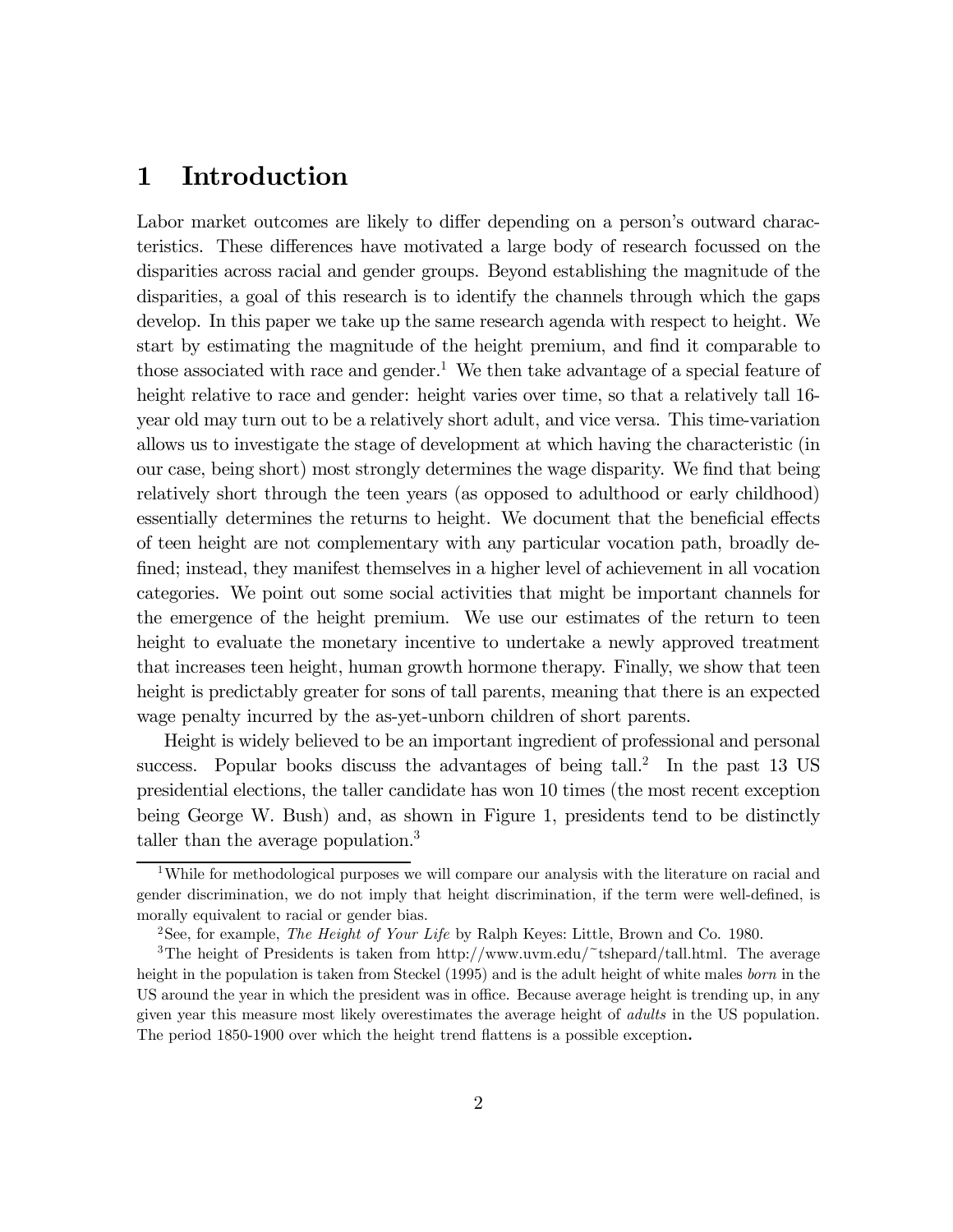

Figure 1: Height of US Presidents

There is an academic literature that investigates the possibility that labor markets reward height separate from ability.<sup>4</sup> Following a standard approach that accounts for differences in productive characteristics and interprets the residual wage differential as a height premium, prior research has estimated that an additional inch of height is associated with a  $0.025-5.5$  percent increase in predicted wages.<sup>5</sup> Taking into account the potential biases allowed by most of the previous literature, and using data from Britain's National Child Development Survey (NCDS) we find that among white British men every additional inch of adult height is associated with a 2.2 percent increase in wages. In a complementary analysis, drawing on data from the National Longitudinal Survey of Youth (NLSY) we find that among adult white males in the US, every additional inch of height as an adult is associated with a 1.8 percent increase in wages. As the interquartile range of adult heights spans 3.5 to 5 inches in our data (in Britain

<sup>4</sup>This research is found mainly in sociology and psychology. For a review of the evidence from sociology and psychology see Martel and Biller (1987). A more recent example from this literature is Frieze *et al.* (1990). This evidence is not only drawn from less developed economies where physical size may be an important determinant of productivity (see Steckel (1995) for a review of the connection between height and standard of living).

<sup>&</sup>lt;sup>5</sup>Sargent and Blanchflower (1994) estimate the effect on age-23 wages of height measured at various ages, for the NCDS cohort born in 1958. They estimate that every additional 10 centimeters in height at age 16 (23) is associated with 2.7 (3.3) percent increase in wages at age 23. Using the NLSY data, Loh (1993) regresses wages on adult height and estimates that workers who are below-average height as adults earn  $4\%$ -6% less than above-average workers. Berhman and Rosenzweig (2001) use the variation in height between monozygotic female twins, and estimate that every additional inch of height is associated with a 3.5-5.5 percent increase in women's wages.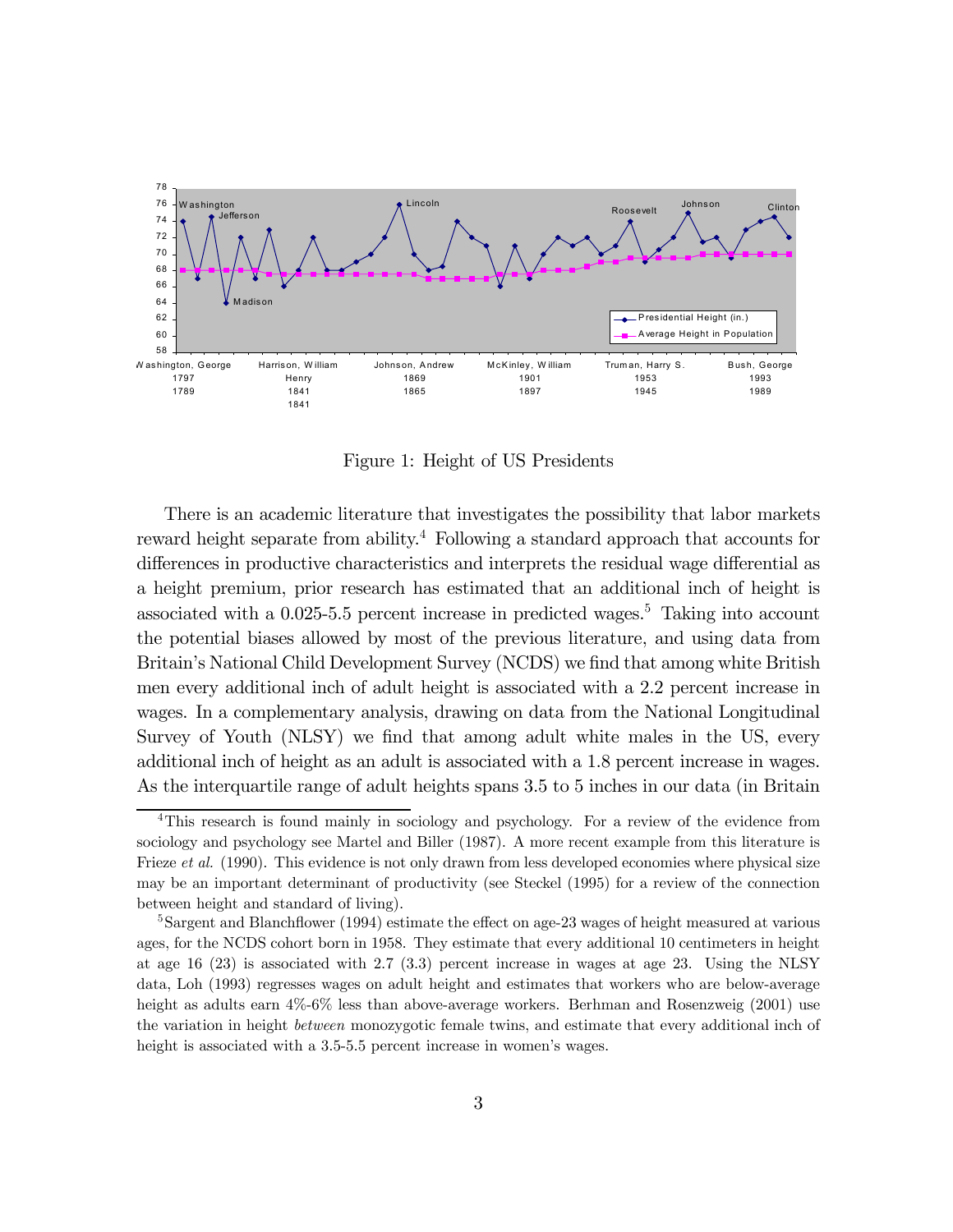and the US, respectively), the tallest quarter of the population has a median wage that is more than 13 percent higher than that of the shortest quarter. The impact of this height wage disparity is comparable to those associated with characteristics such as race or gender.<sup>6</sup>

Beyond estimating the magnitude of the height premium, our primary focus is to investigate its roots. Several plausible theories have been proposed for why markets might treat shorter people differently. A leading theory in social psychology describes the interpersonal dominance derived from height. According to this theory, short people are stigmatized by others, perceived less positively, and thus placed at a disadvantage in negotiating interpersonal dealings.<sup>7</sup> Evolutionary selection may also explain the disadvantages of being shorter than competitors. As the human species evolved, to the extent that size provided a direct advantage in the competition for resources, a preference for associating with tall people might have been naturally selected. In addition, greater height may have signaled good health throughout the development process, and therefore a genetic makeup robust to illness and deprivation. To the degree that this signal translated into a preference for taller mates, this may provide an explanation for why, other things equal, shorter people may be viewed as less appealing. These theories are designed to explain a 'taste' for height among employers. A final theory emphasizes self-esteem by placing the roots of the height premium in a superior conception of self that is achieved through a comparison with a socially-determined notion of ideal height. A greater self-image leads to higher achievement through a variety of channels, including perseverance and interpersonal skills.

The theories presented above are designed to account for the adverse consequences of a current lack of height. Of course, the fact that we observe a height wage premium does not imply that shorter workers are penalized for their current stature. There may be another characteristic, correlated with current height and valuable to employers that is in fact acquired at some pre-market stage. We can think of this characteristic as a form of human capital, a set of skills that is accumulated at earlier stages of development. If this characteristic were unobservable to the researcher, the lower wages of shorter people would be incorrectly ascribed to their lack of height, instead of to their lack of human capital. For example, short children, if stigmatized because

 $6C$ orrecting for differences in family background and region of residence, we estimate the blackwhite wage gap to be approximately 15% among full time male workers in the NLSY. Similar analysis indicates that the male-female wage gap is approximately 20% among white full-time workers in both the NCDS and NLSY.

<sup>7</sup>See, Martel and Biller (1987) and Frieze, et al. (1990).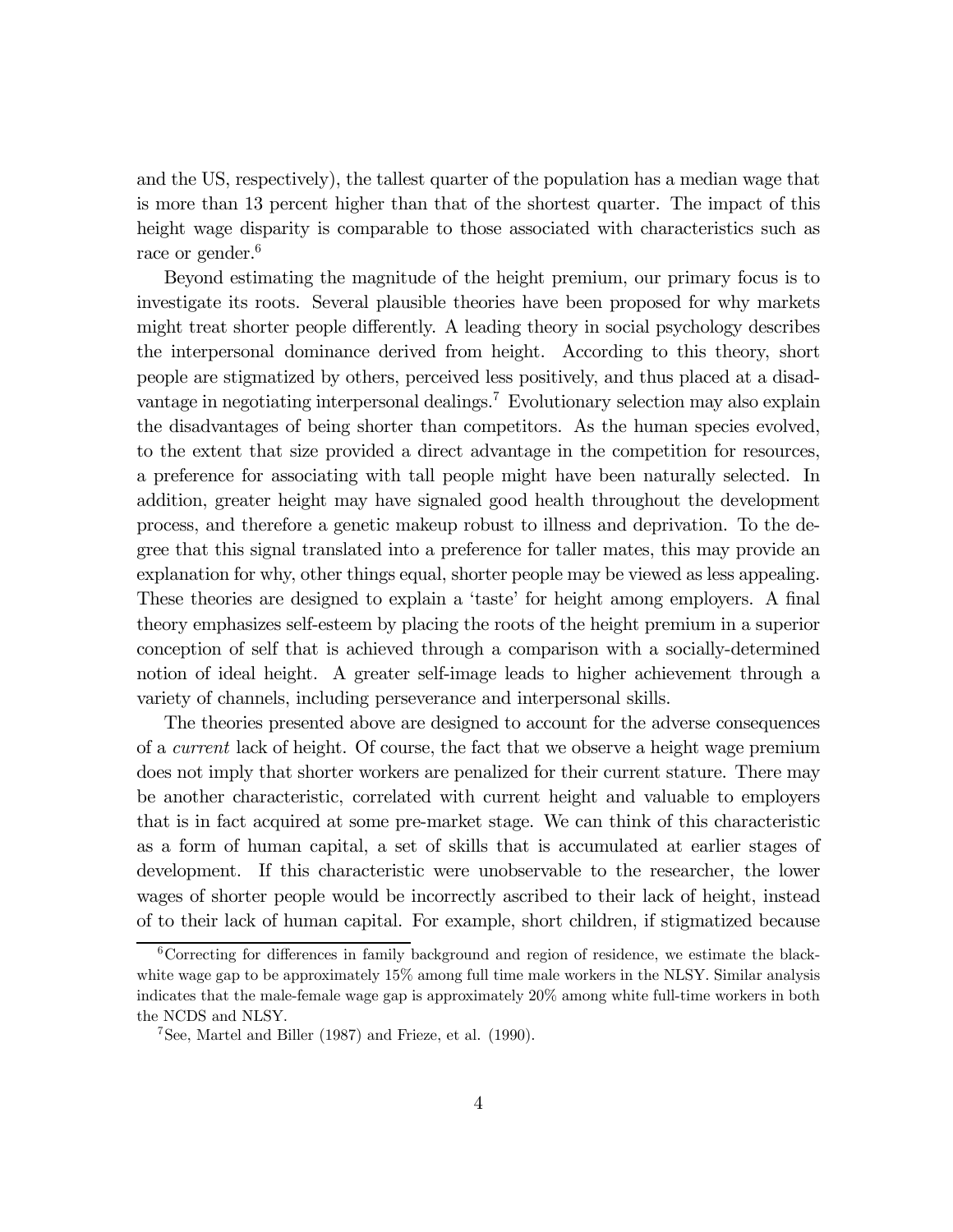of their stature, might find it more difficult to develop interpersonal skills, positive self-conception, or might simply be excluded from participation in groups that foster the development of skills. The mechanisms that generate the disadvantage of short people in acquiring human capital could include any of the channels presented above (interpersonal dominance, self-image, etc.) which may have an impact at any early stage of development. An alternative theory, statistical discrimination, might predict that children who forecast being short adults invest less in human capital because the returns to human capital are smaller for short adults; a rational individual will invest less in assets that provide lower personal return.

Finally, we might entertain a theory that pushes back the source of the height premium to birth: taller people might be endowed to a greater degree with some favorable characteristics. These characteristics could be family resources which raise a person's productivity, or other characteristics such as intellectual stamina or work energy, that are directly productive characteristics independent of external factors.

Distinguishing among these theories is important for understanding the channels through which outward characteristics affect market outcomes. The magnitude of the height premium alone makes it important to investigate these theories. In addition, understanding the ways in which height affects income may shed light on other labor market disparities such as the race and gender gaps. In the case of the height, it is possible to make progress on tests of the relative importance of these theories. Alone among common bases of labor market disparities, height is impermanent. Relative stature often changes as an individual grows to his or her full adult height. Participants in the NCDS were measured by physicians at ages 7, 11, 16, and 33, and self-reported height at age 23. Respondents to the NLSY provided self-reported measures of height in 1981, 1982 and 1985. Of particular interest for the present study is that in each of these samples, among those who were relatively short when young, many grew to become average height or even tall adults. These changes in relative stature provide an opportunity to understand better the sources of the height premium.

We show that two adults of the same age and height who were different heights at age 16 are treated differently on the labor market: the person who was taller as a teen earns more. In fact, the preponderance of the disadvantage experienced by shorter adults on the labor market can be explained by the fact that, on average, these adults were also shorter at age 16. This finding suggests that a large fraction of the disparity is not due to a taste for tall adult workers, or to any employer's preference for height when young (which the employer presumably cannot observe); rather, the disparity must reflect a characteristic correlated with height when young. This observation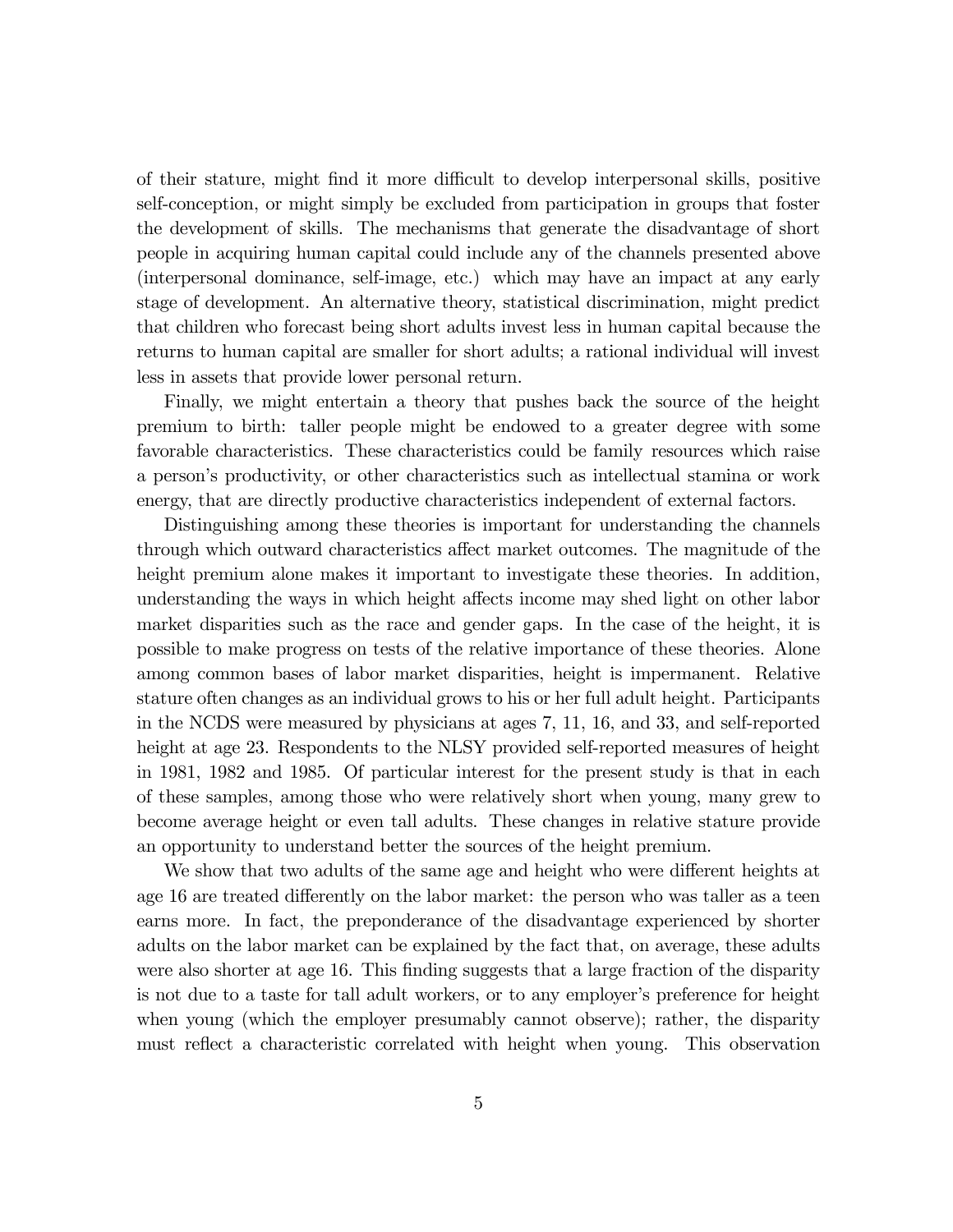leads our investigation away from a theory of the labor market's taste for height, and toward an analysis of the nature of the unobservable characteristic.

We show that the teen height premium does not much diminish when we control for variables such as family resources, good health, and native intelligence. Using the fact that NCDS measures height at ages 7 and 11 in addition to 16 and 33 we are able to parse the contribution to the height premium of being tall at different ages. When we regress wages on height measured at ages 7, 11, 16, and 33 we find that only age-16 height has either an economically or statistically significant coefficient. Among the different heights, therefore, height at age 16 uniquely influences future wages. The negligible role played by height prior to age 16 (together with other supporting evidence) suggests that the height premium is not simply a premium to early development at any age.

The wealth of data provided by the NLSY allows an analysis of the channels through which teen height influences later wages. In the US data, those who were relatively short when young were less likely to participate in social activities associated with the accumulation of productive skills and attributes.<sup>8</sup> About half of the wage differential can be accounted for by variation in participation in school-sponsored non-academic activities (such as athletics and clubs), and a smaller fraction of it can be explained by greater levels of schooling. We interpret these findings as evidence of the effects of social factors on the development of human capital and the distribution of economic outcomes. Viewed in this light, our findings suggest that social effects during adolescence, rather than contemporaneous labor market discrimination or correlation with productive attributes may be at the root of the disparity in wages across heights.

In our effort to better understand the channels through which teen height affects wages, we establish that the height premium is not reflected in an observably different choice of occupations, broadly defined. Thus, the height premium is reflected in a higher level of achievement within the same vocation category, broadly defined. Overall, the beneficial effects of teen height seem to accrue across the board, as a sort of all-purpose resource.

Finally, we use our estimates of the teen height premium to calculate the monetary return to an investment in teen height, i.e., a treatment with human growth hormone

<sup>8</sup>Examples of human capital that might be acquired through such activities include skills of interpersonal negotiation, social adaptablity, and motivation. Productive attributes that are often ascribed to participation in extra-curricular activities include self-esteem and self-discipline. See Heckman (2000) for a complete discussion of the importance of these 'non-cognitive' skills, and their development by social institutions.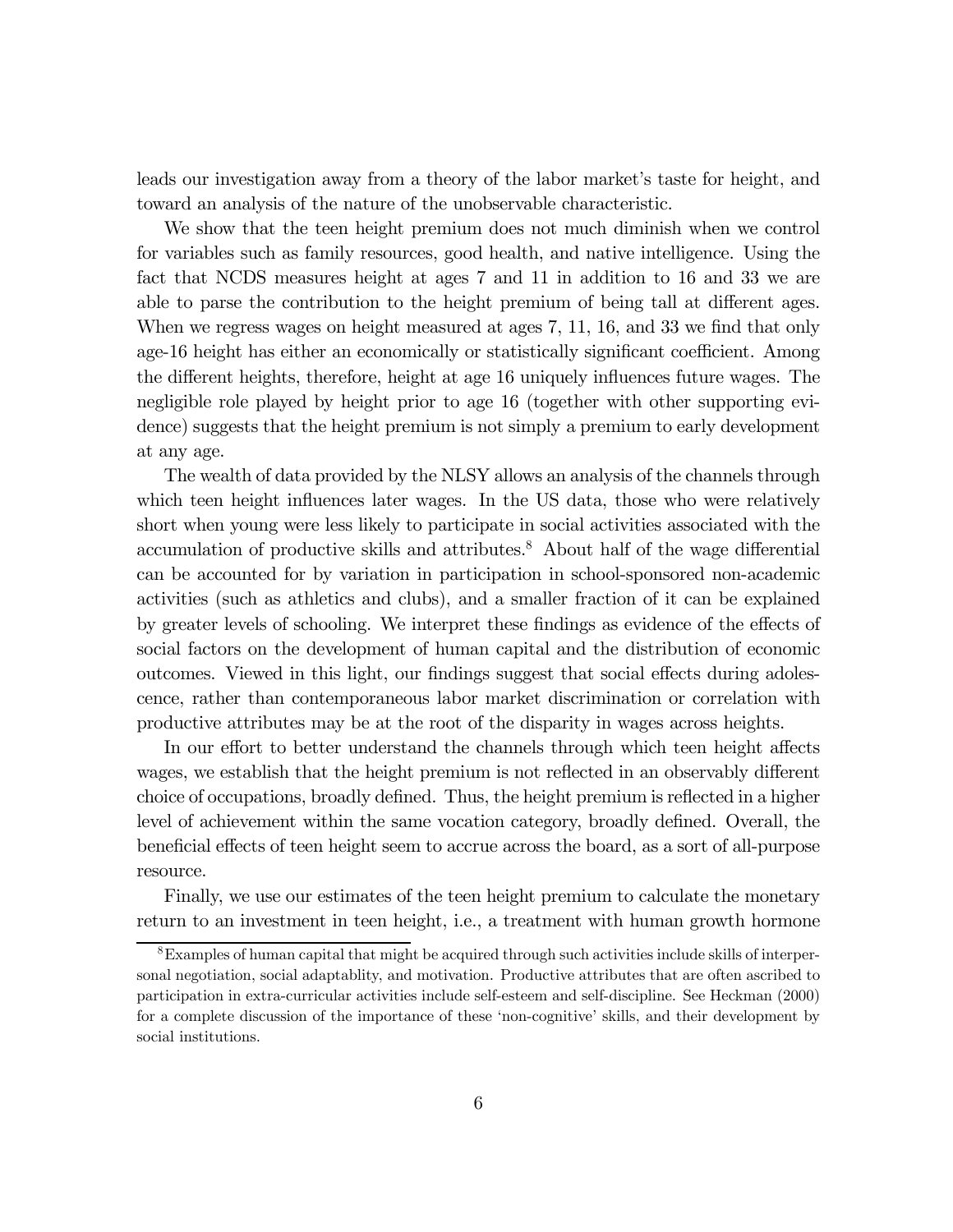(HGH). From our viewpoint, the HGH treatment represents an indirect investment in human/interpersonal capital of the type that we have suggested. Because the treatment was not available to the individuals in our data set, we have an opportunity to perform a cost-benefit analysis of an investment in this type of human capital. Since the return to investment is a percentage of adult wages, taking into account the cost of treatment we find that males with expected average annual earnings exceeding \$100,000 have a monetary incentive to undertake the HGH treatment.

### 2 Data

Our two main data sources are the NCDS and the 1979 youth cohort of the NLSY. The findings from the NLSY closely parallel those in the NCDS. We draw attention to the aspects in which the results from the US and Britain are substantially different, and where some distinctive features of the each data set provide additional insight.

The NCDS began as a perinatal mortality study of all the children born in England, Scotland and Wales during the week beginning March 3, 1958. Seven years later, an attempt (sweep) was made to recontact all of the children who survived infancy. Similar sweeps were made again when the children were ages 11, 16, 23 and 33. At age 33, 11,407 (66%) of the original 17,414 children were recontacted and at least partially surveyed.<sup>9</sup> The NLSY began in 1979 with  $12,686$  men and women ages 14-21, and has interviewed this cohort every year until 1994, and every other year since then. Respondents to the NLSY were first asked to report their height in 1981, when they were ages 16-23, and most recently in 1985 when they were ages 20-27. We will refer to height measured in 1985 as adult height.

To avoid confounding the effects of race, gender and height discrimination we focus our attention primarily on white males. In Britain this implies excluding the small number of native-born non-whites; we also exclude those participants in the NCDS who immigrated to Britain after 1958. In the US we focus on the 2,063 white, non-Hispanic males for whom there exists both adequate height data, and other information.<sup>10</sup>

Table 1 presents summary statistics of the height measures from our primary data sets, along with statistics from an unrelated survey of measured height in the US.

<sup>9</sup>Selection analysis indicates that those from Scotland and the Northwest of England, and those with lower reading test scores at age 7 were less likely to respond to the fifth sweep. Elias and Blanchflower (1988) find similar results with respect to the fourth sweep.

<sup>&</sup>lt;sup>10</sup>Our interest in adult wages also leads us to exclude the entire NLSY oversample of poor whites who were dropped from the survey after 1990.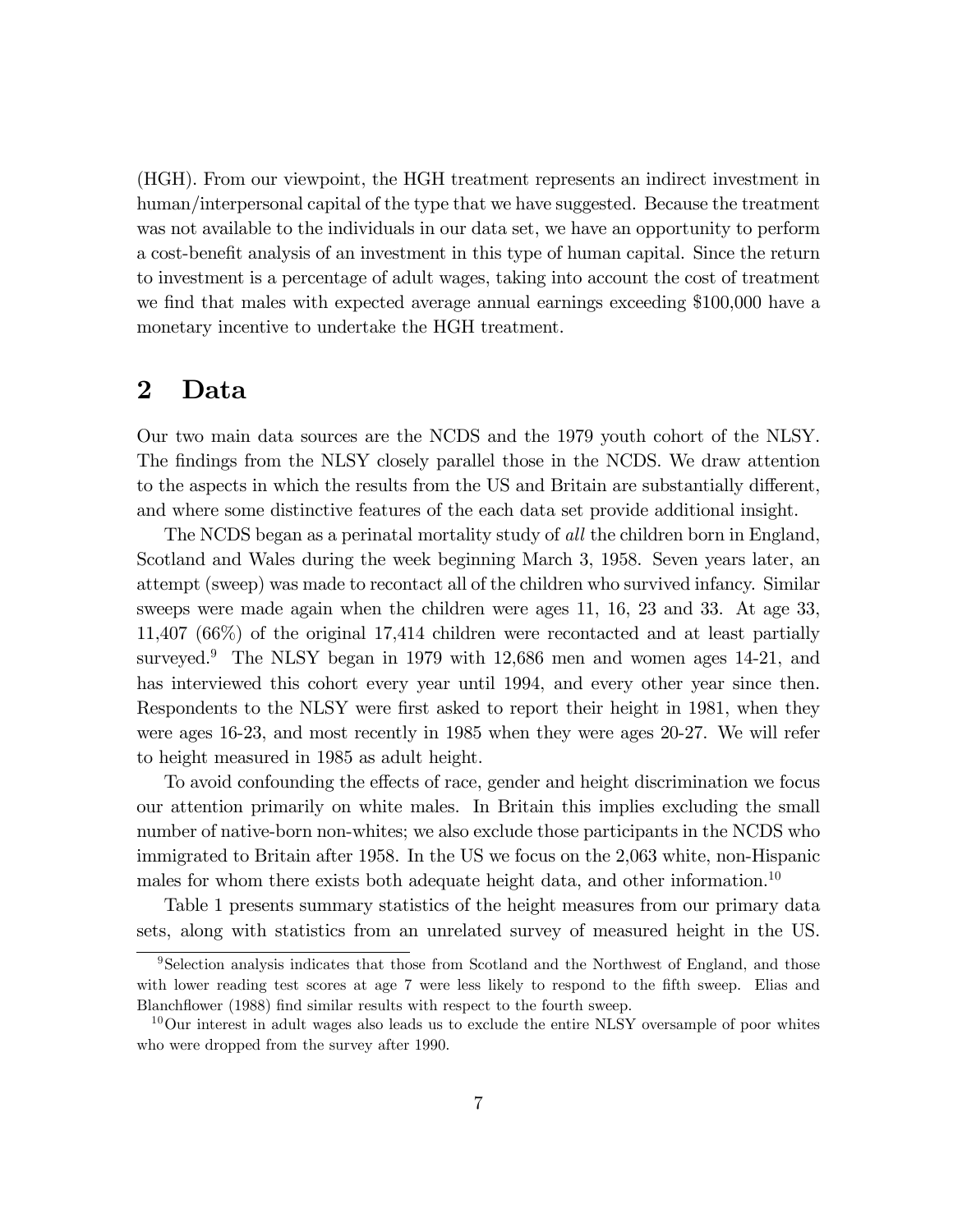We note a few features of the data. First, even when attention is restricted to white men, there is substantial cross-sectional variation in adult height. The data include respondents as short as 60 inches and as tall as 83 inches. The interquartile range spans 3.5 inches (NCDS) and 5 inches (NLSY). Second, while in the NCDS the average change in height between ages 16 and 33 (2.5 inches) represents a substantial fraction of total variation in adult height, in the NLSY the variation in height over time is limited by the fact that respondents were 16 or older when first measured, with more than half being older than  $18^{11}$  On average, the NLSY sample grew just 0.28 inches between 1981 and 1985. Of the NLSY respondents, 618 (30%) reported growth of at least one inch over the period; among those who grew, the average change was 1.68 inches. Nevertheless, as our later analysis shows, this variation in height over time is adequate to provide reasonably precise estimates of the relationship between youth height and adult outcomes, conditional on adult height.

A potentially important limitation of the NLSY data is that height is self-reported to the nearest inch, which raises the issue of measurement error. To illustrate, we note that among our white male subsample, 315 (15.2%) respondents report a height in 1985 that is strictly less than what they reported in 1981, and 75 (3.6%) report a decline in height of more than one inch.<sup>12</sup> By itself, the presence of classical measurement error may strengthen our results, as the error would be expected to bias the coefficients of interest towards zero. Nevertheless, we would like a gauge for the accuracy of self reporting. By one measure the height data recorded in the NLSY appear reasonably accurate. The distribution of the NLSY's self-reported heights is quite similar to that of a national survey of carefully measured heights completed in 1980; with the distribution in the NLSY shifted slightly to the right, and having a fatter right tail.<sup>13</sup>

In contrast, in each sweep of the NCDS except for the age-23 sweep, height is measured by a physician. The advantages of the earlier and more accurate height measures in the NCDS are clear. Among the 1,772 white men for whom there exists sufficient data, the average growth between ages 16 and 33 is 2.54 inches, and just 44

 $11$ It is estimated that in the US adult height is reached at a median age of 21.2 years for males, with a median growth after age 16 of slightly less than 1 inch (Roche 1992, pp. 104-5).

<sup>&</sup>lt;sup>12</sup>Not all those who report a decrease in height need be in error. Damon, Stoudt, and McFarland (1966) p. 50 reports that adults shrink by an average of 0.95 inches over the course of a day.

<sup>&</sup>lt;sup>13</sup>The National Health and Nutrition Examination Survey conducted by the National Center for Health Statistics between 1976 and 1980 measured standing height against a calibrated bar and used a camera to standardize recording. In this survey, the average measured height for white males ages 18- 24 was 69.8 inches, with a standard deviation of 2.8 inches. See National Center for Health Statistics (1987), Table 13. The comparable Ögures in our subsample of the NLSY are 70.41, and 2.85.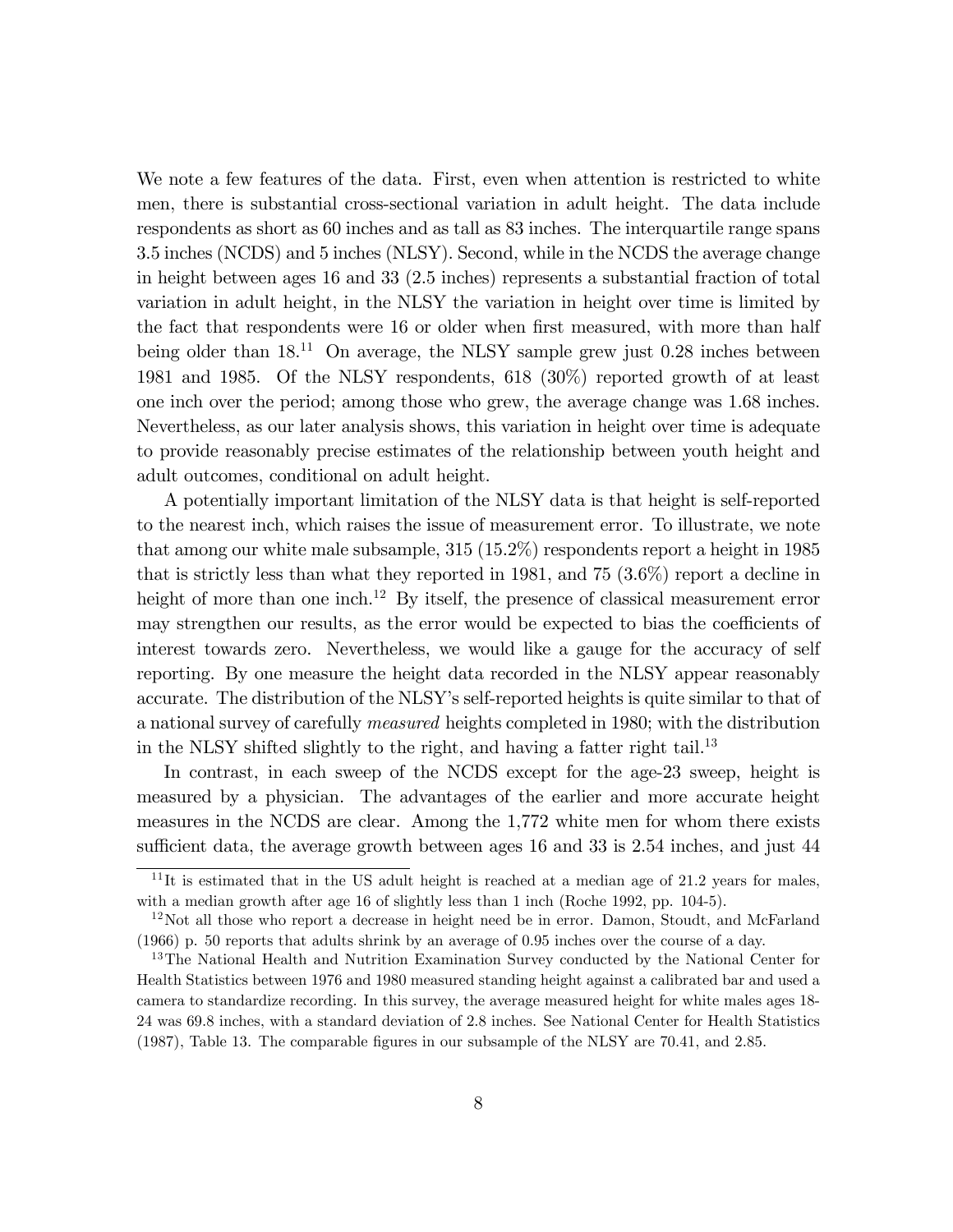$(2.5\%)$  report negative growth over this period.<sup>14</sup> We will use age-33 height as our measure of adult height, to eliminate any bias induced by self-reporting. The presence of another measure of adult height—self-reported at age  $23$ —is useful because it allows us to gauge the impact of the bias induced by self-reporting of heights. In the NCDS, at least, this bias is negligible: all the coefficients in this paper are almost identical when age-33 height is replaced by age-23 height.

### 3 Evidence of the Height Premium

Our first task is to examine whether in our data sets, consistent with the literature, there are sizable associations between height on wages. There are some important aspects in which our investigation differs from previous studies. Unlike much of the prior research, we estimate the regression equations separately by race and gender, and focus on the results for white, non-Hispanic males. As noted above, estimating the equations separately avoids confounding the effects of race, gender and height discrimination; moreover this approach allows all of the coefficients to differ by race and gender. In addition, unlike most prior studies, we are able to measure wages at a relatively advanced age  $(31–38)$  and thus capture the cumulative effects of differences in height. Finally, our approach to estimating the effect of height takes care to avoid controlling for variables such as education, work experience, and occupation that are endogenous, i.e. choice variables that may be influenced by height. This approach is consistent with the strategy taken by Neal and Johnson (1996) who, along with Heckman (1998), provide detailed arguments against accounting for differences in decision variables when estimating the effect of labor market discrimination.

To begin our assessment of the relationship between height and wages, Table 2 compares summary statistics of the white male subsample by above- and below-median adult height. For the adult outcomes in the NCDS we consider wages at age 33; in the NLSY we consider the data from 1996 when respondents were 31 to 38 years old. The statistics on adult wages summarize only the data for full time workers.<sup>15</sup> Comparing

<sup>&</sup>lt;sup>14</sup>Among the shrinkers, 19 respondents report shrinking by an inch or more during this period. The NCDS has disadvantages as well. For large fractions of those successfully contacted in the later sweeps, data from their earlier sweeps (including height measures) are incomplete.

 $15$  In the NCDS, wages are defined as gross pay per reporting period divided by usual hours worked during reporting period. (The reporting period varies depending on how often the respondent is paid.) In the NLSY wages are defined as annual income from wages, salaries and tips, divided by annual hours worked. Full time workers are identified as those who worked more than 1,000 hours in the previous year. The results discussed here and elsewhere in the paper are qualitatively unchanged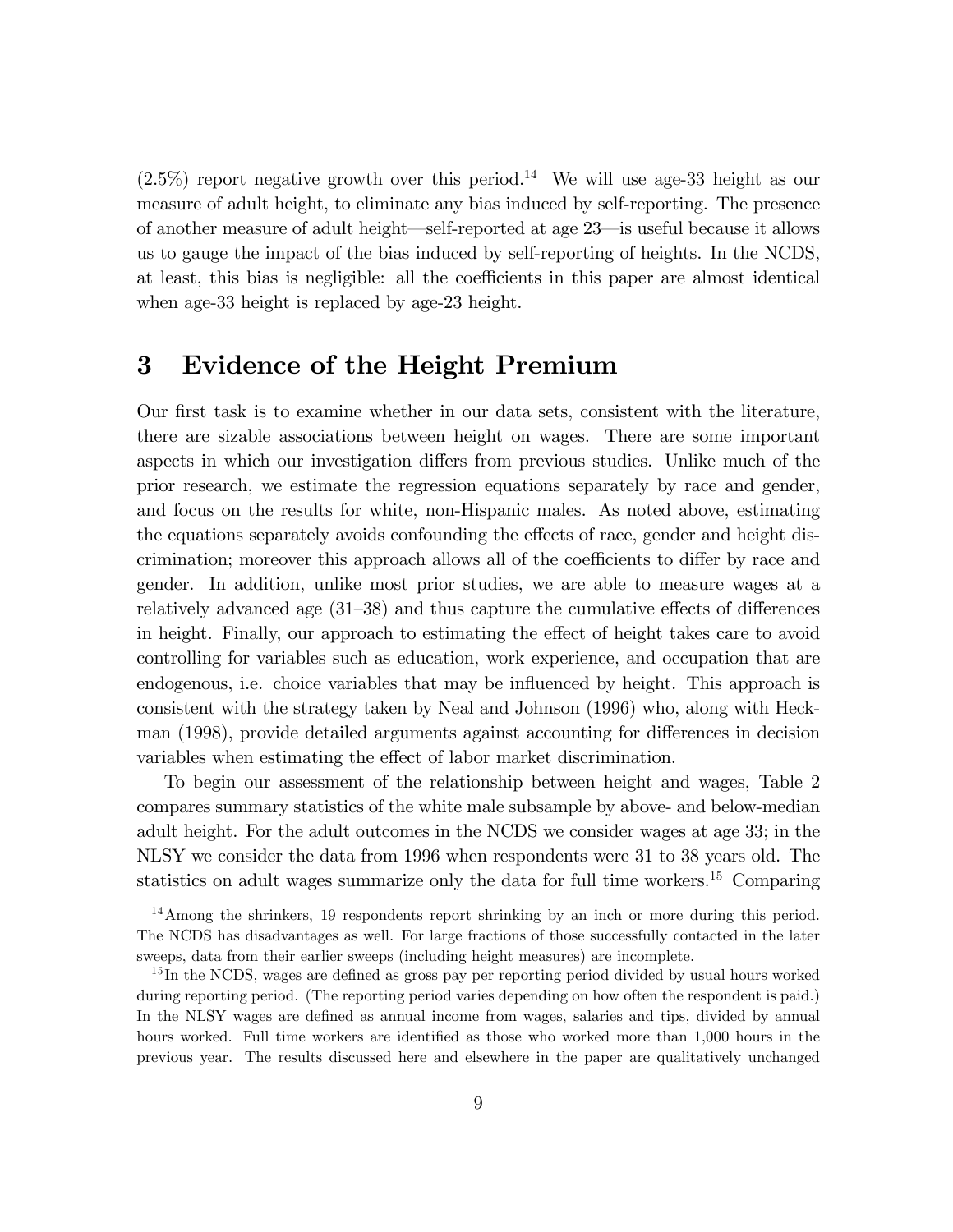mean log of wages, we find that the average wage of shorter males is 11 percent lower than that of the taller group in the NCDS and 10 percent lower in the NLSY.

Importantly, these shorter and taller males come from family backgrounds that are also different. In particular, Table 2 shows that compared with their taller counterparts, shorter males, on average, come from larger families with less educated parents who were less likely to have worked in skilled or professional occupations.<sup>16</sup> Thus, an immediate concern is that the disparities in the average adult outcomes of taller and shorter males reflect these differences in family background rather than any form of height premium. Growing up in families with less human and financial capital, shorter than average men may be placed at a disadvantage in the labor market for reasons that have nothing to do with their lack of height.

To account for the influence of these systematic differences in family background, Table 3 presents OLS estimates of the effect of height on wages holding constant a number of family characteristics.<sup>17</sup> Results from the NCDS are presented along side those from the NLSY. In Columns 1 and 5, the first, simple regression of log wages on height, age, and region of residence<sup>18</sup> indicates that every additional inch of adult height is associated with an increase in wages of 2.7% percent (or an average of approximately £422 (\$756) in 1991 full-time equivalent annual earnings) in the NCDS, and 2.5 percent (or an average of \$820 in 1996 full-time equivalent annual earnings) in the NLSY. In Columns 2 and 6, after controlling for family characteristics including parents' education and occupation status, and number of siblings, the coefficient on adult height is reduced to 2.2 percent in the NCDS and 1.8 percent in the NLSY.19

<sup>18</sup>There are small, but statistically significant differences in the distribution of heights across regions. We find, for example, that males from Scotland are on average 0.5 inches shorter than those from the East or the North Midlands of England. In the US, white males in the Northeast are, on average, 0.45 inches shorter than their counterparts in Northcentral states, and 0.59 inches shorter than in the Southern states.

hours worked. Full time workers are identified as those who worked more than 1,000 hours in the previous year. The results discussed here and elsewhere in the paper are qualitatively unchanged when other definitions of full time work are used.

<sup>&</sup>lt;sup>16</sup>The mothers of shorter men in the NCDS are an exception.

 $17$  Here, as in our subsequent regression analyses, we assume that, conditional on other observables, an individual's heights at various ages are exogenously given. This assumption precludes, for example, a model in which, conditional on other observables, height at various ages is determined in part by parents' unobservable investment decisions that also contribute directly to adult productivity and thus to adult wages.

 $19\,\text{We also consider whether differences in measures of school quality such as student-teacher ratio,}$ disadvantaged student ratio, dropout rate and teacher turnover rate may explain more of the height wage premium. In each data set introducing these controls for school quality leaves the estimated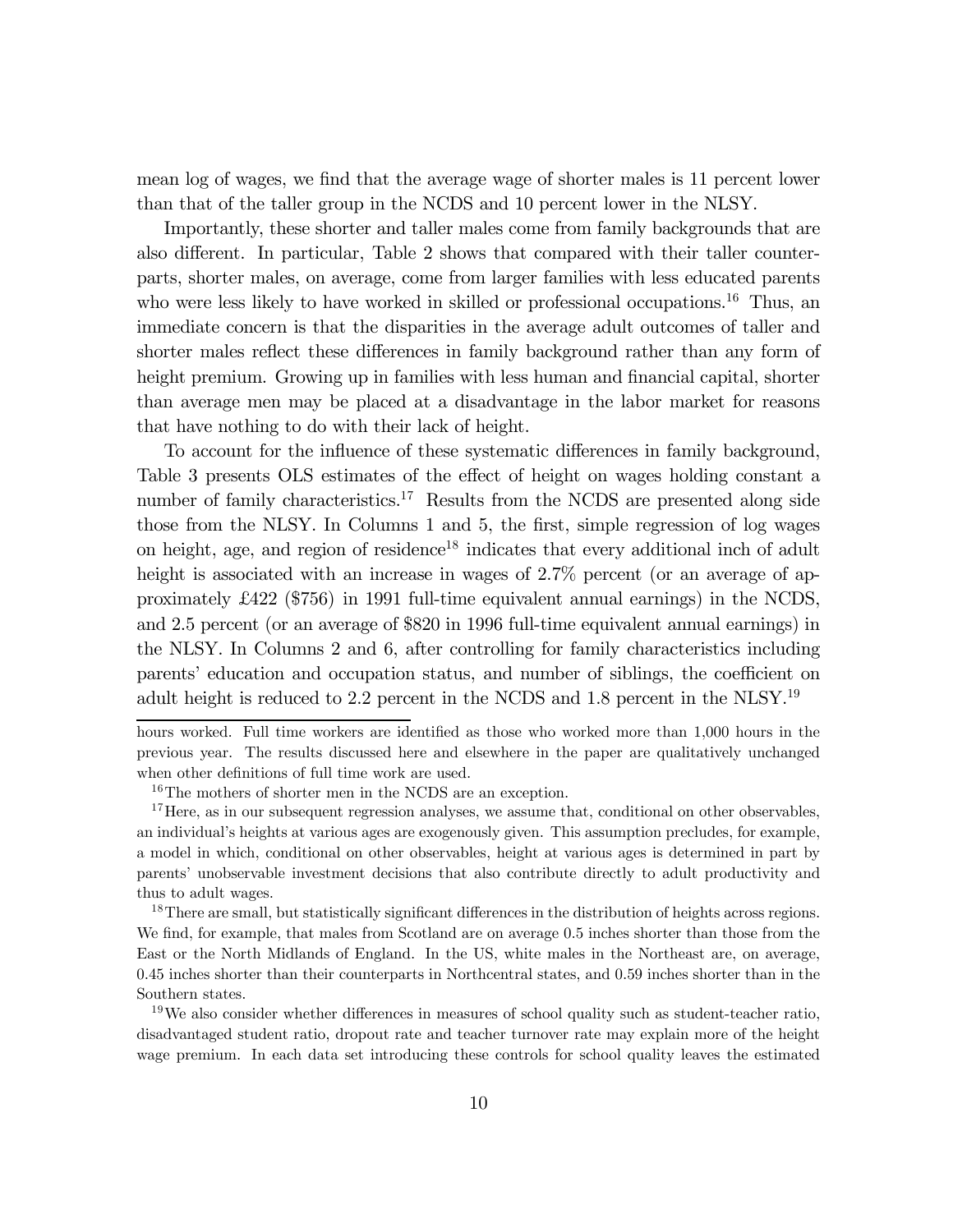Although the estimated coefficients on height are somewhat reduced after accounting for differences in some external resources, the reduction is minor especially when compared with the analysis of Neal and Johnson (1996), who find that family and school variables may account for a large fraction of the racial wage gap. In our analysis, the fact that taller people tend to come from somewhat more advantaged families does not explain a large part of the height premium.

# 4 It's All in Teen Height

The fact that shorter people are penalized on the labor market does not imply they are penalized for being short. We now argue that much of the wage disadvantage experienced by shorter people can be explained by a characteristic other than adult height, namely height in adolescence. This finding casts substantial doubt on the relevance of a taste for height as an explanation for the observed wage premium.

### 4.1 Irrelevance of Adult and Pre-teen Heights

Adult height predicts wages only insofar as it is correlated with teen height. The evidence for this claim comes both from the NCDS and the NLSY. (For height when old and young, in the NCDS we use age-33 and age-16 height, in the NLSY height reported in 1985 and 1981.) Consider a random sample of 33 year-old males all of the same height. Among this group, individuals will have been more or less tall at age 16. More specifically, some will not have grown at all in the intervening years, while others may have grown several inches to achieve this adult height. Conditional on adult height, we find a sizable (and statistically significant) difference between the wages of late and early maturers– a 'teen-height premium.' In fact, of the total effect that might be ascribed to adult height discrimination, nearly all can be attributed to the fact that adults who are relatively tall at age 33 tend to be relatively tall at age 16.

A regression analysis is reported in Table 3. Each specification takes the following form:

$$
w_i = \alpha_0 + \alpha_1 H_{i,adult} + \alpha_2 H_{i, youth} + \alpha \mathbf{X}_i + u_i \tag{1}
$$

effect of adult height on adult wages essentially unchanged. See Persico, Postlewaite and Silverman (2003) for details.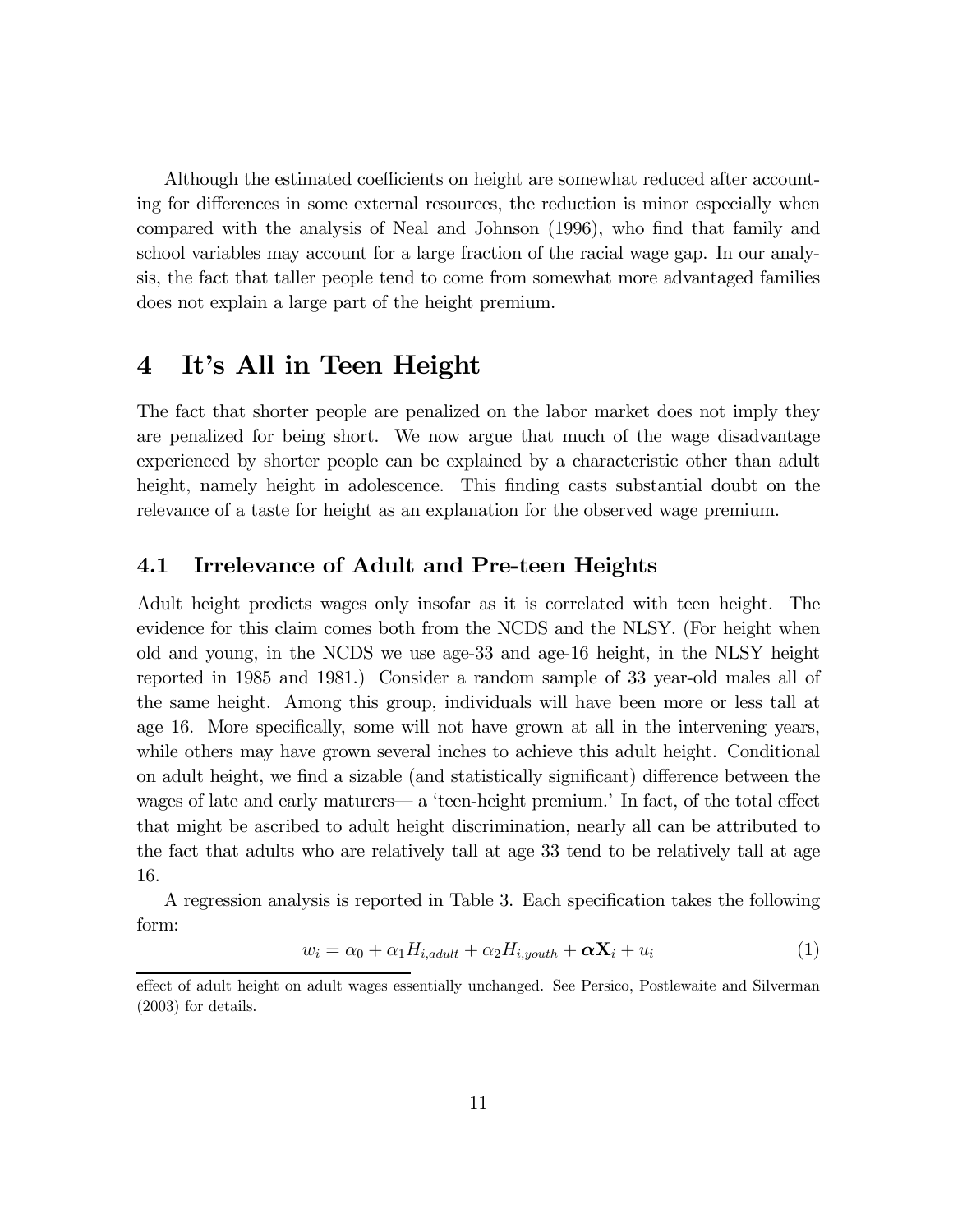where:

 $w_i$  = i's adult wage  $H_{i,\text{adult}} = \text{adult height}$  $H_{i,\text{vouth}} = \text{youth height}$  $\mathbf{X}_i$  = a vector of other covariates  $u_i$  = an error term

In the first, basic specification, (Table 3, Columns 3 and 7) we regress adult wages on adult height, youth height, age, and region. In this basic specification we find that, conditional on adult height, every additional inch of height when young, is associated with a 2.6% increase in adult wages in Britain, and a 2.7% increase in the US. Importantly, when we control for youth height, the estimated effect of adult height on wages is nearly zero. The point estimate suggests that conditional on youth height, any additional adult height is associated with a statistically insignificant 0.4% increase in adult wages in the British data. In the US data the estimated coefficient on adult height is a statistically insignificant 0.2%.

As in Section 3 concerning the analysis of adult height alone, we move on to account for a possible relationship between height and aspects of family background.<sup>20</sup> Adding controls for family characteristics (Columns 4 and 8) changes the estimates slightly. Accounting for differences in family background we find that, conditional on adult height, every additional inch of age-16 height is associated with a somewhat diminished, but still highly significant 2.1% increase in adult wages in Britain, and a 2.6% increase in the US. Controlling for the effect of youth height, we estimate that adult height is associated with a 0.5% but statistically insignificant increase in adult wages in Britain. In the US, the estimated effect of adult height on wages is -0.4% but not statistically different from zero. Thus, the finding that pre-adult height, rather than adult height itself, determines the wage premium is robust to the introduction of controls for region and family background.<sup>21</sup>

<sup>21</sup>In the relevant samples, introducing controls for school quality leaves unchanged the estimated

 $^{20}$ It may be argued that, to capture the gross effect of teen height on adult wages, it is appropriate to condition on the teen's stock of human capital. One argument for such a specification is that, conditional on adult height and family resources, investments in human capital that are positively correlated with later wages are also positively correlated with teen height. Observe, however, that to the extent that these investments are the *result* of greater stature, conditioning on teen human capital would lead to an underestimate of the gross effect of teen height on adult wages. Consistent with this interpretation, our analysis indicates that while pre-teen investments in human capital are unrelated to the teen height premium, post-teen investments may be. See Tables 6 and 7 below.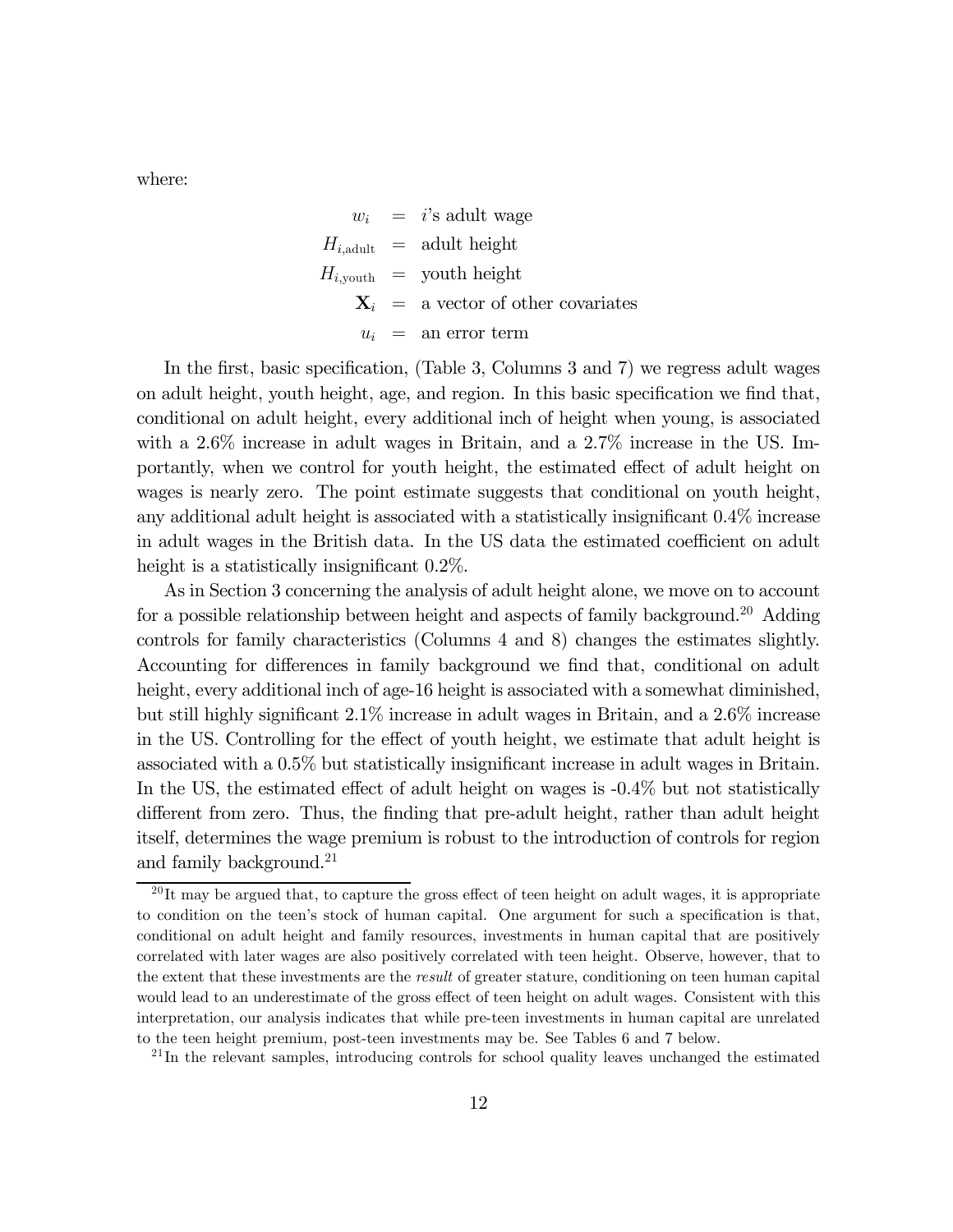The data from the NCDS also afford an opportunity to parse further the height premium according to the age at which relatively high stature is attained. Respondents to the NCDS were also measured at ages 7 and 11, allowing us to consider the extent to which height at these ages contributes to the height premium. It is clear that each of these heights, if considered on its own (without conditioning on other heights), will appear to carry a wage premium simply because of the positive correlation between heights at all ages. To determine the extent to which teen height proxies for preteen heights, we examine how the estimated contribution of teen height is changed when we introduce earlier heights. Table 4 considers only those respondents for whom there exists data on age 33, 16, 11 and 7 heights. The basic estimation (Column 1) regresses log of age-33 wages on age-33 height, age-16 height, family background, region. Column 2 adds controls for both pre-teen heights. Comparing the results in Columns 1 and 2 we find first that age-11 and 7 heights have no appreciable effect on adult wages. Conditional on all other heights, the estimated effect of an increase in either age-11 or age-7 height is nearly zero. In addition, introducing these controls for earlier height leaves the estimated effects of both age-33 and age-16 height essentially unchanged. Among all recorded heights, only age-16 height is estimated to have an economically large and statistically significant effect on adult wages; no other height makes an appreciable contribution to the height premium.

Since the effect of adult and pre-teen heights on wages, conditional on teen height, is nearly zero, this analysis indicates that the adult height-wage disparity is not due to a taste for tall workers. Rather, the different outcomes for taller and shorter workers appear to reflect a characteristic correlated with teen height.

### 5 Explaining the Teen-Height Premium

### 5.1 Not an Effect of Observable External Resources

As shown in Section 4.1, differences in family and school resources explain little of the disparity between tall and short adults. The coefficient on teen height (adult and/or

effect of an additional inch of youth height in the NCDS, and reduces it from 2.7% to 2.5% in the NLSY. Our results in each data set are also qualitatively and quantitatively robust to the exclusion of outliers in height, growth and wages, and to the inclusion of part-time workers. Moreover, we experimented with several non-linear specifications and found that the primacy of teen height in explaining the height premium is not an artifact of the linear specification. See Persico, Postlewaite and Silverman (2003) for details.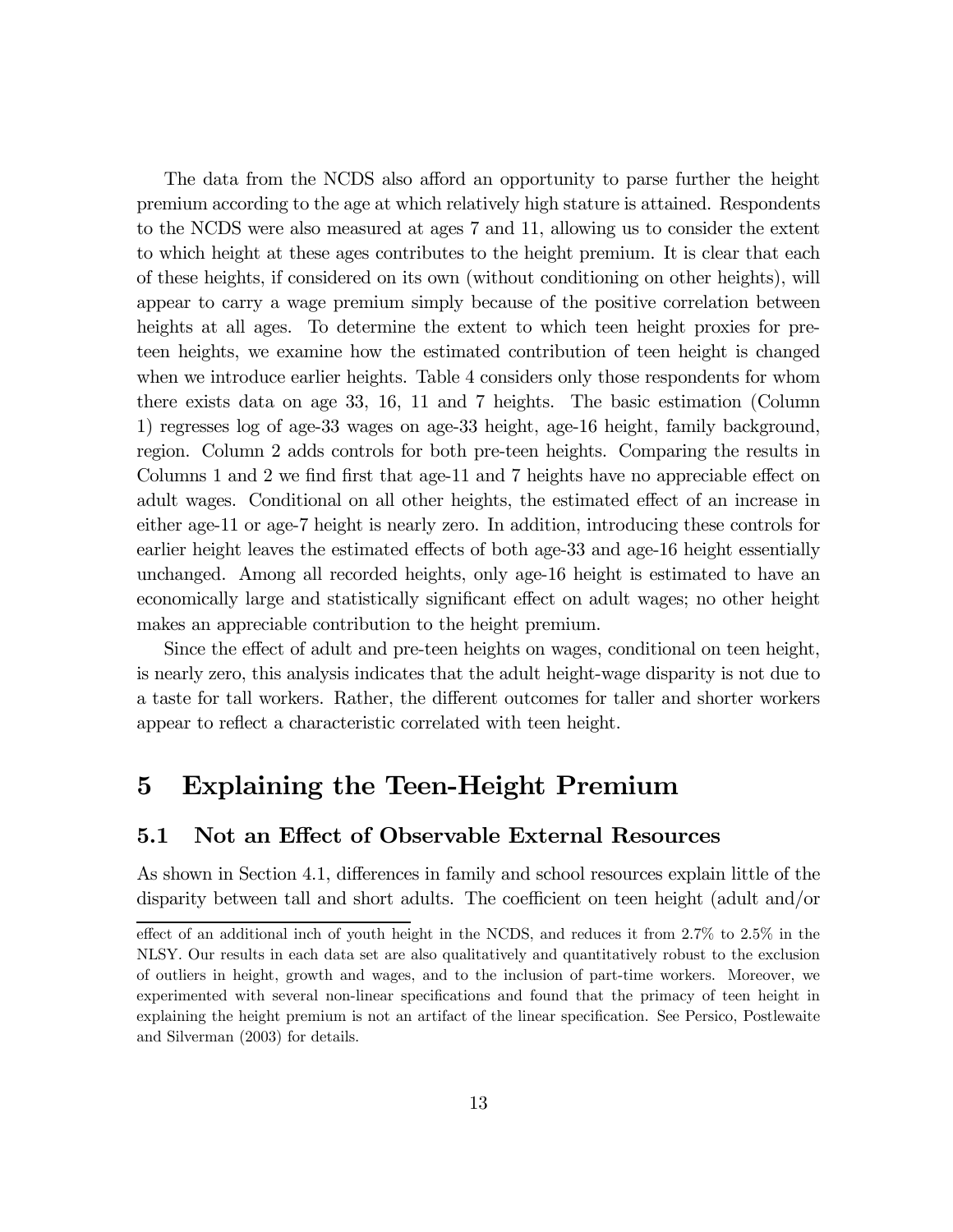youth) was little changed in both the British and the US data when we controlled for family and school background characteristics, and our finding of a 1.9-2.6% per-inch teen height premium is net of family background characteristics. The conclusion that the height premium is not driven by family background characteristics draws additional support from the analysis of Behrman and Rosenzweig (2001), who find evidence of a sizable wage premium between female twins of varying heights.

One may argue that the robustness of the teen height premium to controlling for resources is due to the necessarily imperfect quality of our measure of resources. According to this argument, teen height is a better indicator than our imperfect measure of resources of some productive unobservable which is directly related to resources. Our measures of resources, however, perform quite well in predicting performance on achievement tests. For example, our measures of family background can explain at least 29 percent of the variation in AFQT scores.

In addition, to the extent that external resources are correlated with height at all ages, if resources were driving the height premium then we should expect heights at all ages to be positively associated with wages. Since only teen height seems to matter in the data, the only remaining possibility is that heights at various ages may be proxying for the same unobservable, productive resources but teen height is much better correlated with these unobservable resources. In that case we might obtain the estimates we have, but our interpretation would be misleading. Plausible candidates for unobservable productive factors may be summarized by the child's home environment. Home factors may contribute to health, cognitive development, and other forms of human capital. One way to assess the influence of such home factors in determining the estimated teen height premium is to test whether teen height is systematically a better predictor than all other heights of observable endowments that are plausibly correlated with productive home factors.<sup>22</sup> If teen height were, in fact, a better predictor of observable home endowments, we would have more reason to be concerned about the influence on our estimates of correlation between teen height and omitted productive home factors. Appendix A presents the results from regressions of various endowments on heights at different ages. Generally, we find that each of the heights is only very weakly associated with these observable endowments, and we find no evidence that teen height is a systematically better predictor of these endowments.

 $^{22}$ We are grateful to Esther Duflo for suggesting this procedure.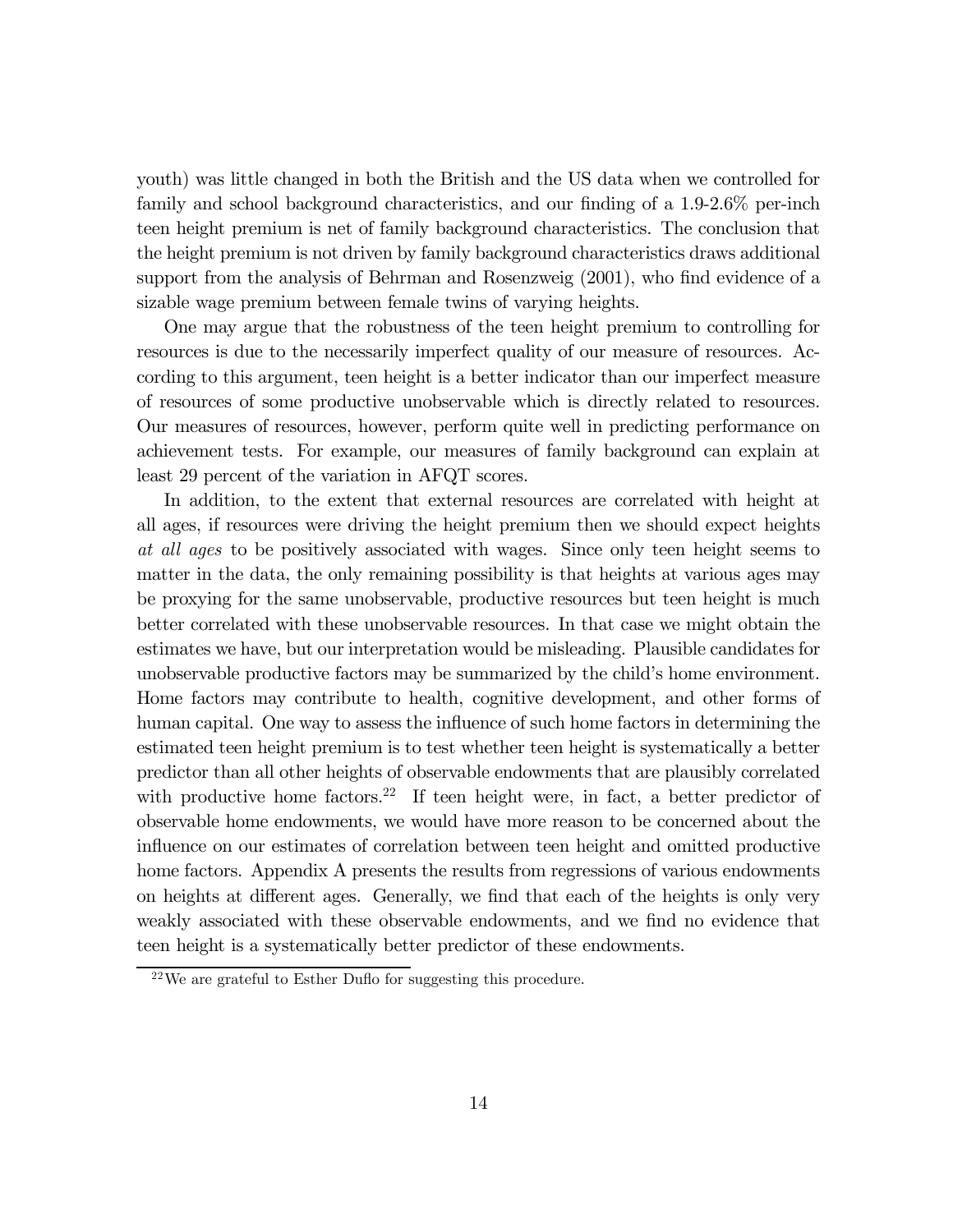### 5.2 Not an Effect of Unobservable, Intergenerationally Correlated Resources

The previous subsection has ruled out the possibility that the teen height premium reflects a correlation between teen height and certain measurable resources. In addition, the previous subsection casts doubt on the possibility that the teen height premium reflects unobserved resources plausibly correlated with observable endowments. In this section we provide additional evidence that the teen height premium is not merely a reflection of omitted, unobserved resources, such as the wealth of the family, the amount of social connections, etc. While controlling for such unobservable variables is impossible in this context, inference may still be drawn about their effects as long as these variables are positively correlated across generations. Suppose, for example, our concern was that well-connected, high social class individuals are more likely to be tall as teens. Since well-connnectedness is presumably positively correlated across generations, controlling for the father's teen height would diminish the effect of teen height on wages. More generally, if controlling for the father's teen height reduces the size of the son's teen height premium, we can infer that the teen height premium partly reflects the omission of unobserved resources that are correlated across generations.<sup>23</sup> The NCDS allows us to implement a variant of this empirical strategy because that data set contains a measure of the father's adult height, a relatively good proxy for the father's teen height. Our strategy will be to assess the effect on the estimated teen height premium of introducing father's adult height as a control. Restricting attention to those with information on father's height in Columns 3 and 4 of Table 4, we find that the effect of controlling for father's height is negligible. We conclude that there is no evidence of an unobservable resource that can account for the teen height premium and is correlated across generations.

### 5.3 Not a Proxy for Good Health or Weight

Another potential explanation for the teen height premium is that teen height proxies for health problems experienced before or during adolescence that inflict lasting damage and depress adult wages. Indirect evidence against this hypothesis is provided by the findings of Section 4.1, which indicate that height before adolescence does not account for the teen height premium. Direct evidence is available, to varying degrees, both in the NCDS and in the NLSY. These data sets allow us to investigate the importance of

<sup>23</sup>See Persico, Postlewaite and Silverman (2003) for a rigorous argument.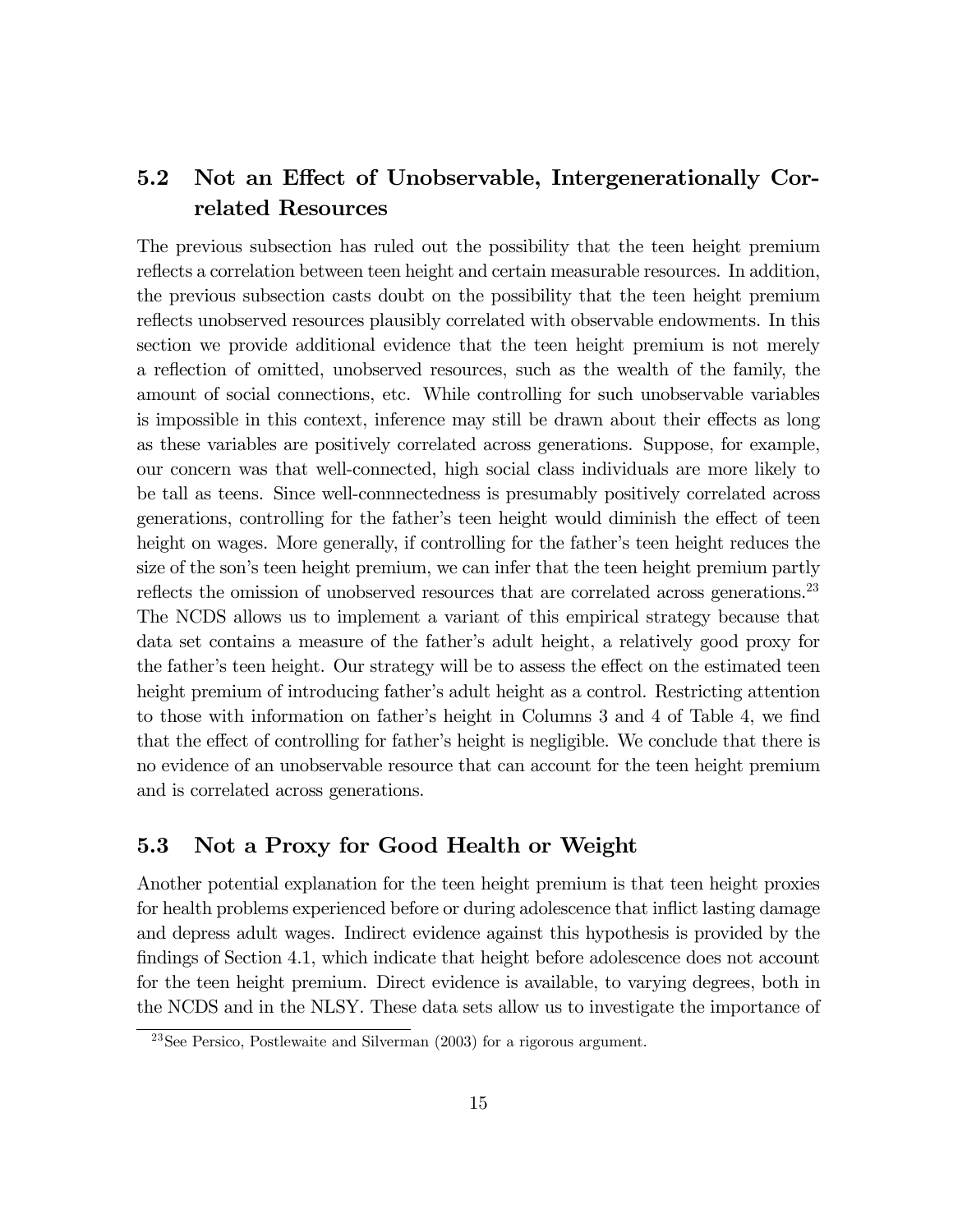health in explaining the teen height premium.

In the NCDS, the physical exams that provide our height measures also provide detailed information on the respondents' health status. To the extent that the teen height premium is attributable to better health among the tall, conditioning on this health information would be expected to diminish the coefficient on age-16 height. Table 5 presents results from regressions in which we add to our set of explanatory variables the number of health conditions reported by the physician in the age 7 and age  $16$  exams.<sup>24</sup> Consistent with the idea that poor child or adolescent health has a lasting impact, these measures of health are have economically important, negative associations with adult wages. However, introducing these measures does nothing to reduce the estimated teen-height premium.

The NLSY lacks detailed health measures until the respondents reach their 40's. In every survey year since 1979, however, respondents were asked whether they have a health condition that limits the kind or amount of work that they can do. We control for these measures in columns 5-8 of Table 5. The results indicate that the kind of work health limitation has an economically important and statistically significant negative association with adult wages. The amount of work limitation measure has a positive point estimate, but is not statistically distinguishable from zero. In either case, the inclusion of these health measures does not appreciably affect the size of the teen height premium. In sum, controlling directly for health conditions leaves the estimate of the teen height premium essentially unchanged.

A complementary approach is pursued in Appendix A where we regress health measures on heights at different ages (see Table A1). Generally, we find that each of the heights is only very weakly associated with these health measures, and we find no evidence that teen height is a systematically better predictor of the health measures positively associated with wages. We therefore conclude that, with respect to the height wage premium, teen height is not merely proxying for good health.

Another possibility is that teen height is proxying for weight. If, for example, short teens were more likely to be overweight and being overweight as a teen decreased expected adult wages, then we might incorrectly attribute to height some adverse effects that are in fact due to weight. Weight, however, is a choice variable to a greater degree than, for instance, external resources or even good health, and so we must be especially careful in interpreting any regression result. In Table 5, Columns 5 and 9 we regress adult wages on height alone (plus our usual controls), and then we look at how the

 $^{24}$ This methodology follows Case, Fertig and Paxson (2003). See notes in Table 5 for a detailed description of the health conditions.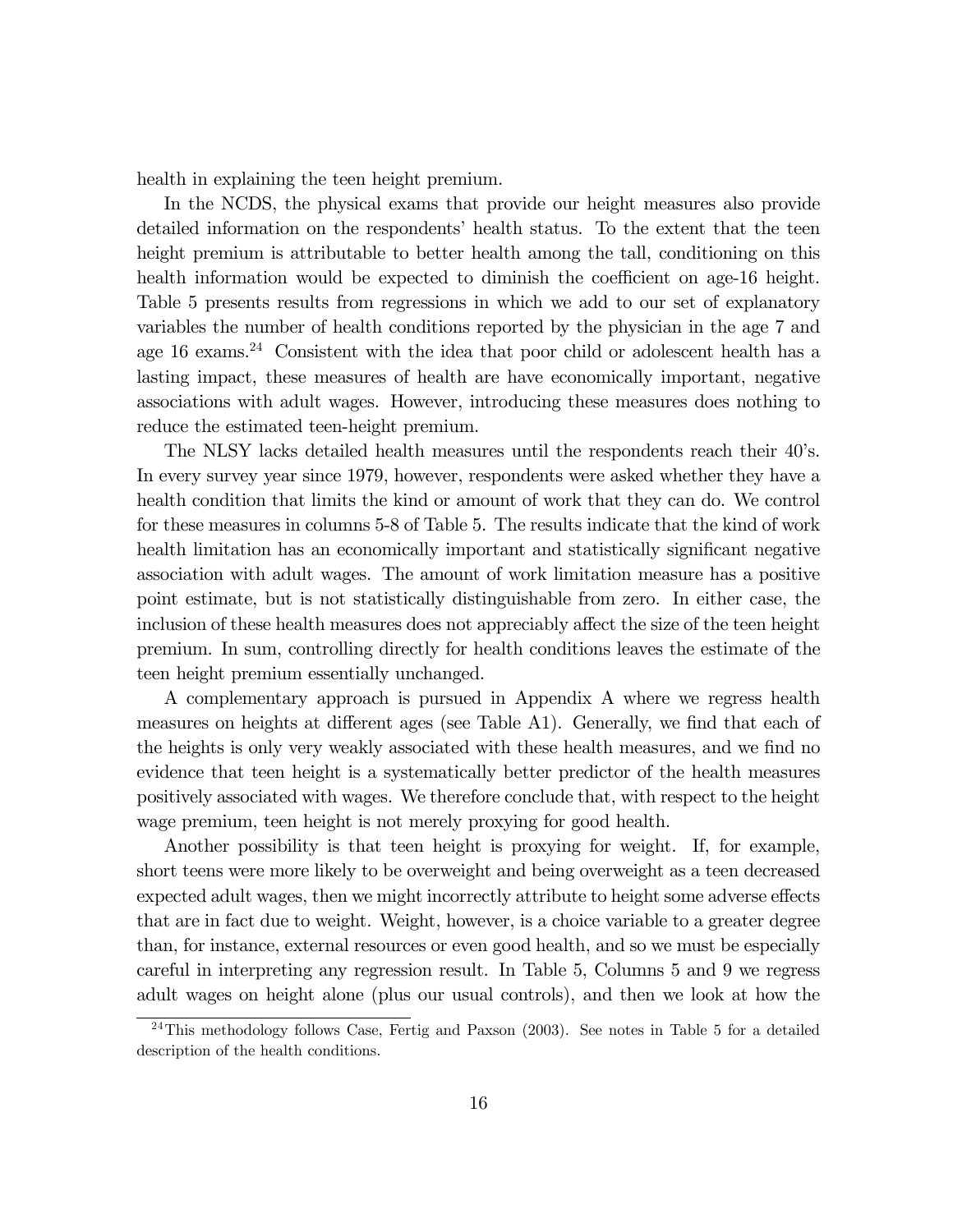coefficient on height changes as we introduce weight in the regression in Columns 6 and 10. To the extent that weight is not a choice variable for the individual, a decrease in the coefficient on teen height would indicate that teen height is proxying for weight. To the extent that weight is a choice variable, a decrease in the coefficient on teen height would suggest that part of the effect of teen height on adult wages is channeled through weight. We find that adding the controls for weight leaves our estimates of the adult and teen height premia essentially unchanged. We conclude that the teen height premium is largely independent of weight.

### 5.4 Not a Premium to Native Intelligence or Early Cognitive Development

Suppose that height were proxying for native intelligence; given the pattern we observe where age-16 height alone among heights at all ages explains wages, the productive components of native intelligence must be most strongly correlated with age-16 height. Although this hypothesis seems peculiar, we can use the NCDS to investigate it by conditioning on the score of a test of academic achievement taken at age 7. Insofar as academic achievement at age 7 measures native intelligence, conditioning on the test score ought to reduce the coefficient on age-16 height. Table 6 presents the effect of introducing age-7 test scores on the coefficient for age-16 height. Note that all of these estimates account for differences in family backgrounds, so the test scores do not proxy for these characteristics.

Columns 1 and 2 of Table 6 restrict attention to those respondents to the NCDS with information on height ages 16 and 33, and test scores at age 7. Consistent with the notion that they capture native intelligence, the test scores contribute importantly on their own to explaining adult wages. Each test score is associated with a statistically significant, positive coefficient (1.5% increase in wages per point on the reading test, and 2.4% per point on the math test). However, introducing the scores does not reduce appreciably the estimated teen-height premium. Without controlling for the test scores, the teen-height premium is estimated at 2.1% per inch in this sample. Adding the controls merely reduces the estimated teen-height premium to 1.9% per inch. A complementary approach is pursued in Appendix A where we regress the age 7 test scores on heights at different ages (see Table A1 columns 1-2). Generally, we find that each of the heights is only very weakly associated with these test scores, and we find no evidence that teen height is a systematically better predictor of these test scores.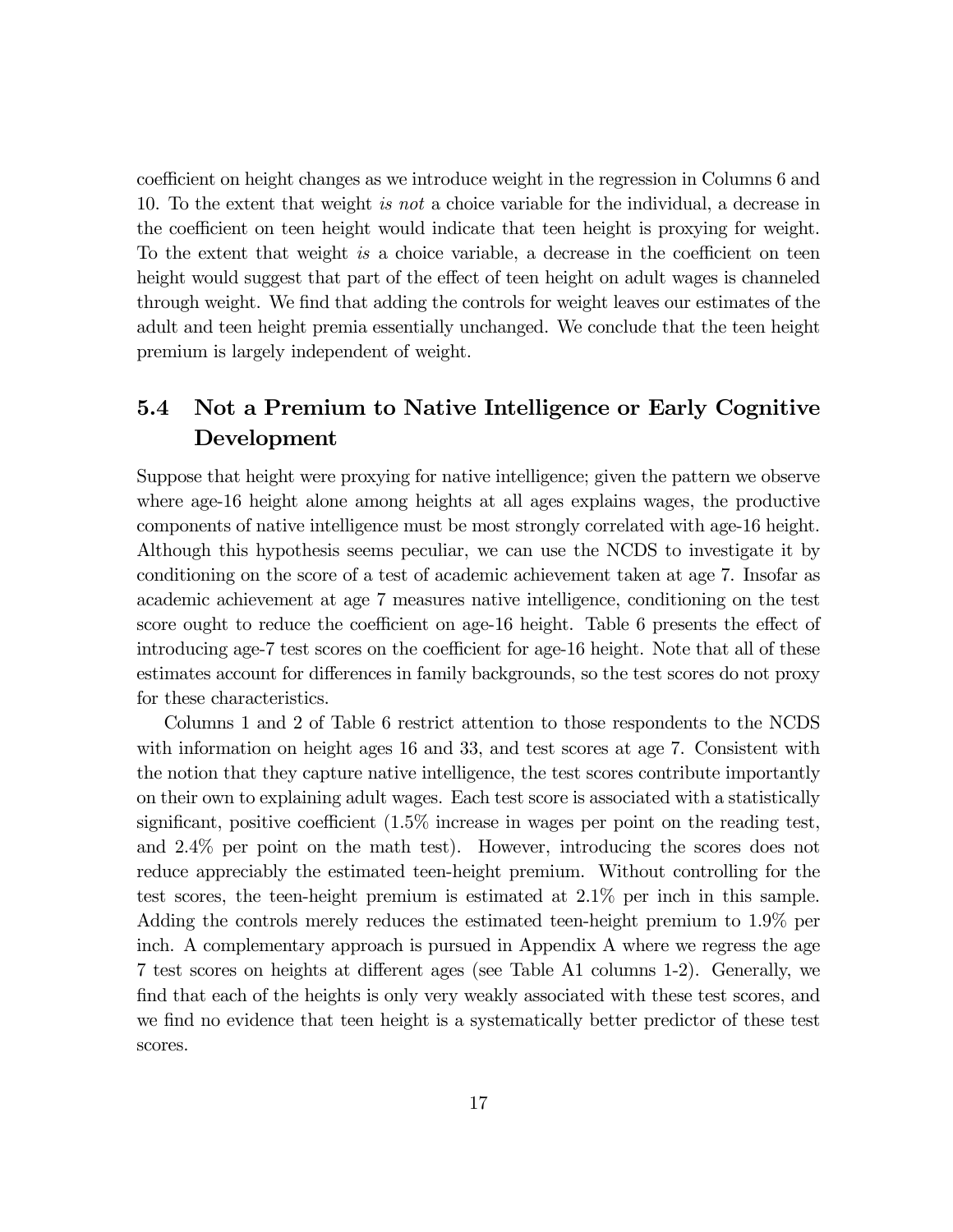Comparable measures of native intelligence are not available in the NLSY. The earliest standardized measure of intellectual ability is the AFQT, an achievement test administered in 1981, when the respondents are 16 or older. We will discuss achievement tests in Section 6.

Later physical maturers might also be later cognitive or emotional maturers. If this were the case, we would expect those maturing later to, for example, get less from the same amount of schooling than their early maturing adult peers and, therefore, complete less school or do worse in the adult labor market. The notion is that at any age, being taller allows one to get more out of education. In this were the case, greater height would be beneficial at all ages and we would expect the coefficient on height at all pre-adult ages to be substantial in Table 4. The fact that we do not see this pattern suggests that there is no advantage to earlier development *per se*.

Alternatively, it might be argued that puberty has a special quality among stages of development. It may be that achieving puberty enables one to start accumulating a special kind of human capital, and those who achieve puberty early (and so are taller as teens) get a head start in the accumulation process. This could be the reason for the pre-eminence of teen height among all heights in explaining adult wages. According to this hypothesis, the teen years are not special because of the environment associated with them; rather, being tall as a teen is merely a symptom of early puberty and thus the precocious achievement of a large fraction of one's ultimate height. This argument can be explored by estimating the extent to which the fraction of one's ultimate height achieved as a teen, rather than height level, matters for adult wages. Table 6 introduces the fraction of final height achieved as a teen along with teen height level. This allows us to distinguish the effect on adult wages of being fully developed as a teen from just being tall on the way to greater heights. If early puberty were the key to larger wages, then the estimated coefficient of percentage height achieved should be large.

Columns 3 and 4 of Table 6 present results from the NCDS. In these specifications we estimate of the effect on wages of teen height alone, and of the effect of teen height conditional on percentage of adult height achieved, respectively. In Column 3 we regress the log of age-33 wages on age-16 height, family background and region, and estimate a 2.4% per inch teen height premium. Column 2 adds a control for the percentage of age-33 height achieved by age 16. In these British data we find no relationship between adult wages and the fraction of adult height achieved by age-16; and adding this control leaves the estimated effect of teen height essentially unchanged. In the US data (Columns 5 and 6) we observe an identical pattern. In Column 5 we estimate a 2.2 percent teen height premium, absent a control for fraction of adult height achieved.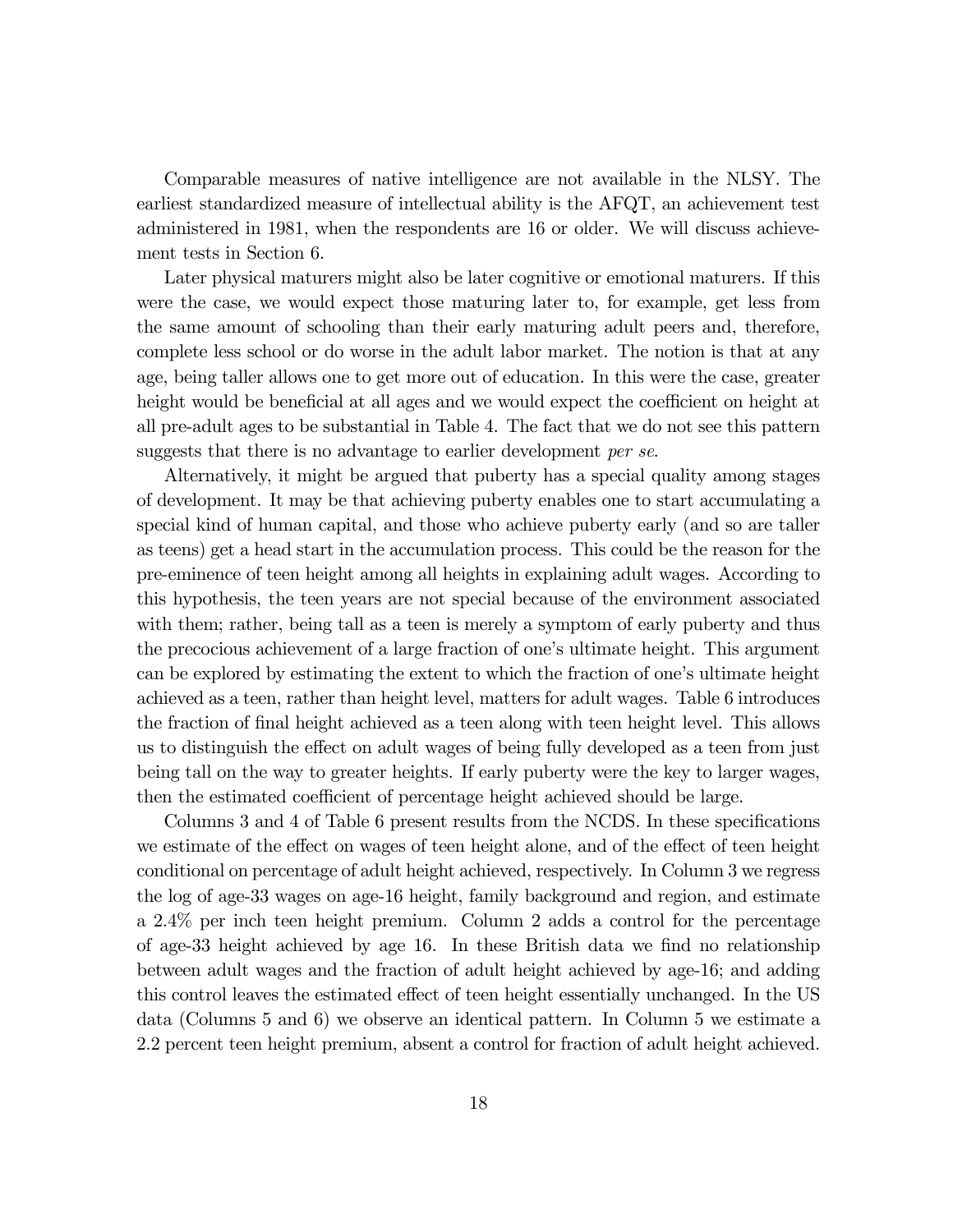As in the British data adding the control for teen development (Column 6) leaves the estimated effect of teen height level basically unchanged. Here, as in the NCDS, this percent of maturity measure does not explain the teen height wage premium.

### 6 Channels

The previous section indicates that the advantage of being a tall teen is not due to some omitted resource variable such as native intelligence, health, etc., and thus we are lead to the conclusion that being tall as an adolescent facilitates the acquisition of some form of human capital. In this section we try to get a better handle on the form of this human capital by exploring some of the channels through which teen height affects wages. Our data sets afford a rich set of alternatives to be explored. We have data on occupation choice, self-esteem measures, high school sports and clubs participation, achievement test scores, and years of completed schooling.

#### Occupation Choice

To investigate the correlation between teen height and occupational choice, we rank occupations according to the sample average teen height in the respondent's occupational category. We then use average occupation height as a control in our wage regression. This variable seems to play a limited role in mediating the effect of teen height (see Table 7, Columns 1-2 top and bottom panels). This means that, while tall teens earn more as adults, the premium is largely not a result of sorting across occupations. Consistent with this finding of little sorting, we find that in the US the difference between the average heights of those working in occupations with the 25th and 75th percentile of average height is only 0.48 inches (compare this with the difference between the population's 25th and 75th height percentile, which is 5 inches in the US.<sup>25</sup>

#### Self-esteem

Self-esteem, in light of the social-psychological theories described in the introduction, is a natural measure to consider in our search for the channels for the height premium. Our measure of self-esteem is drawn from questions asked in the 1980 wave of the NLSY, when respondents were administered the Rosenberg self-esteem scale.<sup>26</sup>

<sup>&</sup>lt;sup>25</sup> Occupational choice appears to be similarly unimportant if we condition directly on occupation codes instead of the average height within occupation (results not shown).

 $^{26}$ The Rosenberg Self-Esteem Scale is constructed by adding up the scores (each ranging between 1) and 4) describing the extent to which respondents agreed with 10 statements about themselves. For example, respondents were asked the extent to which they agreed with the statements "I am a person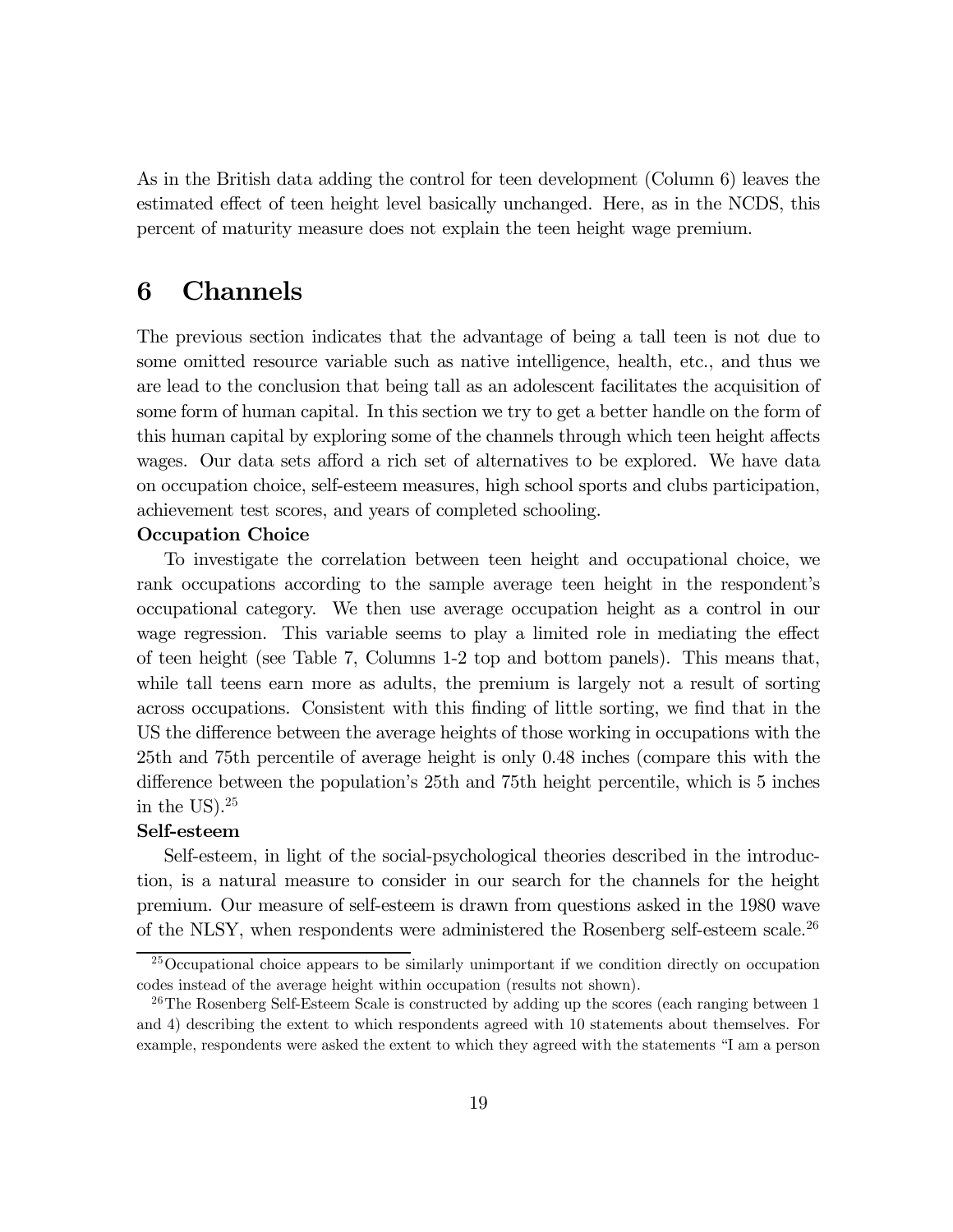There is no self-esteem measure in the UK data. Self-esteem has a statistically significant and economically important association with wages (see Table 7, Column 3). Self-esteem, however, seems to have little to do with the teen height premium. Conditioning on self-esteem leaves the estimated teen height premium essentially unchanged. Thus, those who were tall teens do not appear to earn more because they had greater self-esteem as teens.

#### Social Activities

Having ruled out several possible channels through which teen height influences adult wages, we now provide evidence suggesting that participation in social activities in adolescence contributes importantly to the teen-height premium. To this end we restrict attention to the NLSY data set, which contains especially detailed information concerning participation in social activities. Those who were relatively short when young are less likely to participate in social activities that may facilitate the accumulation of productive human capital like social adaptability. We think of athletics, school clubs, and dating as examples of these types of activities. We show that participation in extracurricular activities plays a role in the teen-height premium.

Table 7, Column 4 presents estimates of the effects of height on adult wages, conditional on participation in high school social activities. Retrospective questions about participation in high school activities were asked in 1984, only to those who had finished or were expected to finish high school. Our measure of social activity is the number of non-vocational, non-academic high school clubs in which the respondent participated.27 Because height is often a criterion for participation in athletics, we separate athletics from these other high school activities.<sup>28</sup> Last, we note that for the younger members of the sample, height in 1981 represents (at least in part) high school height. For those 19 and older in 1981, however, height in 1981 will be a noisier signal of high school height. The analysis is performed both for all white males for whom we have adequate data (Table 7, Column 4), and for those younger than 19 in 1981 alone (Table 7, Column 11).

The results for the all-age sample (Table 7, Column 4) indicate that participation

of worth" and "I have very little to be proud of." The average self-esteem score among the white male subsample is 23.93, standard deviation 2.72. We note that self-esteem was measured in 1980, one year prior to the self-reported height measurement. Because of this time lag, our measure may be somewhat less accurate as a correlate of self-esteem in 1981.

<sup>&</sup>lt;sup>27</sup>These clubs include youth groups, hobby clubs, student government, newspaper/yearbook, performing arts, and 'other' clubs. This list does not include, in particular, honor societies or vocational clubs. On average, the white male subsample participated in 0.69 clubs, standard deviation 1.00.

<sup>28</sup>Among the white males in our subsample, 51% participated in high school athletics.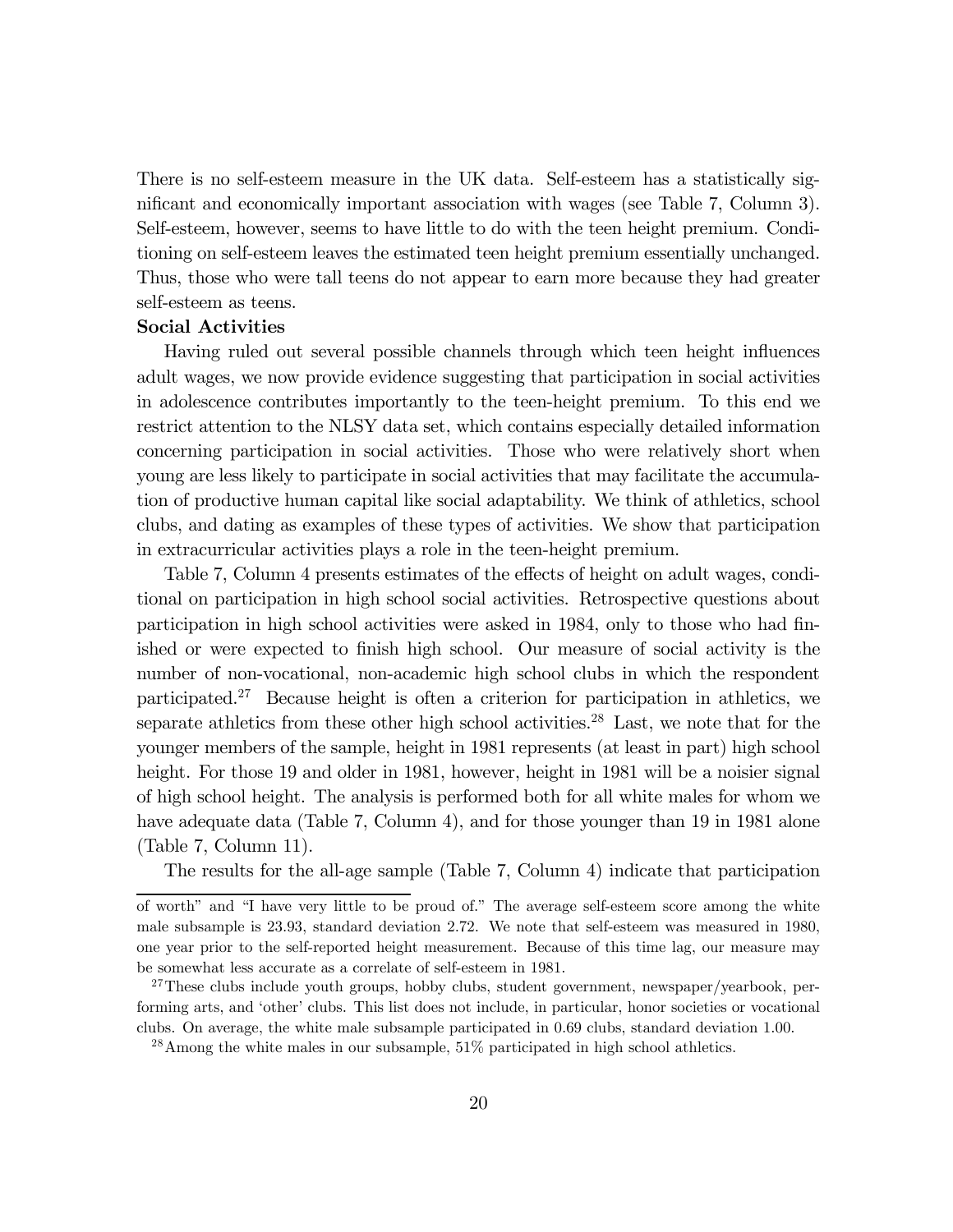in social activities is associated with a statistically and economically significant wage premium. Controlling for age, height, region and family background, and other club membership, participation in high school athletics is associated with an 11.7% increase in adult wages. Participation in every additional club other than athletics is associated with a 5.1% increase in wages. When we add controls for the levels of participation in high school activities the coefficient on youth height declines by a modest 22%. The estimated effect of adult height is qualitatively unchanged.

The effects of accounting for high school activities are more dramatic, however, when attention is restricted to those who were actually in high school in 1981 when their height was recorded. Table 7, Column 8 presents the basic regression for this younger group. Here we estimate that every inch of youth height is associated with a 2.6% increase in adult wages. Again the effect of adult height, while estimated at -1.6% per inch, is statistically indistinguishable from zero. When, in Column 4, we add controls for the levels of participation in high school activities the coefficient on youth height declines by more than 38% and is no longer statistically significant at the 10% level. Again the coefficients on participation in activities are economically meaningful and statistically significant.

We should emphasize that one must be cautious in interpreting these regressions. Participation in athletics and clubs are choice variables and we have not modelled that choice. Thus, it would be incorrect to conclude that compulsory participation in athletics and/or clubs would raise expected adult wages. Consider sports, for example. If it were success that mattered for the wage premium, requiring shorter boys to participate (and fail) in sports would have no beneficial effect. There are obviously many other plausible models consistent with our finding a relationship between teen participation in athletics and adult wages. Understanding the particular form of that relationship is important, but is beyond the scope of this paper.<sup>29</sup>

#### Achievement Tests

Next we ask what achievement test scores reveal about channels for the teen height premium. Controlling for achievement test scores has a considerable effect on the teen height coefficient (see Table 7, top panel Columns 5 and 12, bottom panel, Column 3) suggesting that an important channel through which teen height affects wages is captured by the achievement tests. Depending on the sample, however, the effect on

 $^{29}$ Barron, Ewing, and Waddell (2000) analyze the link between participation in high school athletics and labor market outcomes. They find that the link can be attributed to lower cost of effort of those who participate in athletics, or to a directly productive role of athletic in training youth for the labor market.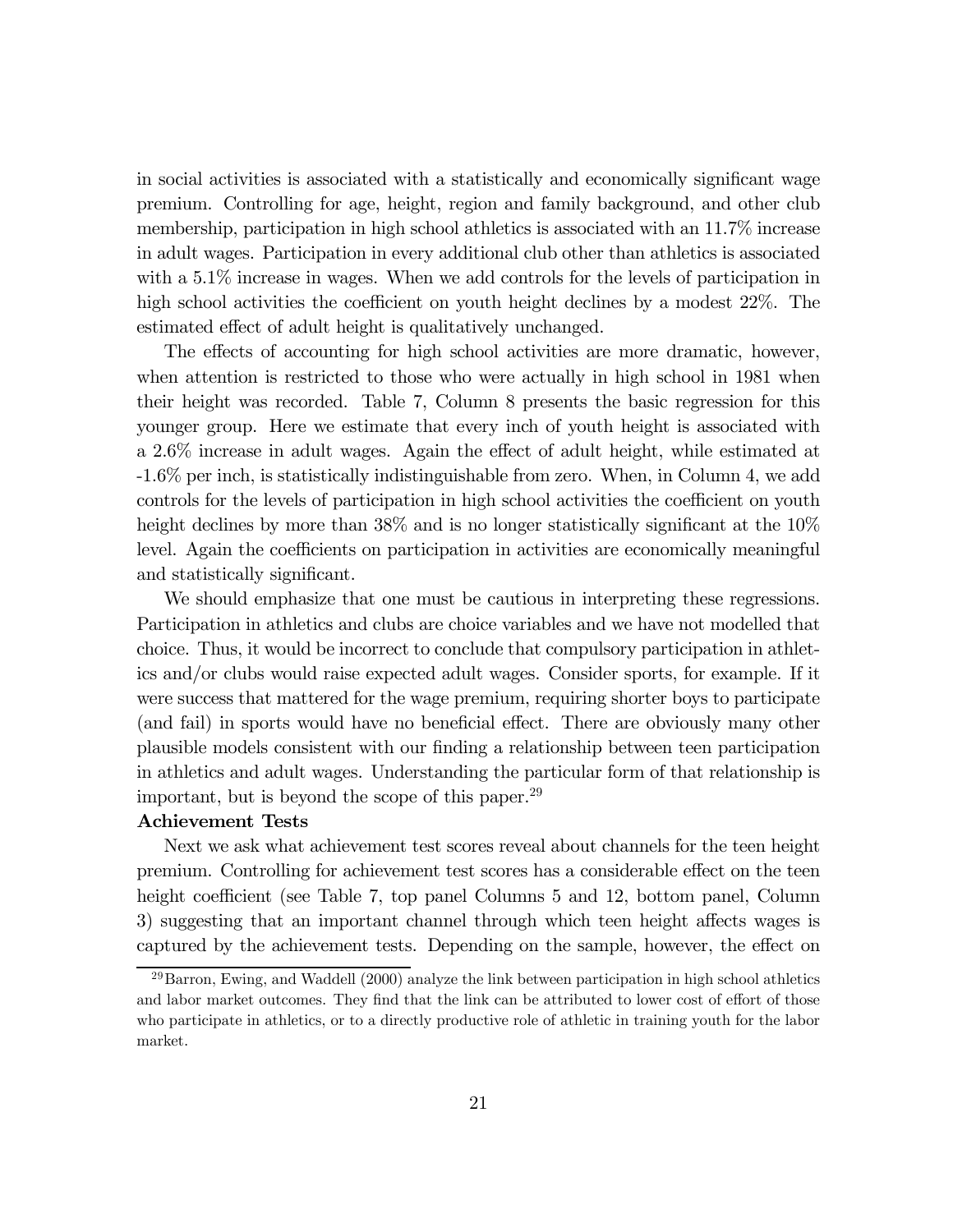the estimated teen height premium of conditioning on achievement tests depends on whether we control for, among other things, sports and clubs participation. Table 7, Column 7 shows the estimates from the entire US sample, where we condition on all of our potential channels variables. Comparing these results with those from Table 7, Column 5, the estimated AFQT premium is 57% of what it was in the absence of conditioning on the rest of our channels measures, including sports and clubs participation. Comparing columns 4 and 7, we find that conditioning on the achievement tests, and the other channels variables reduces the coefficient on athletics to 29% of what it was unconditional of achievement tests. Comparing Columns 5 and 7 in Table 7, the degree to which conditioning on the test score explains the teen height premium is unchanged by the inclusion of controls for the other channels. In this sample, therefore, AFQT appears to be a sufficient statistic for the productive components of all of the channels measures.

Columns 8-14 of Table 7 restrict attention to the sample that was actually in high school when height was recorded in 1981. In this sample, participation in high school sports and clubs appears to have an effect on wages and the teen height premium that is independent of what is measured by AFQT. Comparing the results in Columns 12 and 14, we find that, as in the entire sample, the estimated AFQT premium is 57 percent of what it was in the absence of conditioning on sports and clubs participation. Unlike in the entire sample, however, comparing columns 11 and 14 we find that conditioning on the other channels measures reduces the coefficient on athletics symmetrically. The coefficient on athletics conditional on AFQT is 55 percent of what it is unconditional of the achievement test score.

In this younger sample, AFQT is not a sufficient statistic for the productive component of participation in sports and clubs. Comparing Columns 11 and 12 of Table 7, the degree to which conditioning on the test score explains the teen height premium is essentially the same as that explained by conditioning on sports and clubs participation. Comparing Columns 12 and 14 in Table 7, the degree to which conditioning on the test score explains the teen height premium is here improved by the inclusion of controls for sports and clubs participation. Alone, the activities measures and test score each reduce the estimated teen height premium by 38 and 42 percent respectively. Together, along with the other channels controls, these measures reduce the estimated teen height premium by 58 percent (Table 7, Column 14).

The role played by achievement tests requires a careful interpretation. The AFQT, for example, reflects not only intellectual endowment but also education and other inputs that are the results of past experiences–in this case inputs that are correlated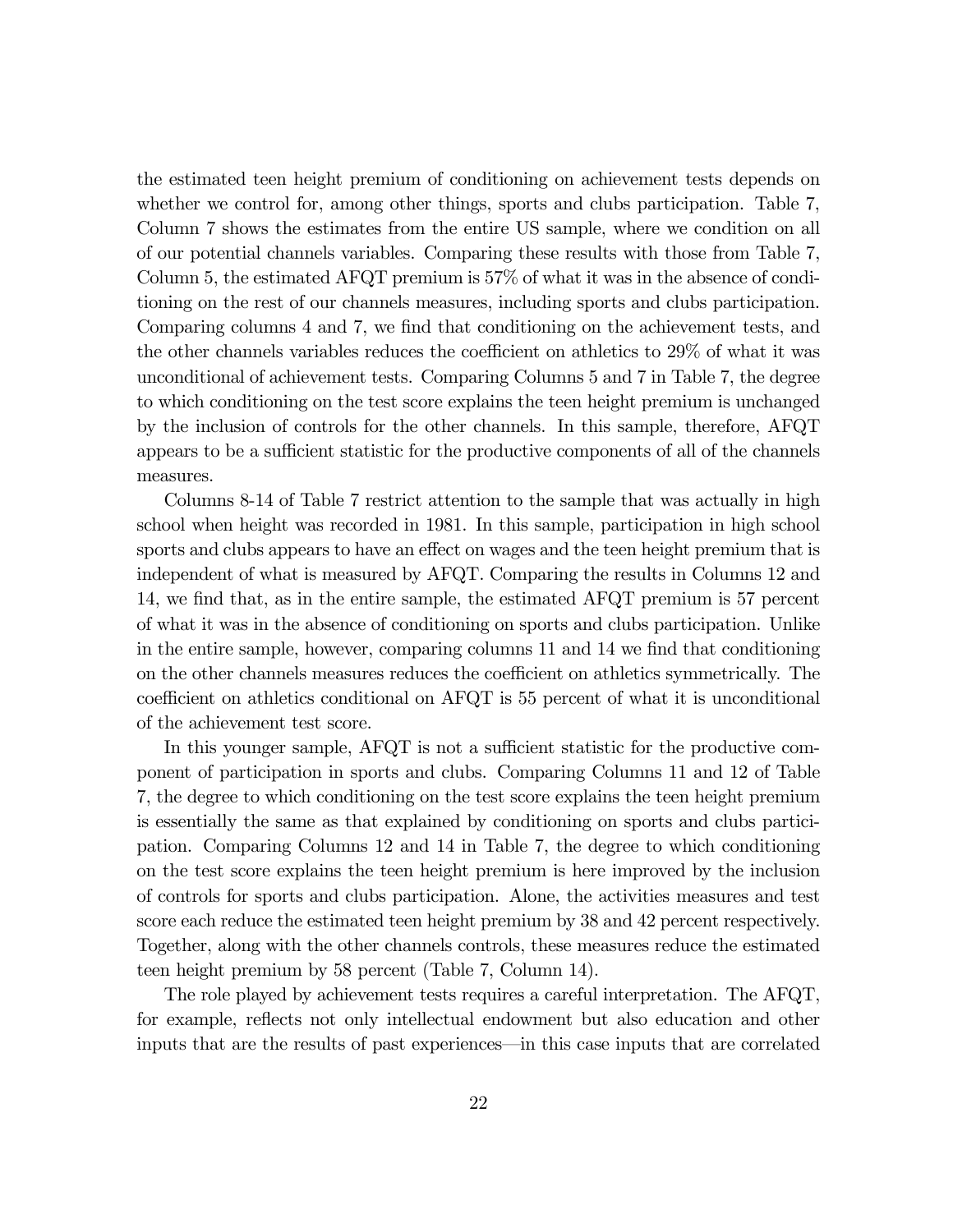with social activities.<sup>30</sup> The effect on the estimated teen height premium of conditioning on achievement test scores taken during or after adolescence is consistent, therefore, with a teen height premium that derives from adolescent experiences. The evidence in this paper indicates that the alternative hypothesis, that pre-adolescent intellectual endowments explain the teen height premium, is not very plausible for three reasons. First, we have seen in the NCDS that conditioning on earlier intelligence tests does not diminish the height premium, nor does teen height predict the scores of early intelligence tests (see Section 5.4). Second, since intellectual endowment is partly heritable, the argument developed in Section 5.2 casts doubt on the importance of that endowment as an explanation for the teen height premium. Third, we find no evidence that the teen height premium might reflect an early development premium (see Section 5.4). Overall, the evidence suggests that to the extent that achievement test scores help explain the teen height premium, this is not because they partly reflect pre-adolescent intellectual endowment, but rather because they also reflect schooling and other adolescent experiences.31

#### Not Statistical Discrimination

We argue that, if short adolescents participate less in social or AFQT-enhancing activities, it is not because they anticipate a lower return to these factors when adult. Again restricting attention to the NLSY data, and those who were 19 or younger in 1981, we estimate the return to participation in social activities and to AFQT, depending on height. In two separate regressions, we investigate whether the estimated

<sup>31</sup>To the extent that years of schooling explain the teen height premium, that effect is mediated by differences in achievement tests scores. Without controlling for achievement test scores, the estimated teen height premium decreases modestly when we control for schooling (see Table 7, top panel, Columns 6 and 13, and bottom panel Column 4). When we control for achievement tests, however, the teen height premium is unaffected by the inclusion of years of completed schooling (results not shown). This means that the ability of years of schooling to explain the teen height premium is mediated by the achievement tests scores. We view this finding as further evidence that, with regard to the teen height premium, achievement test scores should be interepreted as an outcome of individual choice rather than an external resource.

 $30$ While it is plausible that achievement test scores reflect some component of intellectual endowments (these could be intelligence, persistence, social adaptability, etc.) the notion that achievement tests like the AFQT measure *only* pre-adolescent endowments has been discredited. It is known, for example, that the AFQT score increases with age and education. Hansen, Heckman and Mullen (2003), for example, find an important effect of education on AFQT scores (see also Neal and Johnson 1996). Our analysis has added to this evidence; as discussed before, while for individuals in the NLSY who take the AFQT later in life that score is a sufficient statistic (with respect to wages) for participation in high school sport and clubs, the same is not true when the AFQT is measured at adolescence (see below).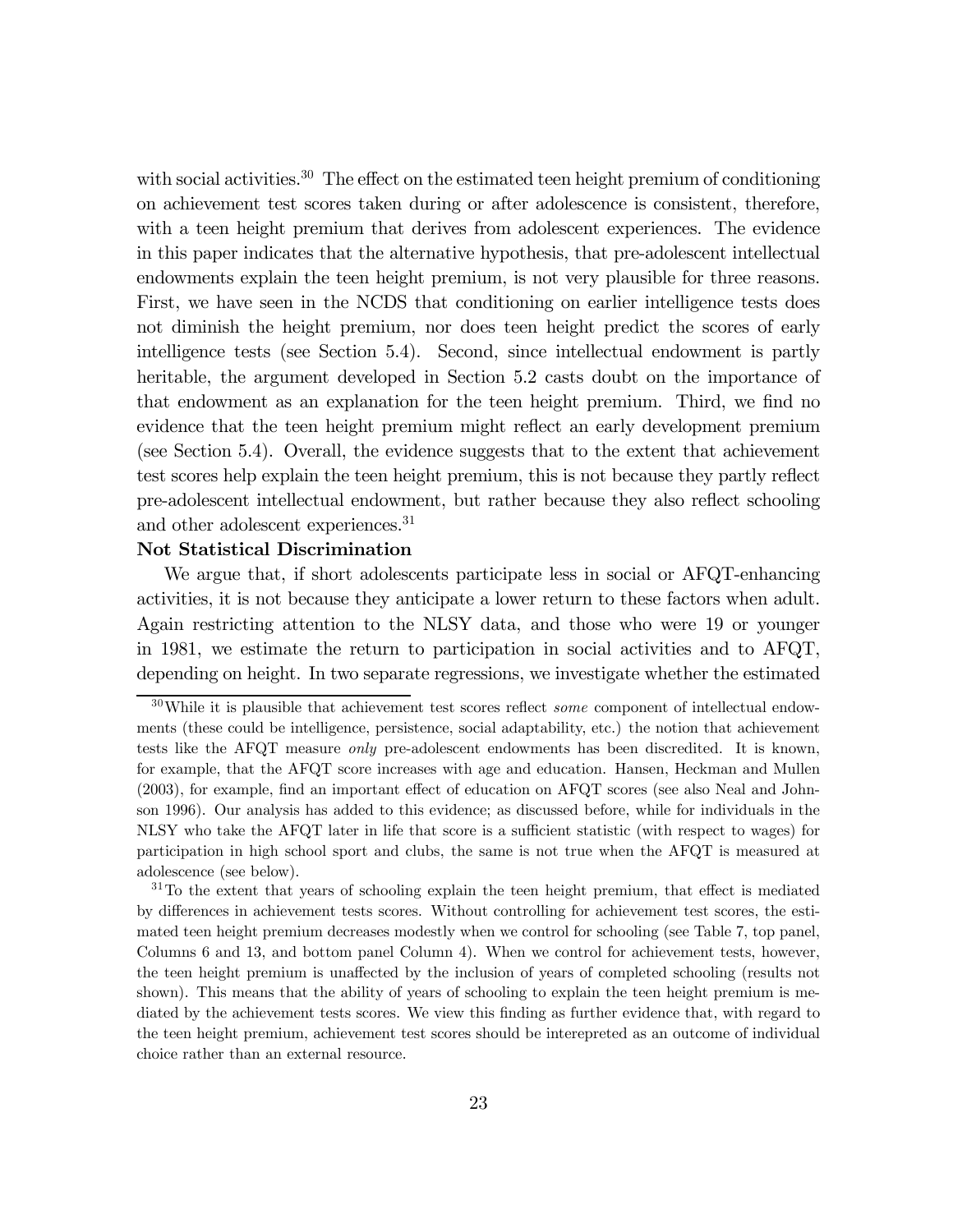returns to participation in social activities and AFQT are significantly different for those white male workers who were less than median height as adults that for those who were at least median height as adults. Conditioning only on age, family background and region, we find that the coefficients on social activities and AFQT do not differ significantly, or systematically between the two regressions. Among those who grew to less than median adult height the estimated coefficient on participation in athletics is 0.092, while for those who grew to at least median adult height the estimated coefficient is larger  $(0.145)$ , though we can not reject the null hypothesis that the two coefficients are the same. The estimated coefficient on participation in clubs among the shorter adult group is actually larger (0.063) than that for the taller group (0.037), though again we cannot reject the null hypothesis that the coefficients are the same.<sup>32</sup> For the AFQT, the estimated coefficient is also larger for the shorter group (0.007) than for the taller group (0.005). Thus we find little evidence that the returns to investing in social or AFQT-enhancing activities when young are significantly or systematically different depending on whether one forecasts becoming a tall or short adult.<sup>33</sup>

### 7 Discussion

#### Parents-Children Correlation in Height

If the correlation between parents' teen or adult height and the child's teen height is substantial, then the children of tall parents are advantaged in expectation on the labor market. This advantage could be magnified if parents are found to match assortatively by height (i.e., taller men tend to have children with taller women). While the NLSY does not report the subject's parent's height, the NCDS allows us to explore these issues. Unfortunately we do not have a measure of the NCDS parents' teen height, but we have a (self-reported) measure of the parents' adult height. We first compute the correlation coefficient between the parents' adult height and the child's teen height. The coefficient is 0.35 for fathers and 0.40 for mothers. Thus, a son of a tall couple enjoys a relatively large advantage, in expectation, due to his superior expected teen height.

Because the correlation between parents' and children's teen height is high, we might worry that the child's teen height proxies for the parents' height, and thus the estimated coefficient on the child's teen height may reflect some parental endowment

 $32$ Similar results hold when we analyze the entire sample of white male workers rather than only this younger subsample.

<sup>&</sup>lt;sup>33</sup>This evidence, however, must be interpreted cautiously. See Moro and Norman (2003).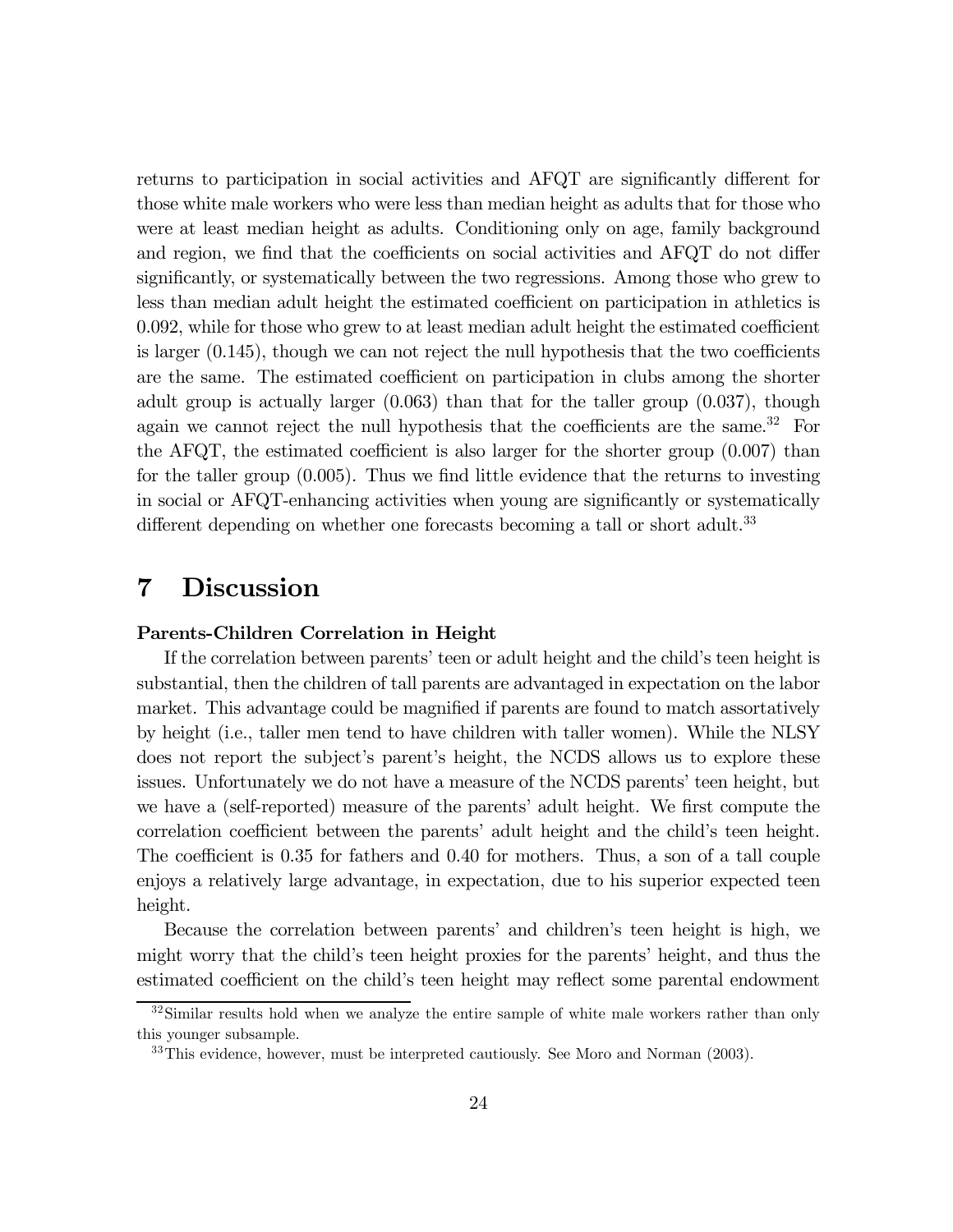that is not completely captured by our measures of resources. The results in Table 4 indicate, however, that the estimate of the teen height coefficient is unaffected by the inclusion of his father's height (the same is true for mother's height, results omitted). This result suggests that the beneficial effects of teen height do not perpetuate across generations except through height itself.

#### Human Growth Hormone Replacement Therapy

Since 1985, pathologies resulting in short stature have been treated with injections of synthetic human growth hormone (HGH) replacement in the form of somatropin, the drug's generic name. In July 2003, Humatrope (the name brand of somatropin from Eli Lilly) was approved by the FDA for use by patients of short stature who display normal levels of HGH. The total sales of the five brands currently on the market reached \$1.5 billion in 2001. It is likely that FDA approval will mean an even larger use of somatropin.

From our viewpoint, somatropin provides a previously unavailable means of control over a variable, teen height, that in our data sets is not under the control of individuals. As such, our data allow us to estimate the monetary returns from the previously unavailable medical option and compare these returns to the monetary cost of treatment.

Treatment with HGH varies depending on the weight of the patient. For a child who weighs 30 kilograms, the annual treatment would cost approximately \$25,000 in 2003. The average length of treatment is  $6.5$  years.<sup>34</sup> Using an annual discount factor of 0.97, the discounted monetary cost at age 10 of starting a 6-year somatropin treatment course equals \$135,000. This figure must be compared with the discounted additional earnings from the expected increase in teen height. In the more relevant FDA cited study, the mean final height exceeded mean height predicted at enrollment in the study by nearly three inches. If we take our lowest estimate of the teen height premium of 1.9 percent per year, and assume a 30-year working career at a constant yearly wage, the minimum wage that would justify investing in the somatropin treatment at age 10 is \$149,910. If we take our highest estimate of the teen height premium of 2.7 percent, investment is justified by those earning \$105, 500.This back-of-the-envelope calculation suggests that the monetary benefits of somatropin treatment are not incommensurate with the cost, and that a sizable fraction of the population might be willing to consider treatment purely on an economic basis. Of course, one can reasonably suppose that there are other benefits associated with greater height that are not pecuniary.

 $34$ See Mele (2003). In addition, there are non-trivial non-monetary costs to be factored in, as the treatment is administered daily by injection.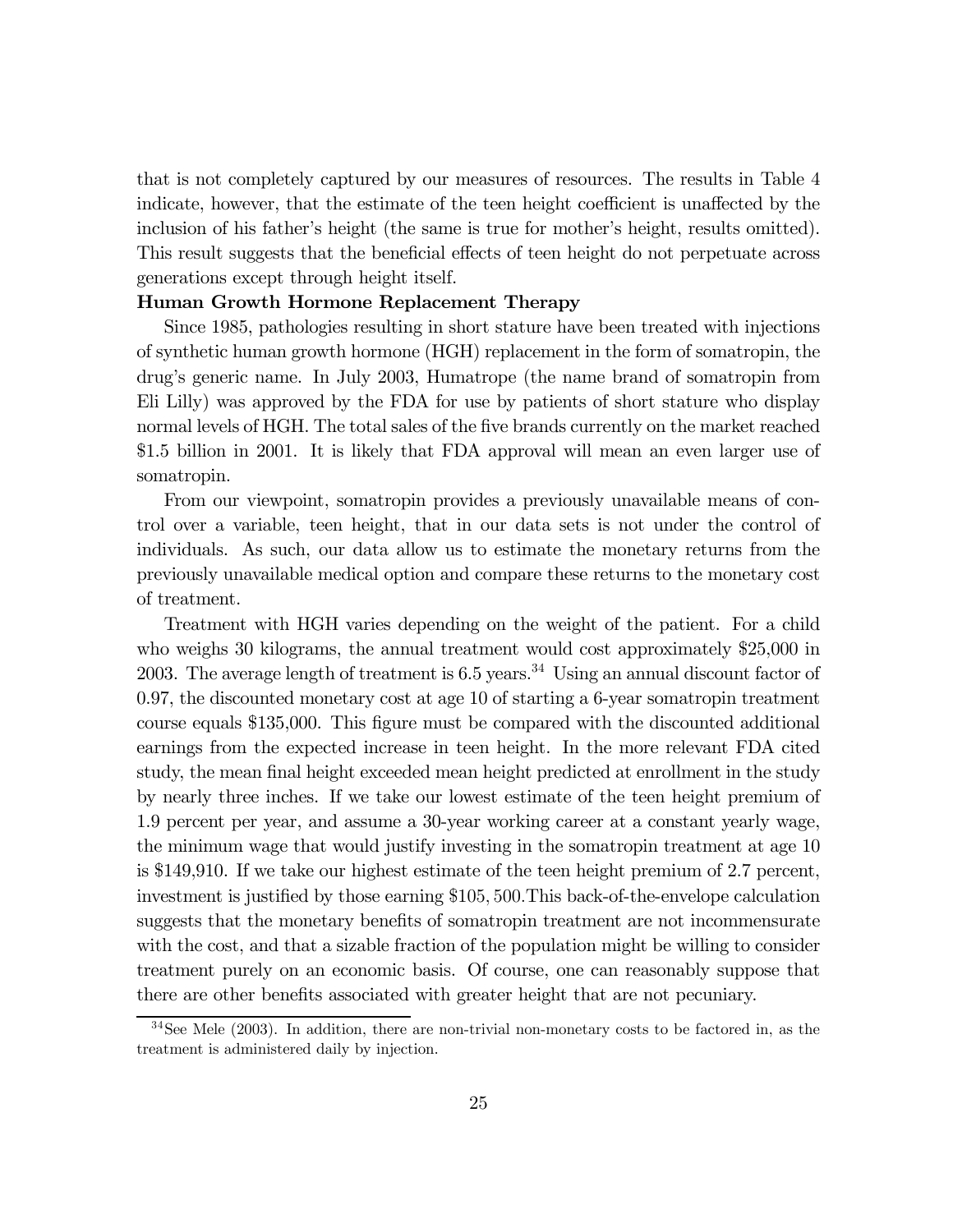## 8 Conclusions

Labor market outcomes differ depending on a person's physical characteristics, and the resulting disparities have motivated a large body of research focussed on identifying the channels through which these disparities develop. In this paper we took up this agenda with respect to height. First, we found that the magnitude of wage differences associated with height is similar to that associated with racial differences; without correcting for education or occupation choice, we estimate the black-white wage gap to be approximately 15% among males in the NLSY. Depending on our specification, this estimated gap is approximated by the difference in wages for two men whose heights differ by six to eight inches. We then took advantage of a special feature of height relative to other bases of wage disparity, such as race and gender: height changes over time, so that a relatively tall 16-year old may turn out to be a relatively short adult, and vice versa. This time-variation allowed us to investigate the stage of development at which having the characteristic (in our case, being short) most strongly determines the wage disparity. We found that being relatively short through the teen years, as opposed to adulthood or early childhood, essentially determines the returns to height. We documented that the beneficial effects of teen height are not complementary with any particular vocation path; instead, they manifest themselves in a higher level of achievement in all vocation categories, broadly defined. We suggested that social effects might be an important channel for the emergence of the height premium. We found that teen height is predictably greater for sons of tall parents. This suggests that, similar to race-based disparities (but unlike gender-based disparities), there is an expected wage penalty incurred by the as-yet-unborn children of short parents. Finally, we used our estimates of the return to teen height to evaluate the monetary incentive to undertake a relatively new treatment that boosts teen height, human growth hormone therapy.

Our analysis can be extended both to blacks and to women. With respect to blacks, sample sizes are smaller for this group, and nearly non-existent in the UK data we use; the estimates in the US are, however, quite similar to those for white men. The findings for white women are different. While we find an economically substantial, and sometimes statistically significant, adult height premium for white women in both the UK and the US, the height premium is not attributable to teen height. This finding must be qualified by the recognition that proper estimates of the wage offer functions for women should take account of the important labor market participation decision, and the results described here ignore the selection issue. While far from conclusive, we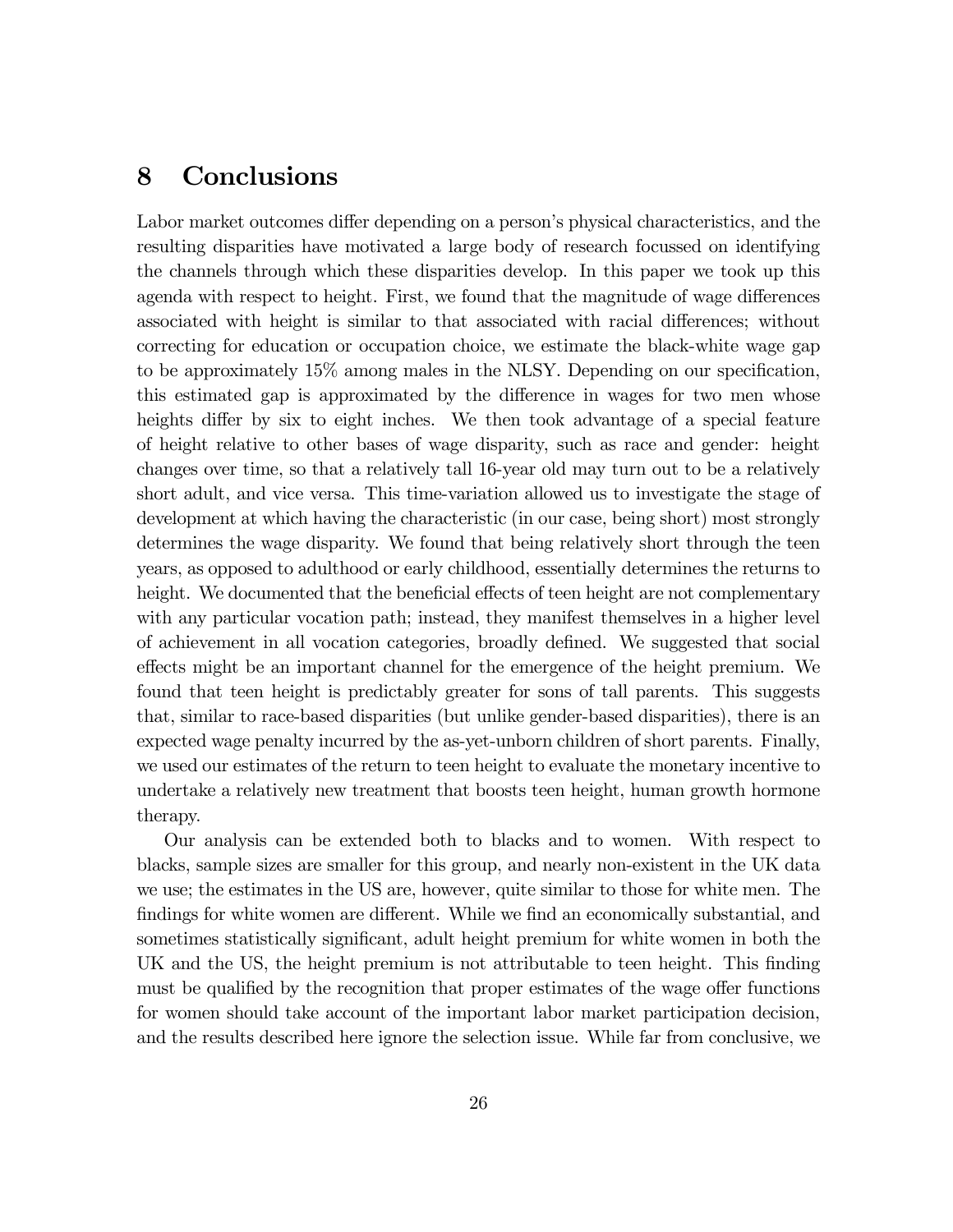view these results for females as suggesting that the relationship between productive endowments and the timing of physical development is different for males and females. Or, as plausible, in our view, the social-psychological returns to earlier development are different for males and females; research in psychology indicates that earlier physical development is a hindrance for girls (see, e.g., Brooks-Gunn, et al., 1985, Ge, et al., 1996, and Graber, 1997). When considered in light of our results for males, the absence of a teen height premium for females reinforces the notion that the estimated teen height premium for males is not merely the result of a correlation between earlier physical development and omitted productive endowments. If the male teen height premium were simply a premium for resources associated with earlier development then we might expect to observe similar benefits to females who developed earlier.

A number of questions pertaining to the height premium are left open by our analysis. Assuming there are valuable skills that are acquired through participation in clubs and athletics, what precisely is acquired? Likely candidates are the interpersonal skills acquired through social interactions, social adaptability from working in groups, and discipline and motivation that result from participation. We also do not know that it is discrimination within athletics and other extracurricular activities that accounts for shorter teens' lower participation. It may be, for example, that earlier treatment has made these youths more sensitive to slights, and that as a result they withdraw from such interactions. More detailed data on the activities that youths engage in, and the job market consequences would permit a better understanding of the production process of social skills.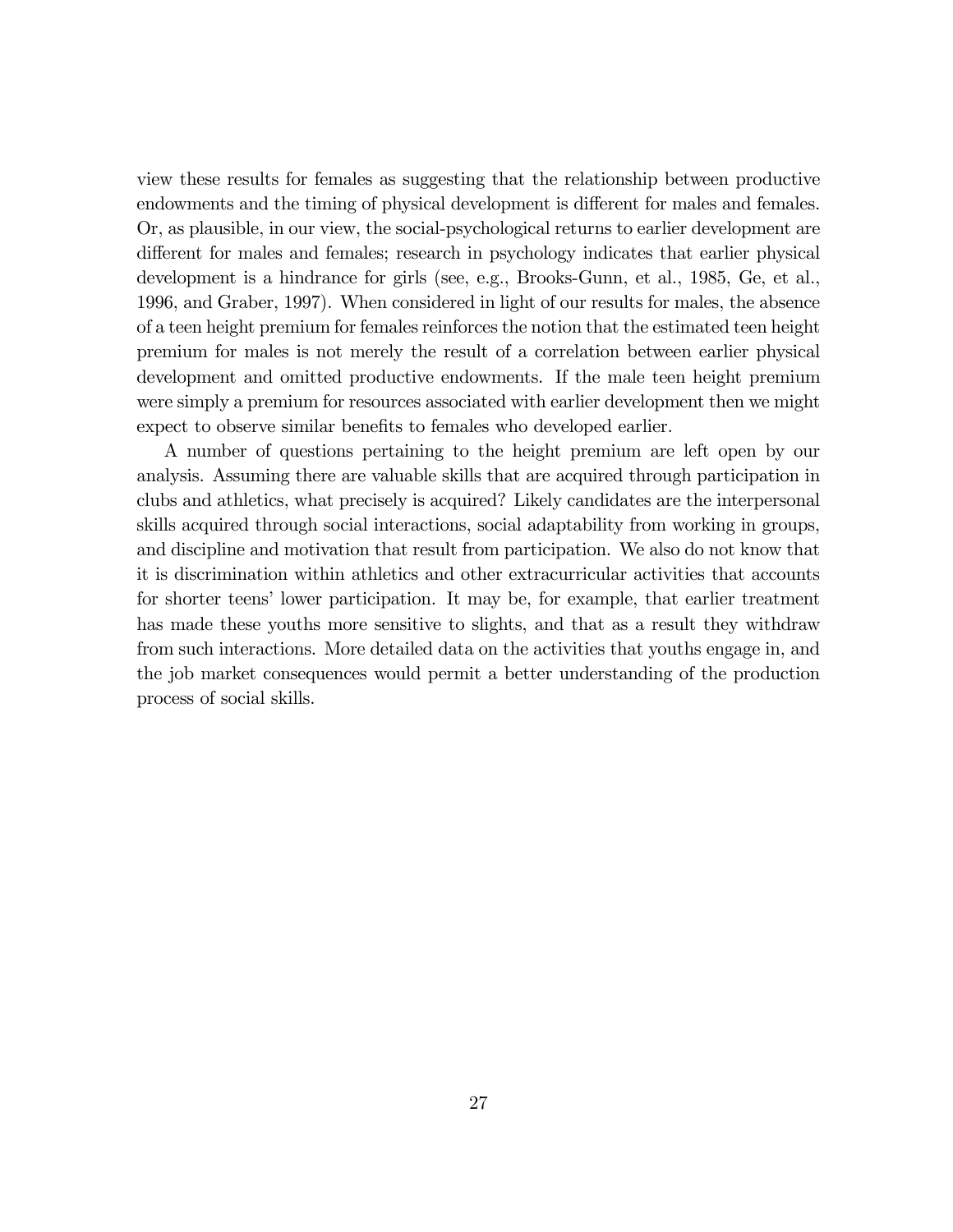# A Teen Height not a Superior Correlate of Endowments Relative to Other Heights

[Insert table A1]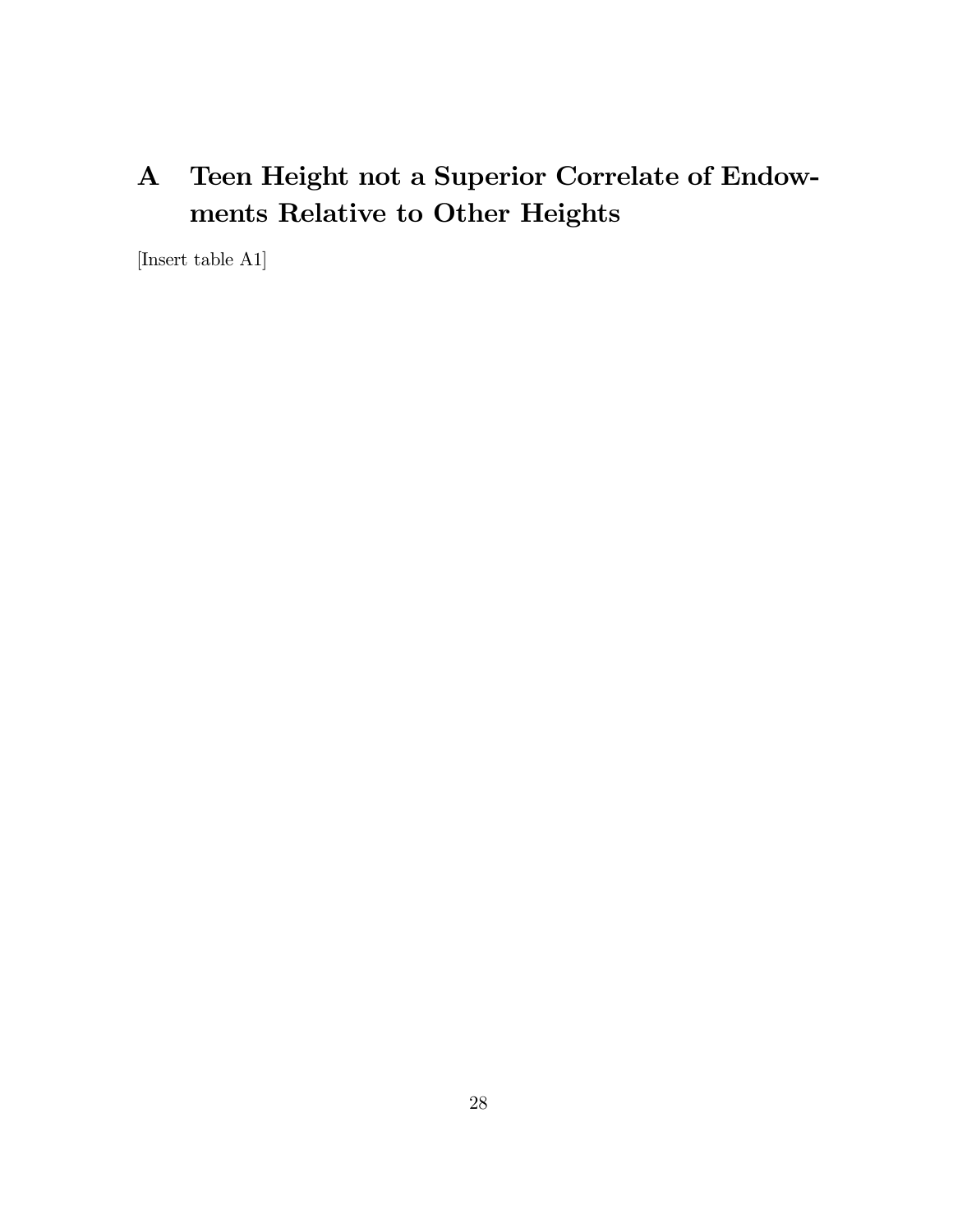## References

- [1] Averett, Susan, and Sanders Korenman (1996). "The Economic Reality of The Beauty Myth." *Journal of Human Resources* **31(2)**:304-330.
- [2] Behrman, Jere, and Mark Rosenzweig (2001). "The Returns to Increasing Body Weight." Working Paper. University of Pennsylvania.
- [3] Barron, John M., Bradley T. Ewing, and Glen R. Waddell "The Effects of High School Athletic Participation on Education and Labor Market Outcomes." The Review of Economics and Statistics, August 2000, 82(3), pp. 409-21.
- [4] Blau, Francine and Lawrence Kahn. "Swimming Upstream: Trends in the Gender Wage Differential in the 1980s." *Journal of Labor Economics* 15(1, Part 1) 1997: 1-42.
- [5] Cain, Glen (1986). "The Economic Analysis of Labor Market Discrimination: A Survey." In *Handbook of Labor Economics*, vol. 1, Eds. Orley Ashenfelter and Richard Layard. Amsterdam: North-Holland.
- [6] Case, Ann, Angela Fertig and Christina Paxson (2003). "From Cradle to Grave? The Lasting Impact of Childhood Health and Circumstance." Princeton University Center for Health and Wellbeing. Working Paper.
- [7] Damon, Albert, Howard Stoudt, and Ross McFarland The Human Body in Equipment Design, Harvard University Press, Cambridge MA 1966.
- [8] Cawley, John, Karen Conneely, James Heckman, Edward Vytlacil "Cognitive Ability, Wages, and Meritocracy." In Devlin, Bernie, Stephen Fienberg, Daniel Resnick, Kathryn Roeder, eds. Intelligence, Genes, and Success: Scientists Respond to the Bell Curve Springer Verlag, New York, 1997.
- [9] Elias, P., and David Blanchflower (1988). "The Occupations , Earnings and Work Histories of Young Adults — Who Gets the Good Jobs?" London England, Department of Employment.
- [10] Frieze, Irene H., Olson, Josephine E., and Deborah C. Good (1990). "Perceived and Actual Discrimination in the Salaries of Male and Female Managers. Journal of Applied Social Psychology  $20(1)$ :46-67.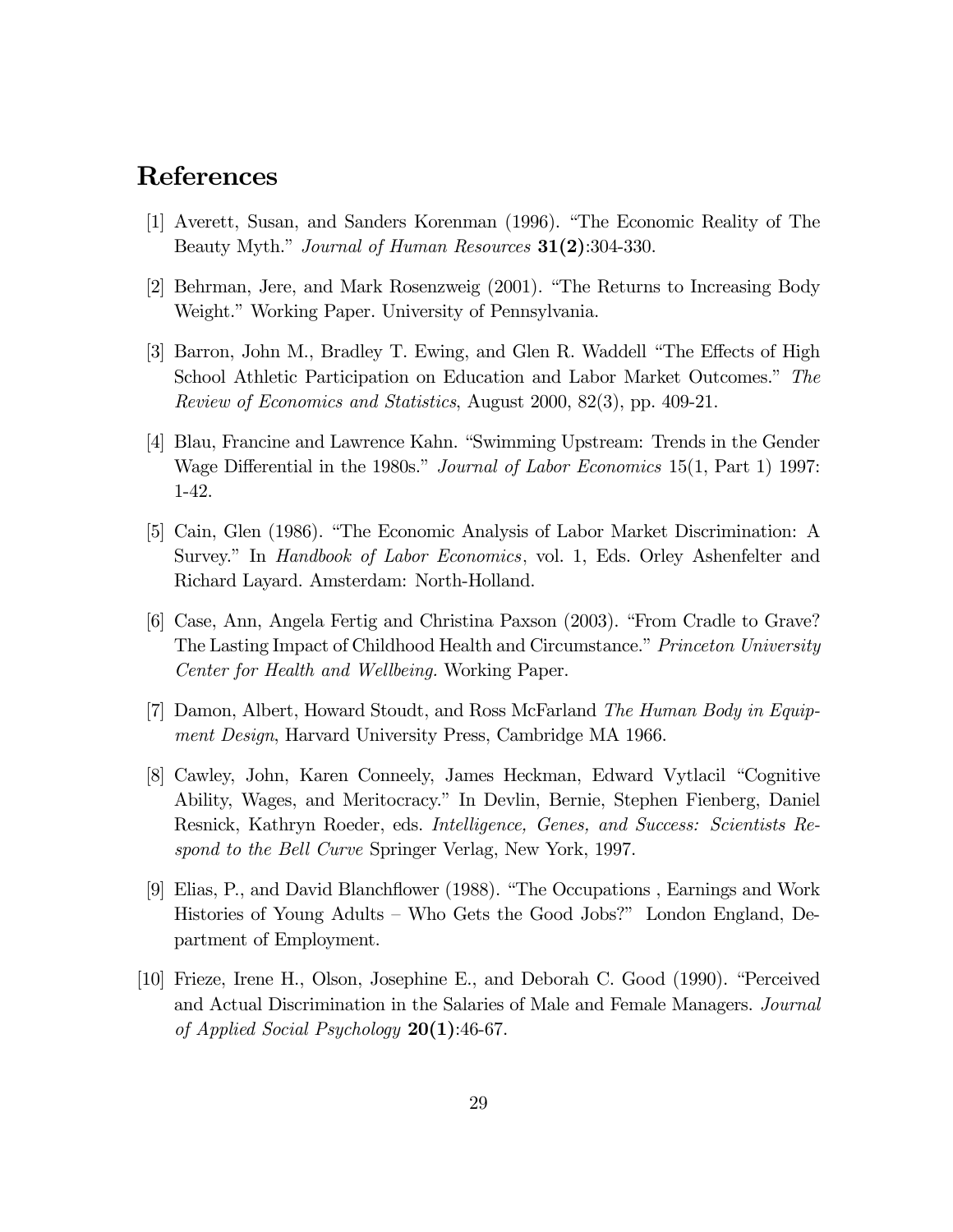- [11] Hamermesh, Daniel S., and Jeffrey E. Biddle (1994). "Beauty and the Labor Market." American Economic Review **84(5)**:1174-1194.
- [12] Hansen, Karsten, James Heckman and Kathleen Mullen (2003). "The Effect of Schooling and Ability on Achievement Test Scores." Forthcoming, *Journal of* Econometrics.
- [13] Heckman, James J. (2000) "Policies to Foster Human Capital." Research in Economics  $54(1):3-56$ .
- [14] \_\_\_\_\_ (1998). "Detecting Discrimination." Journal of Economic Perspectives 12(2):101-116.
- [15] Loh, Eng Seng (1993). "The Economic Effects of Physical Appearance." Social Science Quarterly. 74 (2):420-38.
- [16] Martel, Leslie F. and Henry B. Biller (1987). Stature and Stigma: The Biopsychosocial Development of Short Males. Lexington Books. Lexington, Mass.
- [17] Mele, Joy (2003). "Statistical Review and Evaluation: Clinical Studies" NDA #19-640/SE1-033. Food and Drug Administration Center for Drug Evaluation and Research Report (on file with the authors).
- [18] Moro, Andrea and Peter Norman (2003). "Empirical Implications of Statistical Discrimination on the Returns to Measures of Skill"Empirical Implications of Statistical Discrimination on the Returns to Measures of Skill." Annales d'Économie et de Statistique.
- [19] National Center for Health Statistics, US. Department of Health and Human Services (1987). "Anthropometric Reference Data and Prevalence of Overweight: United States, 1976-80." DHHS Publication No., (PHS) 87-1688.
- [20] Neal, Derek, and William Johnson (1996). "The Role of Premarket Factors in Black-White Wage Differences." Journal of Political Economy. 104 (5):869-95.
- [21] Persico, Nicola, Andrew Postlewaite and Dan Silverman (2003). "The Effect of Adolescent Experience on Labor Market Outcomes: The Case of Height." PIER Working Paper 03-036.
- [22] Roche, Alex F. Growth, Maturation, and Body Composition: the Fels Longitudinal Study 1929-1991. Cambridge University Press, Cambridge UK 1992.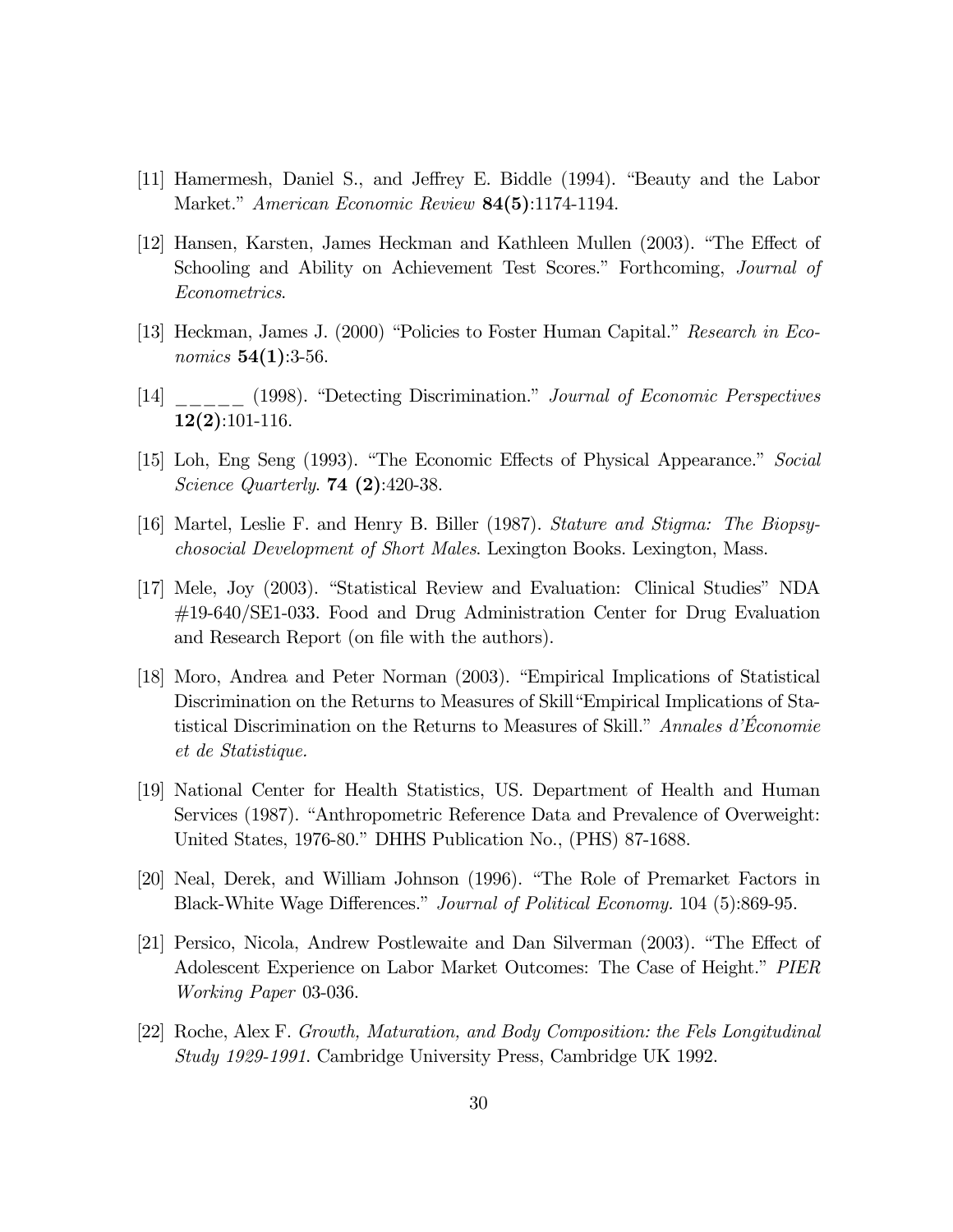- [23] Sargent, James D., and David G. Blanchflower (1994). "Obesity and Stature in Adolescence and Earnings in Young Adulthood: Analysis of a British Birth Cohort." Archives of Pediatric and Adolescent Medicine 148:681-687.
- [24] Steckel, Richard H. "Stature and the Standard of Living," Journal of Economic Literature, 33(4), Dec. 1995, pp. 1903-40.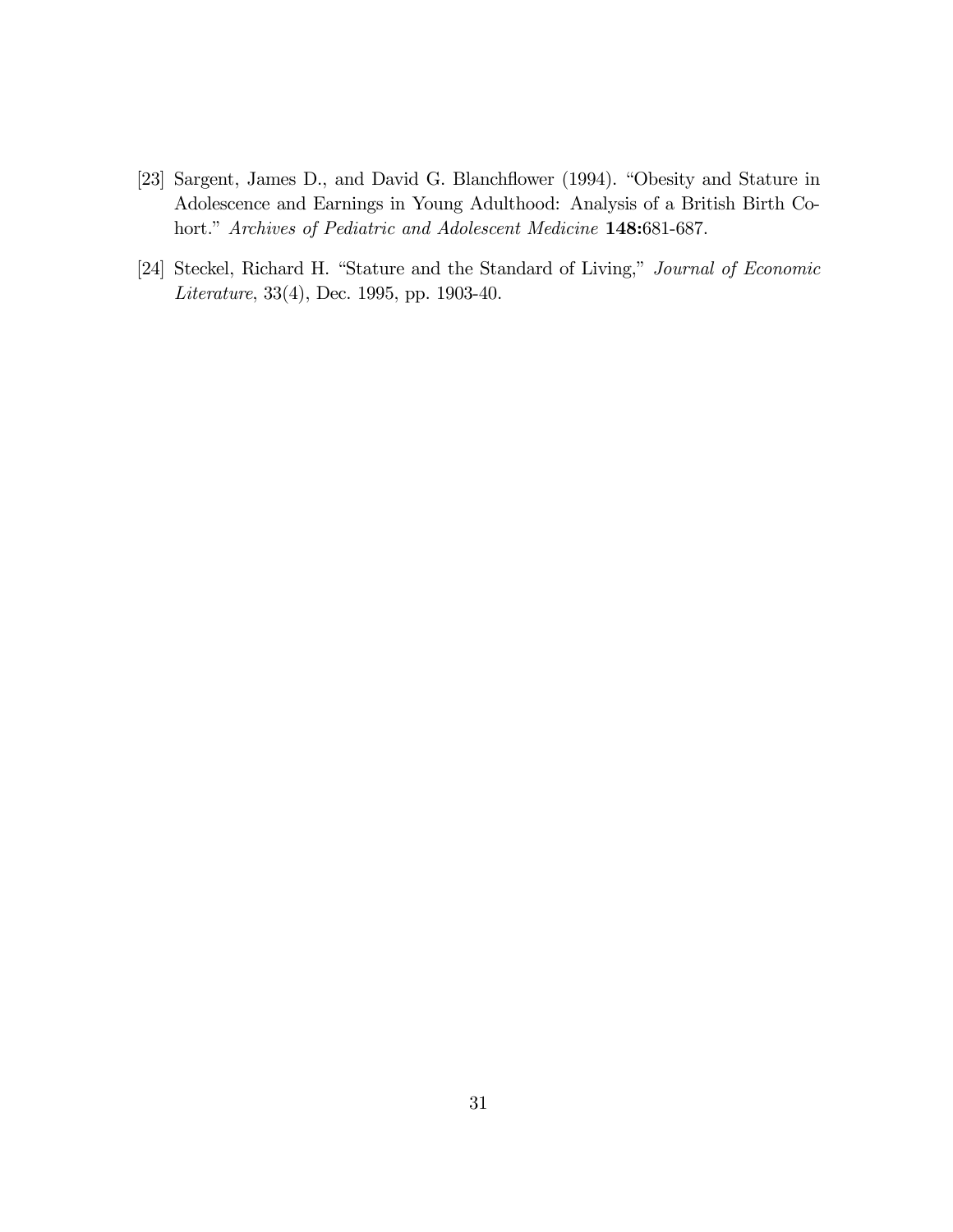| Table 1: Distribution of Height and Change in Height, White Males of the NCDS and NLSY                                                     |                 |                 |                       |               |              |  |  |  |  |  |  |  |  |
|--------------------------------------------------------------------------------------------------------------------------------------------|-----------------|-----------------|-----------------------|---------------|--------------|--|--|--|--|--|--|--|--|
| Britain -- $NCDS1$                                                                                                                         | Height age 16   | Height age 33   | $\triangle$ age 16-33 | Height age 11 | Height age 7 |  |  |  |  |  |  |  |  |
| Mean                                                                                                                                       | 67.28           | 69.81           | 2.54                  | 56.94         | 48.50        |  |  |  |  |  |  |  |  |
| Median                                                                                                                                     | 67.32           | 69.69           | 1.97                  | 57.01         | 49.02        |  |  |  |  |  |  |  |  |
| Standard deviation                                                                                                                         | 3.01            | 2.62            | 1.99                  | 2.63          | 2.16         |  |  |  |  |  |  |  |  |
| $25th$ percentile                                                                                                                          | 65.35           | 68.11           | 1.18                  | 55.00         | 47.01        |  |  |  |  |  |  |  |  |
| $75th$ percentile                                                                                                                          | 69.29           | 71.65           | 3.54                  | 58.74         | 50.00        |  |  |  |  |  |  |  |  |
| $\mathbf N$                                                                                                                                | 1772            | 1772            | 1772                  | 1684          | 1702         |  |  |  |  |  |  |  |  |
| $US - NLSY^2$                                                                                                                              | Height 1981     | Height 1985     | $\Delta$ 1981-85      |               |              |  |  |  |  |  |  |  |  |
| <b>Entire subsample</b>                                                                                                                    |                 |                 |                       |               |              |  |  |  |  |  |  |  |  |
| Mean                                                                                                                                       | 70.41           | 70.69           | 0.28                  |               |              |  |  |  |  |  |  |  |  |
| Median                                                                                                                                     | 70              | 70              | $\overline{0}$        |               |              |  |  |  |  |  |  |  |  |
| Standard deviation                                                                                                                         | 2.85            | 2.77            | 1.44                  |               |              |  |  |  |  |  |  |  |  |
| $25th$ percentile                                                                                                                          | 68              | 68              | $\boldsymbol{0}$      |               |              |  |  |  |  |  |  |  |  |
| $75th$ percentile                                                                                                                          | $\overline{73}$ | 73              | $\mathbf{1}$          |               |              |  |  |  |  |  |  |  |  |
| N                                                                                                                                          | 2603            | 2603            | 2603                  |               |              |  |  |  |  |  |  |  |  |
| <b>Those with</b><br>$\triangle$ height >0                                                                                                 |                 |                 |                       |               |              |  |  |  |  |  |  |  |  |
| Mean                                                                                                                                       | 69.54           | 71.22           | 1.68                  |               |              |  |  |  |  |  |  |  |  |
| Median                                                                                                                                     | $\overline{69}$ | 70              | 1                     |               |              |  |  |  |  |  |  |  |  |
| Standard deviation                                                                                                                         | 3.09            | 2.73            | 1.51                  |               |              |  |  |  |  |  |  |  |  |
| $25th$ percentile                                                                                                                          | $\overline{68}$ | $\overline{69}$ | 1                     |               |              |  |  |  |  |  |  |  |  |
| 75 <sup>th</sup><br>percentile                                                                                                             | $\overline{72}$ | 74              | $\overline{3}$        |               |              |  |  |  |  |  |  |  |  |
| N                                                                                                                                          | 618             | 618             | 618                   |               |              |  |  |  |  |  |  |  |  |
| US Measured heights for white males, ages 18-24, from the National Health and Nutrition<br><b>Examination Survey 1976-1980<sup>3</sup></b> |                 |                 |                       |               |              |  |  |  |  |  |  |  |  |
| Mean                                                                                                                                       | 69.8            |                 |                       |               |              |  |  |  |  |  |  |  |  |
| Median                                                                                                                                     | 69.7            |                 |                       |               |              |  |  |  |  |  |  |  |  |
| Standard deviation                                                                                                                         | 2.8             |                 |                       |               |              |  |  |  |  |  |  |  |  |
| $25th$ percentile                                                                                                                          | 67.9            |                 |                       |               |              |  |  |  |  |  |  |  |  |
| $75th$ percentile                                                                                                                          | 71.6            |                 |                       |               |              |  |  |  |  |  |  |  |  |
| $\overline{N}$                                                                                                                             | 846             |                 |                       |               |              |  |  |  |  |  |  |  |  |

<sup>1</sup> The subsample consists only of the full-time, white male workers in the NCDS for whom there is a measure of height at age 33 and 16, and information on wages and family background. The sample is further restricted when we

consider those with data on age-11 and age-7 height.<br><sup>2</sup> The subsample consists only of the white male respondents to the NLSY for whom there is a measure of height at in 1985 and 1981, and information on family background. The NLSY's oversample of poor whites is excluded.<br><sup>3</sup> Source: National Center for Health Statistics (1987), Table 13.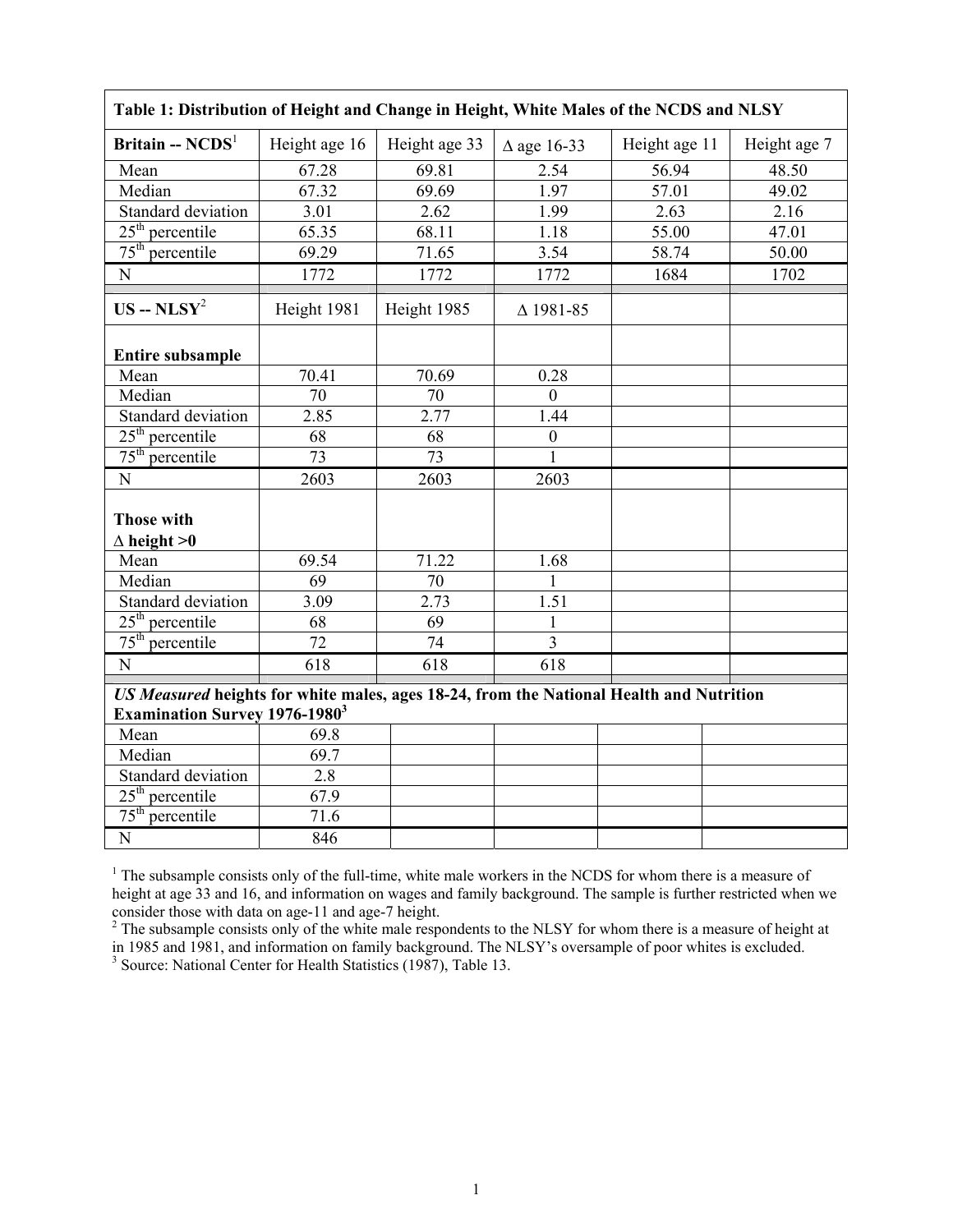| Table 2: Summary Statistics, White Males by Adult Height |                 |                        |                   |              |  |  |  |  |  |  |  |  |  |
|----------------------------------------------------------|-----------------|------------------------|-------------------|--------------|--|--|--|--|--|--|--|--|--|
|                                                          |                 | <b>Britain -- NCDS</b> | <b>US</b> -- NLSY |              |  |  |  |  |  |  |  |  |  |
|                                                          | Adult Height    | Adult Height           | Adult Height      | Adult Height |  |  |  |  |  |  |  |  |  |
|                                                          | Median or Below | Above Median           | Median or Below   | Above Median |  |  |  |  |  |  |  |  |  |
| <b>Adult Characteristics:</b>                            | Mean            | Mean                   | Mean              | Mean         |  |  |  |  |  |  |  |  |  |
|                                                          | (SE)            | (SE)                   | (SE)              | (SE)         |  |  |  |  |  |  |  |  |  |
| Teen height                                              | $65.55*$        | 69.12                  | $68.19*$          | 72.23        |  |  |  |  |  |  |  |  |  |
| (inches)                                                 | (0.08)          | (0.08)                 | (0.07)            | (0.06)       |  |  |  |  |  |  |  |  |  |
| Adult height                                             | $67.80*$        | 71.96                  | $68.25*$          | 72.70        |  |  |  |  |  |  |  |  |  |
| (inches)                                                 | (0.05)          | (0.06)                 | (0.06)            | (0.05)       |  |  |  |  |  |  |  |  |  |
| Age                                                      | 33.0            | 33.0                   | 35.34             | 35.31        |  |  |  |  |  |  |  |  |  |
|                                                          | $(\ldots)$      | $(\ldots)$             | (0.07)            | (0.07)       |  |  |  |  |  |  |  |  |  |
| Ln(wage per hour)                                        | $1.99*$         | 2.10                   | $2.58*$           | 2.68         |  |  |  |  |  |  |  |  |  |
|                                                          | (0.02)          | (0.02)                 | (0.03)            | (0.02)       |  |  |  |  |  |  |  |  |  |
| Years of completed                                       | $11.04*$        | 11.19                  | 13.38*            | 13.79        |  |  |  |  |  |  |  |  |  |
| schooling                                                | (0.03)          | (0.03)                 | (0.09)            | (0.08)       |  |  |  |  |  |  |  |  |  |
| Ever                                                     | 79.89           | 80.09                  | 78.84*            | 83.15        |  |  |  |  |  |  |  |  |  |
| married (%)                                              | (1.34)          | (1.38)                 | (1.42)            | (1.17)       |  |  |  |  |  |  |  |  |  |
| Divorced or                                              | 16.74           | 14.97                  | $20.71*$          | 15.90        |  |  |  |  |  |  |  |  |  |
| separated $(\frac{6}{6})^1$                              | (1.40)          | (1.38)                 | (1.59)            | (1.26)       |  |  |  |  |  |  |  |  |  |
| <b>Family Background:</b>                                |                 |                        |                   |              |  |  |  |  |  |  |  |  |  |
| Mother's years of                                        | $10.43*$        | 10.57                  | $11.83*$          | 12.29        |  |  |  |  |  |  |  |  |  |
| schooling                                                | (0.05)          | (0.06)                 | (0.08)            | (0.07)       |  |  |  |  |  |  |  |  |  |
| Mother skilled/                                          | 56.67           | 54.66                  | $7.20*$           | 9.98         |  |  |  |  |  |  |  |  |  |
| professional $(\% )$                                     | (1.64)          | (1.70)                 | (0.85)            | (0.89)       |  |  |  |  |  |  |  |  |  |
| Father's years of                                        | $11.29*$        | 11.50                  | $12.14*$          | 12.66        |  |  |  |  |  |  |  |  |  |
| schooling                                                | (0.04)          | (0.06)                 | (0.10)            | (0.10)       |  |  |  |  |  |  |  |  |  |
| Father skilled/                                          | 79.87           | 82.87                  | 12.78             | 14.92        |  |  |  |  |  |  |  |  |  |
| professional $(\% )$                                     | (1.32)          | (1.29)                 | (1.09)            | (1.06)       |  |  |  |  |  |  |  |  |  |
| Number of                                                | $3.14*$         | 2.89                   | 2.99              | 2.91         |  |  |  |  |  |  |  |  |  |
| siblings                                                 | (0.05)          | (0.05)                 | (0.06)            | (0.06)       |  |  |  |  |  |  |  |  |  |
| ${\bf N}$                                                | 914             | 858                    | 931               | 1132         |  |  |  |  |  |  |  |  |  |

\* Indicates means are statistically different at the 5% confidence level. 1 Conditional on having been married.

**Notes:** Teen height is height recorded at age 16 (NCDS), or in 1981 (NLSY), adult height is height recorded at age 33 (NCDS), or 1985 (NLSY). Log wages are in measured in 1991 pounds (NCDS) and 1996 dollars (NLSY), and are for full-time workers only. For the NCDS, years of schooling equal the age at which the respondent (or parent) left school minus five. Parents are identified as skilled (professional) if they work in a professional and or skilled, non-manual (NCDS) or professional/managerial (NLSY) occupation.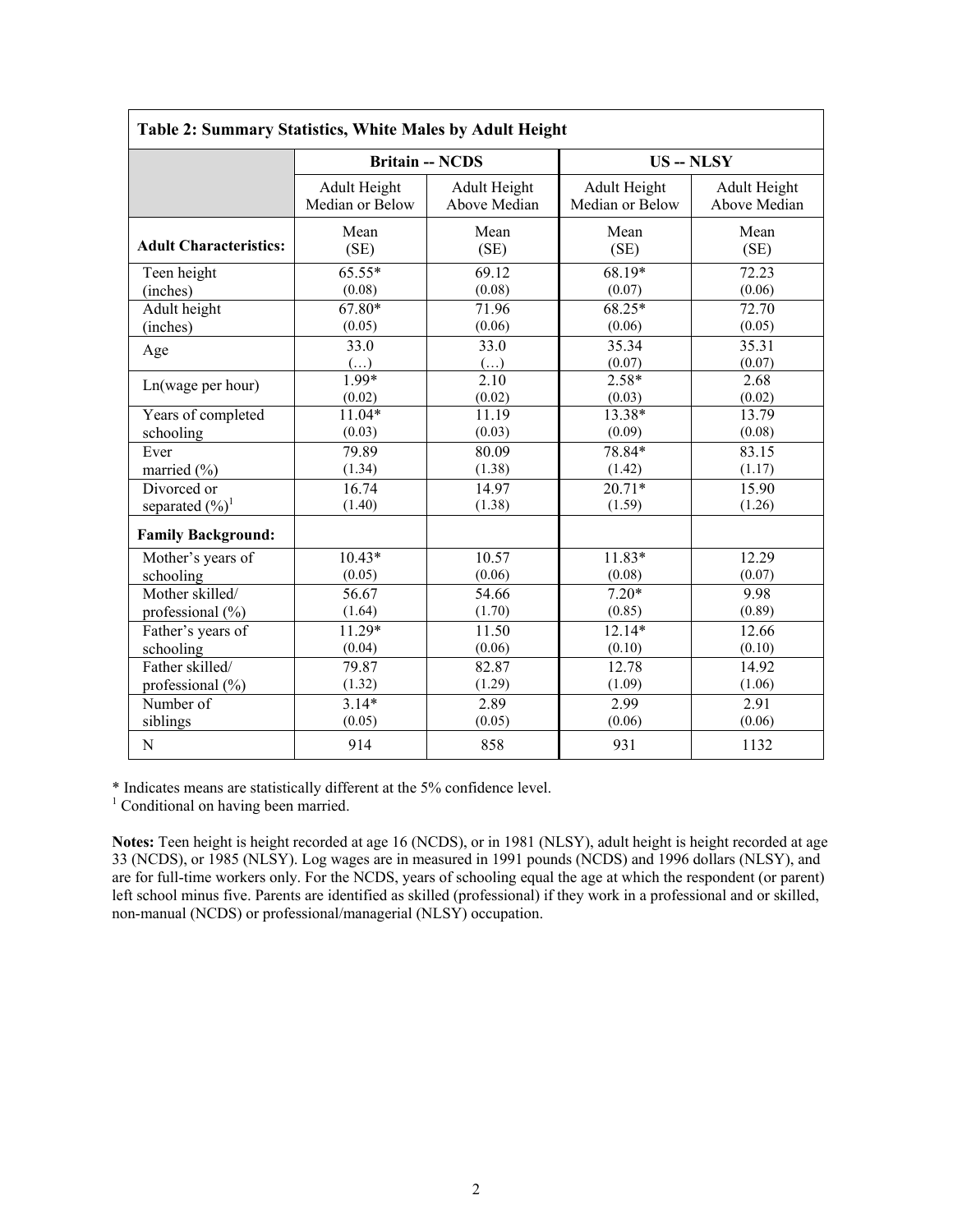| Table 3: OLS Estimates Ln(wage) Equation for Adult, White Male Workers, NCDS and NLSY |          |          |                        |          |                 |          |          |          |  |  |  |  |  |
|---------------------------------------------------------------------------------------|----------|----------|------------------------|----------|-----------------|----------|----------|----------|--|--|--|--|--|
|                                                                                       |          |          | <b>Britain -- NCDS</b> |          | <b>US--NLSY</b> |          |          |          |  |  |  |  |  |
|                                                                                       | (1)      | (2)      | (3)                    | (4)      | (5)             | (6)      | (7)      | (8)      |  |  |  |  |  |
| <b>Covariates</b>                                                                     |          |          |                        |          |                 |          |          |          |  |  |  |  |  |
| Adult height                                                                          | 0.027    | 0.022    | 0.004                  | 0.005    | 0.025           | 0.018    | 0.002    | $-0.004$ |  |  |  |  |  |
| (inches)                                                                              | (0.0053) | (0.0052) | (0.0074)               | (0.0073) | (0.0062)        | (0.0060) | (0.0096) | (0.0091) |  |  |  |  |  |
| Youth height                                                                          |          |          | 0.026                  | 0.021    |                 |          | 0.027    | 0.026    |  |  |  |  |  |
| (inches)                                                                              |          |          | (0.0066)               | (0.0066) |                 |          | (0.0095) | (0.0090) |  |  |  |  |  |
| Age                                                                                   | .        | .        | .                      | .        | 0.028           | 0.027    | 0.024    | 0.023    |  |  |  |  |  |
|                                                                                       |          |          |                        |          | (0.0066)        | (0.0065) | (0.0067) | (0.0065) |  |  |  |  |  |
| Mother's years of                                                                     |          | 0.016    |                        | 0.016    |                 | 0.025    |          | 0.023    |  |  |  |  |  |
| schooling                                                                             |          | (0.0104) |                        | (0.0104) |                 | (0.0092) |          | (0.0092) |  |  |  |  |  |
| Mother skilled/                                                                       |          | $-0.080$ |                        | $-0.074$ |                 | 0.019    |          | 0.024    |  |  |  |  |  |
| professional                                                                          |          | (0.0357) |                        | (0.0356) |                 | (0.0608) |          | (0.0606) |  |  |  |  |  |
| Father's years of                                                                     |          | 0.008    |                        | 0.007    |                 | 0.030    |          | 0.030    |  |  |  |  |  |
| schooling                                                                             |          | (0.0086) |                        | (0.0087) |                 | (0.0065) |          | (0.0065) |  |  |  |  |  |
| Father skilled/                                                                       |          | 0.135    |                        | 0.130    |                 | 0.050    |          | 0.052    |  |  |  |  |  |
| professional                                                                          |          | (0.0467) |                        | (0.0465) |                 | (0.0459) |          | (0.0458) |  |  |  |  |  |
| Number of                                                                             |          | $-0.033$ |                        | $-0.029$ |                 | $-0.023$ |          | $-0.023$ |  |  |  |  |  |
| siblings                                                                              |          | (0.0084) |                        | (0.0084) |                 | (0.0077) |          | (0.0077) |  |  |  |  |  |
| N                                                                                     | 1772     | 1772     | 1772                   | 1772     | 1577            | 1577     | 1577     | 1577     |  |  |  |  |  |
| Adjusted $R^2$                                                                        | 0.032    | 0.047    | 0.037                  | 0.049    | 0.031           | 0.092    | 0.034    | 0.094    |  |  |  |  |  |
|                                                                                       |          |          | 11.47                  |          | 9.86            |          |          | 14.31    |  |  |  |  |  |
| F-Statistic (K,N-K-1)                                                                 | 9.99     | 10.25    |                        | 10.97    |                 | 15.52    | 8.82     |          |  |  |  |  |  |

Standard errors robust to heteroskedasticity are in parentheses.

**Notes:** See notes for Table 2. Sample consists only of white male, full-time workers. Each specification includes controls for region and a constant term, results omitted.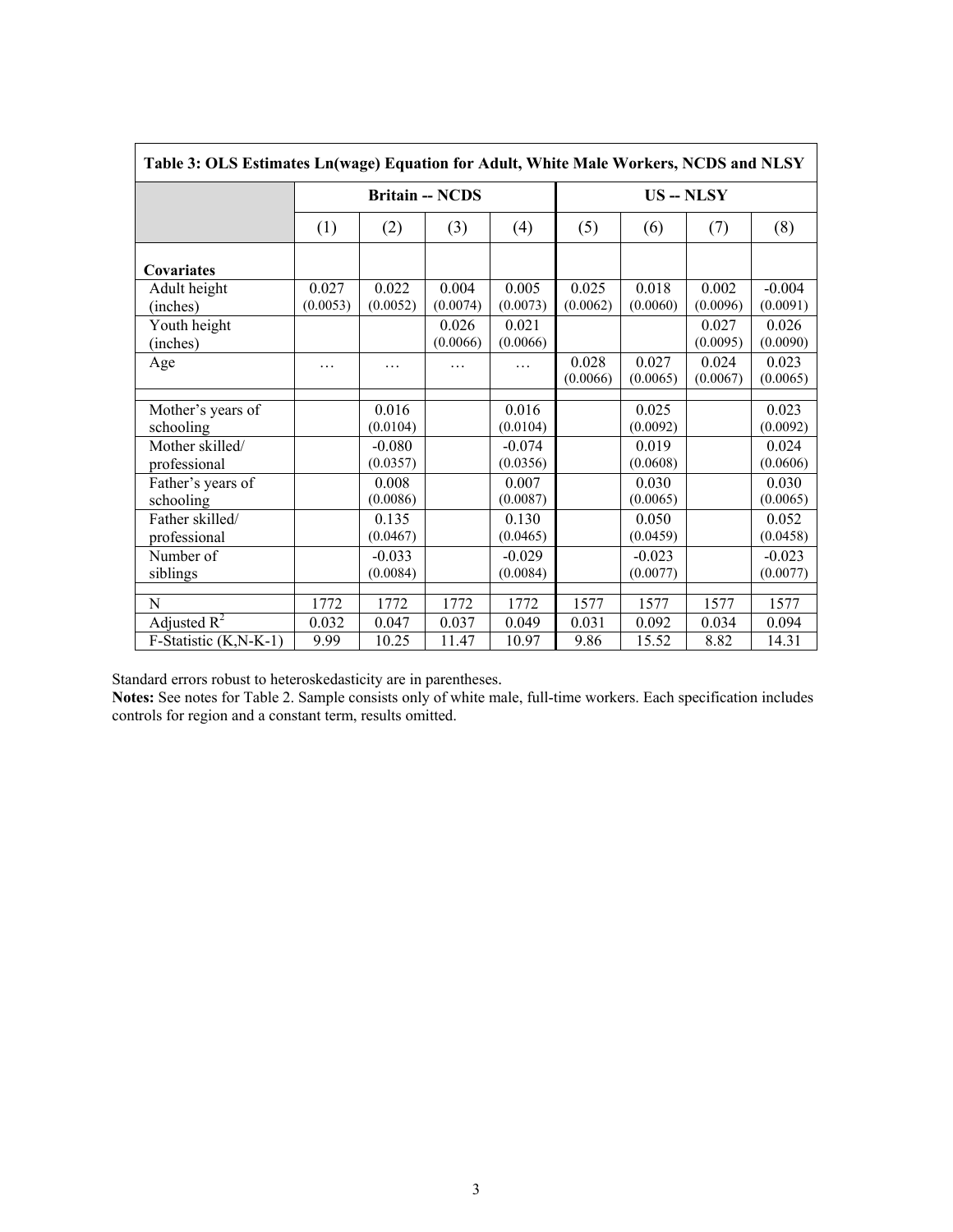| <b>Father's Height</b> |          |          |          |          |
|------------------------|----------|----------|----------|----------|
|                        | (1)      | (2)      | (3)      | (4)      |
|                        |          |          |          |          |
| Covariates             |          |          |          |          |
| Height age 33          | 0.003    | 0.002    | 0.003    | 0.003    |
| (inches)               | (0.0076) | (0.0079) | (0.0074) | (0.0079) |
| Height age 16          | 0.021    | 0.019    | 0.020    | 0.020    |
| (inches)               | (0.0069) | (0.0084) | (0.0065) | (0.0065) |
| Height age 11          |          | 0.003    |          |          |
| (inches)               |          | (0.0107) |          |          |
| Height age 7           |          | 0.003    |          |          |
| (inches)               |          | (0.0109) |          |          |
| Father's Adult Height  |          |          |          | $-0.001$ |
| (inches)               |          |          |          | (0.0056) |
|                        |          |          |          |          |
| Mother's years of      | 0.016    | 0.016    |          | 0.018    |
| schooling              | (0.0109) | (0.0109) |          | (0.0105) |
| Mother                 | $-0.095$ | $-0.095$ |          | $-0.066$ |
| skilled worker         | (0.0368) | (0.0370) |          | (0.0337) |
| Father's years of      | 0.007    | 0.007    |          | 0.009    |
| schooling              | (0.0089) | (0.0090) |          | (0.0090) |
| Father                 | 0.132    | 0.132    |          | 0.106    |
| skilled worker         | (0.0491) | (0.0491) |          | (0.0462) |
| Number of              | $-0.031$ | $-0.030$ |          | $-0.032$ |
| siblings               | (0.0090) | (0.0090) |          | (0.0088) |
|                        |          |          |          |          |
| N                      | 1617     | 1617     | 1713     | 1713     |
| Adjusted $R^2$         | 0.056    | 0.055    | 0.051    | 0.051    |
| F-Statistic (K,N-K-1)  | 10.02    | 8.92     | 10.77    | 10.14    |

**Table 4: OLS Estimates Ln(wage) Equation for White Male Workers of Britain's NCDS, at Age 33, Controlling for Prior Physical Development, and** 

Standard errors robust to heteroskedasticity are in parentheses.

Sample consists only of full time workers. Equations include controls for region and a constant term, results omitted

**Notes:** See notes for Tables 2 and 3.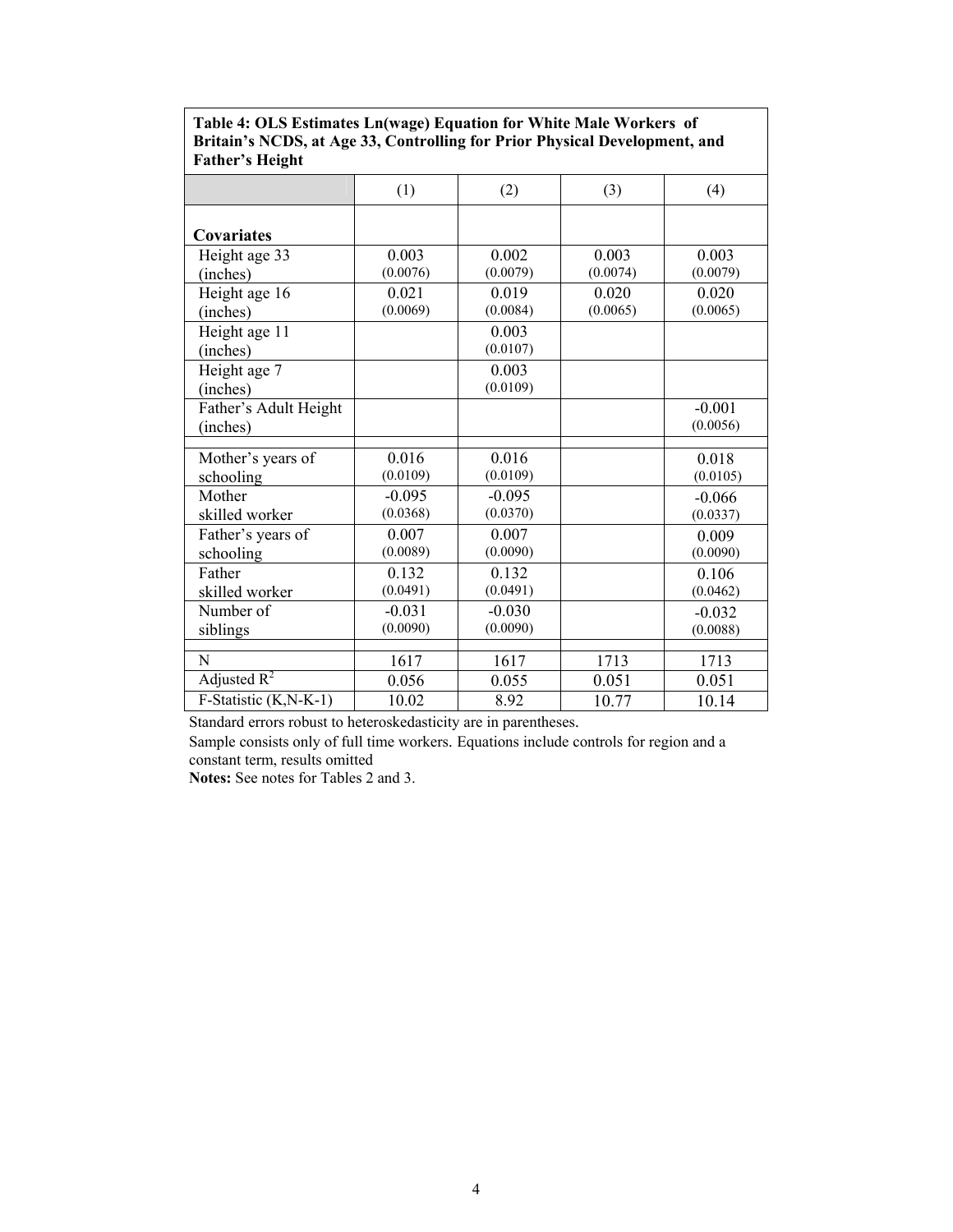|                                   |                   |                      |                      |                        |                   |                       | Table 5: OLS Estimates Ln(wage) Equation for Adult, White Male Workers, NCDS and NLSY Controlling for Measures of Past Health, and Weight |                          |                      |                      |                      |                      |                      |
|-----------------------------------|-------------------|----------------------|----------------------|------------------------|-------------------|-----------------------|-------------------------------------------------------------------------------------------------------------------------------------------|--------------------------|----------------------|----------------------|----------------------|----------------------|----------------------|
|                                   |                   |                      |                      | <b>Britain -- NCDS</b> |                   |                       |                                                                                                                                           | <b>US</b> -- <b>NLSY</b> |                      |                      |                      |                      |                      |
|                                   | (1)               | (2)                  | (3)                  | (4)                    | (5)               | (6)                   |                                                                                                                                           | (5)                      | (6)                  | (7)                  | (8)                  | (9)                  | (10)                 |
| Covariates                        |                   |                      |                      |                        |                   |                       | Covariates                                                                                                                                |                          |                      |                      |                      |                      |                      |
| Height age 33<br>(inches)         | 0.007<br>(0.0079) | 0.006<br>(0.078)     | 0.007<br>(0.0079)    | 0.006<br>(0.0078)      | 0.006<br>(0.0074) | 0.006<br>(0.0077)     | Height in 1985<br>(inches)                                                                                                                | $-0.006$<br>(0.0092)     | $-0.006$<br>(0.0092) | $-0.006$<br>(0.0092) | $-0.006$<br>(0.0092) | $-0.004$<br>(0.0090) | $-0.006$<br>(0.0091) |
| Height age 16<br>(inches)         | 0.020<br>(0.0073) | 0.020<br>(0.0073)    | 0.020<br>(0.0073)    | 0.020<br>(0.0073)      | 0.020<br>(0.0066) | 0.021<br>(0.0089)     | Height in 1981<br>(inches)                                                                                                                | 0.028<br>(0.0092)        | 0.027<br>(0.0093)    | 0.028<br>(0.0092)    | 0.027<br>(0.0092)    | 0.026<br>(0.0090)    | 0.028<br>(0.0096)    |
| Age                               | $**$              | $***$                | $***$                | $***$                  | $\ast\ast$        | $***$                 | Age                                                                                                                                       | 0.023<br>(0.0066)        | 0.023<br>(0.0066)    | 0.023<br>(0.0066)    | 0.024<br>(0.0066)    | 0.023<br>(0.0065)    | 0.026<br>(0.0069)    |
| $#$ health conditions<br>age $16$ |                   | $-0.052$<br>(0.0262) |                      | $-0.049$<br>(0.0276)   |                   |                       | Health limits kind of<br>work 79                                                                                                          |                          | $-0.156$<br>(0.0788) |                      | $-0.216$<br>(0.100)  |                      |                      |
| $#$ health conditions<br>age 7    |                   |                      | $-0.046$<br>(0.0406) | $-0.029$<br>(0.0434)   |                   |                       | Health limits<br>amount of work 79                                                                                                        |                          |                      | 0.026<br>(0.086)     | 0.158<br>(0.120)     |                      |                      |
| Weight age 33<br>(kg)             |                   |                      |                      |                        |                   | $-0.0008$<br>(0.001)  | Weight in 1985<br>(kg)                                                                                                                    |                          |                      |                      |                      |                      | 0.004<br>(0.0023)    |
| Weight age 16<br>(kg)             |                   |                      |                      |                        |                   | $-0.0001$<br>(0.0021) | Weight in 1981<br>(kg)                                                                                                                    |                          |                      |                      |                      |                      | $-0.004$<br>(0.0025) |
| N                                 | 1546              | 1546                 | 1546                 | 1546                   | 1752              | 1752                  | N                                                                                                                                         | 1558                     | 1558                 | 1558                 | 1558                 | 1577                 | 1577                 |
| Adjusted $R^2$                    | 0.049             | 0.049                | 0.093                | 0.049                  | 0.051             | 0.050                 | Adjusted $R^2$                                                                                                                            | 0.094                    | 0.095                | 0.093                | 0.096                | 0.094                | 0.095                |
| $F-Stat. (K,N-K-1)$               | 10.26             | 9.79                 | 9.66                 | 9.26                   | 10.74             | 9.56                  | $F-Stat. (K,N-K-1)$                                                                                                                       | 15.68                    | 13.39                | 12.86                | 12.50                | 14.31                | 12.56                |

Standard errors robust to heteroskedasticity are in parentheses.

**Notes:** See notes for Tables 2 and 3. In the NCDS, at age 7 the possible health conditions include slight, moderate, or severe: general motor handicap, disfiguring condition, mental retardation, emotional maladjustment, head or neck abnormality, upper limb abnormality, lower limb abnormality, spine abnormality, respiratory system problem, alimentary system problem, urogenital system problem, heart condition, blood abnormality, skin condition, epilepsy, other central nervous system condition, diabetes, and any other condition. The possible conditions at age 16 are the same except: disfiguring condition is replaced by general physical abnormality, emotional maladjustment is replaced by emotional/behavioral problem, and eye, hearing and speech defects are also included. In the NLSY, respondents were asked in 1979 a) whether their health limited the kind of work they could do and b) whether their health limited the amount of work they could do. In the UK data, two extreme values of the weight distribution -- a respondent reporting a weight of 252lbs at age 16 and a respondent with a recorded weight of 1741lbs at age 33 -- were omitted from the sample. Specifications include controls for family background, region, and a constant term results not presented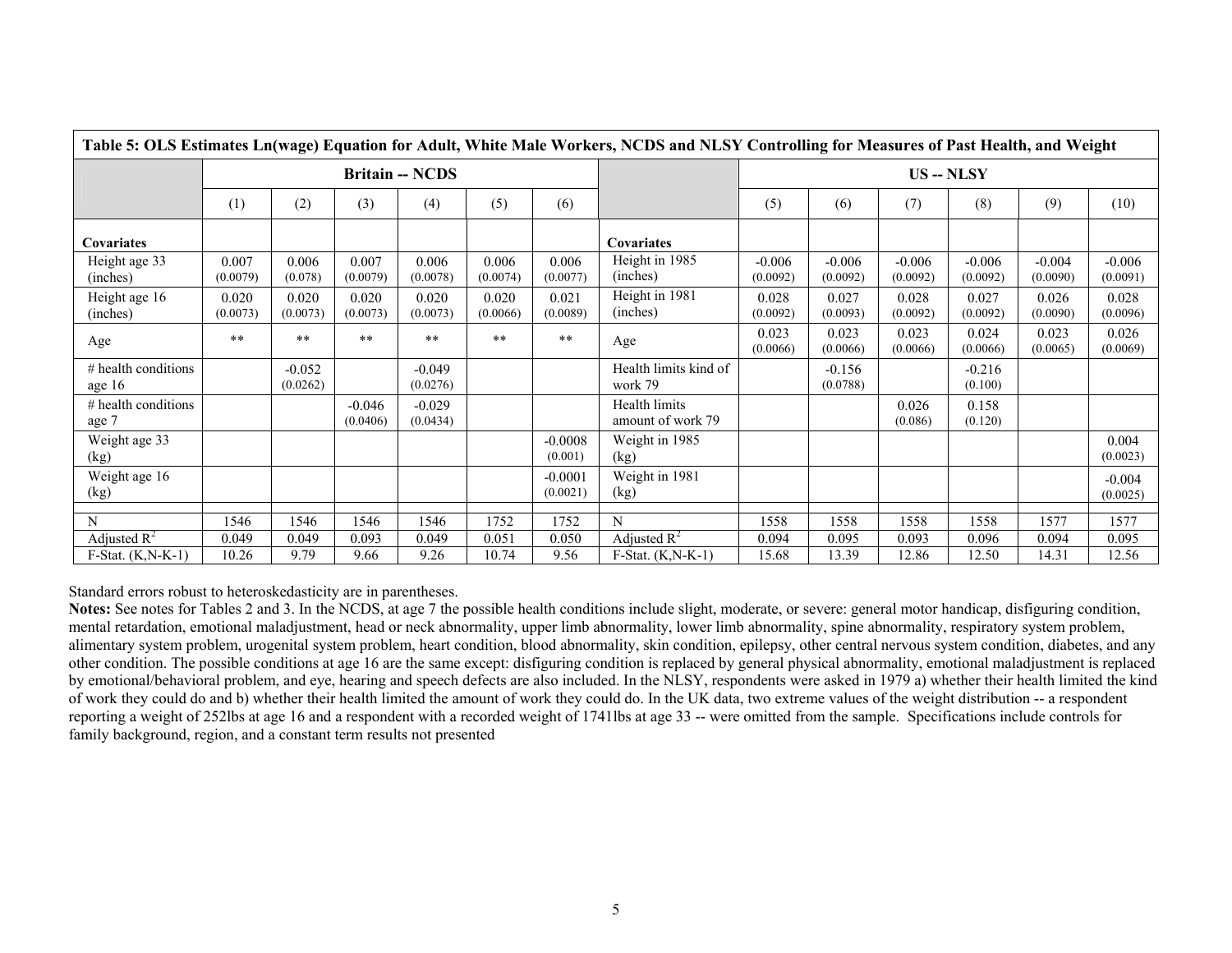| <b>Development and Native Intelligence</b> |                   |                        |                   |                      | Table 6: OLS Estimates Ln(wage) Equation for Adult, White Male Workers, NCDS and NLSY Controlling for Measures of Early |                          |                   |  |  |  |
|--------------------------------------------|-------------------|------------------------|-------------------|----------------------|-------------------------------------------------------------------------------------------------------------------------|--------------------------|-------------------|--|--|--|
|                                            |                   | <b>Britain -- NCDS</b> |                   |                      |                                                                                                                         | <b>US</b> -- <b>NLSY</b> |                   |  |  |  |
|                                            | (1)               | (2)                    | (3)               | (4)                  |                                                                                                                         | (5)                      | (6)               |  |  |  |
| <b>Covariates</b>                          |                   |                        |                   |                      | <b>Covariates</b>                                                                                                       |                          |                   |  |  |  |
| Height age 33<br>(inches)                  | 0.004<br>(0.0074) | $-0.000$<br>(0.0073)   |                   |                      |                                                                                                                         |                          |                   |  |  |  |
| Height age 16<br>(inches)                  | 0.021<br>(0.0066) | 0.019<br>(0.0065)      | 0.024<br>(0.0047) | 0.026<br>(0.0055)    | Height in 1981<br>(inches)                                                                                              | 0.022<br>(0.0059)        | 0.022<br>(0.0063) |  |  |  |
| $100*(Height 16)$<br>(height 33)           |                   |                        |                   | $-0.004$<br>(0.0053) | $100*(Height in 81)/$<br>(Height in 85)                                                                                 |                          | 0.002<br>(0.0062) |  |  |  |
| Age 7 reading<br>test score $(0-30)$       |                   | 0.015<br>(0.0025)      |                   |                      |                                                                                                                         |                          |                   |  |  |  |
| Age 7 math<br>test score $(0-10)$          |                   | 0.024<br>(0.0080)      |                   |                      |                                                                                                                         |                          |                   |  |  |  |
| N                                          | 1726              | 1726                   | 1772              | 1772                 | N                                                                                                                       | 1577                     | 1577              |  |  |  |
| Adjusted $R^2$                             | 0.049             | 0.093                  | 0.050             | 0.049                | Adjusted $R^2$                                                                                                          | 0.095                    | 0.094             |  |  |  |
| $F-Stat. (K.N-K-1)$                        | 10.98             | 17.56                  | 11.72             | 10.97                | $F-Stat. (K.N-K-1)$                                                                                                     | 15.71                    | 14.29             |  |  |  |

 $\Gamma$ 

┑

Standard errors robust to heteroskedasticity are in parentheses.

Sample consists only of full time workers. Equations include controls for family background, region, a constant term, and age in the US data, results omitted

**Notes:** See notes for Tables 2 and 3.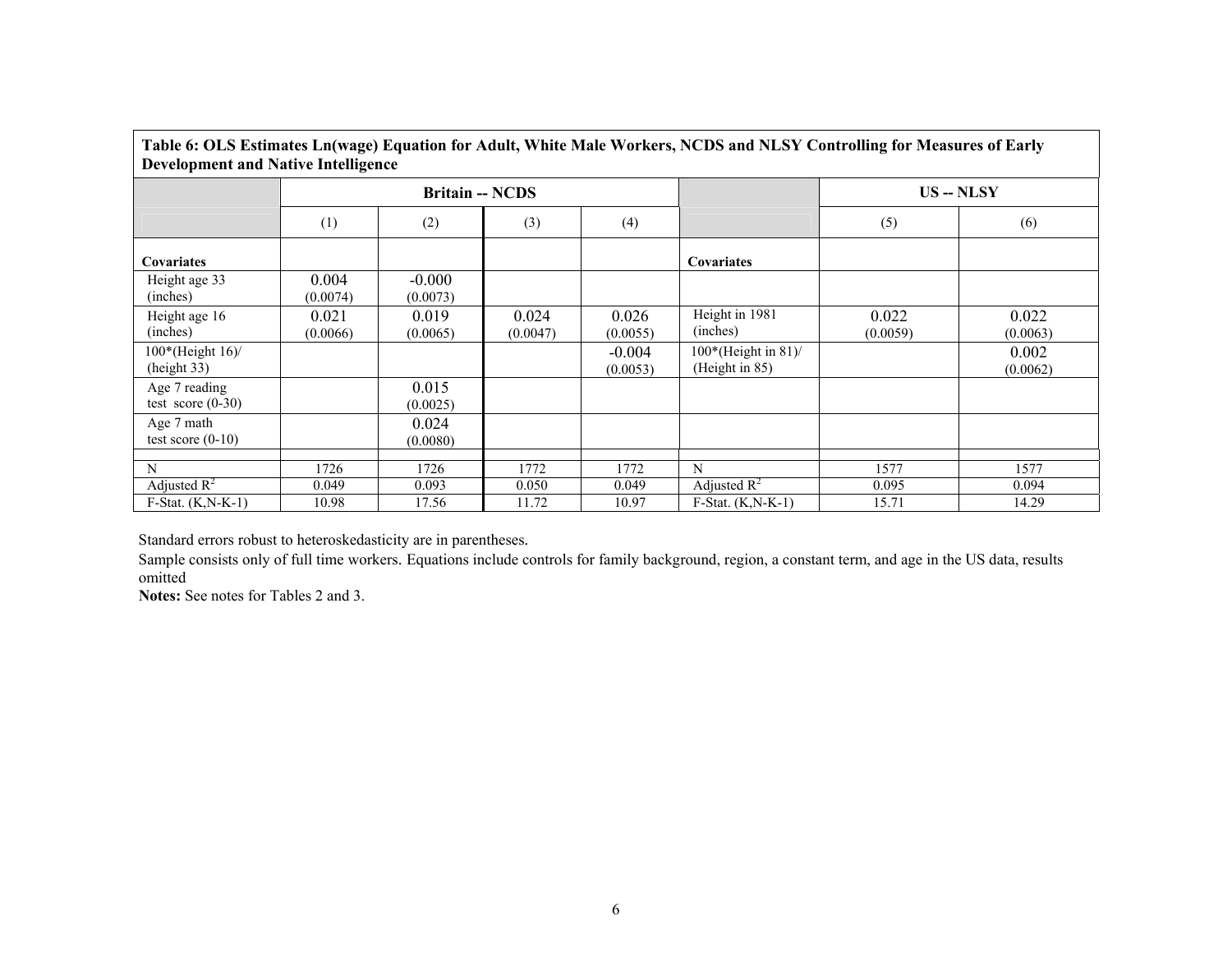| Table 7: OLS Estimates Ln(wage) Equation for Adult, White Male Workers, NCDS and NLSY Controlling for Other Outcome Measures |                      |                      |                        |                      |                   |                      |                      |                                |                       |                       |                      |                      |                      |                      |  |
|------------------------------------------------------------------------------------------------------------------------------|----------------------|----------------------|------------------------|----------------------|-------------------|----------------------|----------------------|--------------------------------|-----------------------|-----------------------|----------------------|----------------------|----------------------|----------------------|--|
|                                                                                                                              |                      |                      |                        |                      |                   |                      |                      | <b>US</b> -- NLSY              |                       |                       |                      |                      |                      |                      |  |
|                                                                                                                              |                      |                      |                        | <b>All Ages</b>      |                   |                      |                      | Less than 19 Years old in 1981 |                       |                       |                      |                      |                      |                      |  |
|                                                                                                                              | (1)                  | (2)                  | (3)                    | (4)                  | (5)               | (6)                  | (7)                  | (8)                            | (9)                   | (10)                  | (11)                 | (12)                 | (13)                 | (14)                 |  |
| Covariates                                                                                                                   |                      |                      |                        |                      |                   |                      |                      |                                |                       |                       |                      |                      |                      |                      |  |
| Height in 1985<br>(inches)                                                                                                   | $-0.004$<br>(0.0098) | $-0.004$<br>(0.0097) | $-0.003$<br>(0.0097)   | $-0.001$<br>(0.0097) | 0.003<br>(0.0093) | $-0.002$<br>(0.0095) | 0.002<br>(0.0093)    | $-0.016$<br>(0.0127)           | $-0.016$<br>(0.00125) | $-0.015$<br>(0.00126) | $-0.009$<br>(0.0124) | $-0.009$<br>(0.0117) | $-0.010$<br>(0.0122) | $-0.006$<br>(0.0117) |  |
| Height in 1981<br>(inches)                                                                                                   | 0.023<br>(0.0095)    | 0.022<br>(0.0094)    | 0.022<br>(0.0095)      | 0.018<br>(0.0095)    | 0.011<br>(0.0092) | 0.018<br>(0.0093)    | 0.011<br>(0.0092)    | 0.026<br>(0.0118)              | 0.025<br>(0.0113)     | 0.024<br>(0.0118)     | 0.016<br>(0.0120)    | 0.015<br>(0.0111)    | 0.020<br>(0.0115)    | 0.011<br>(0.0112)    |  |
| Average height of<br>occupation in 1996                                                                                      |                      | 0.070<br>(0.0486)    |                        |                      |                   |                      | 0.020<br>(0.0449)    |                                | 0.199<br>(0.0662)     |                       |                      |                      |                      | 0.127<br>(0.0604)    |  |
| Self-esteem in 1980                                                                                                          |                      |                      | 0.028<br>(0.0061)      |                      |                   |                      | 0.014<br>(0.0059)    |                                |                       | 0.023<br>(0.0087)     |                      |                      |                      | 0.009<br>(0.0085)    |  |
| Participation in HS<br>athletics                                                                                             |                      |                      |                        | 0.117<br>(0.0325)    |                   |                      | 0.034<br>(0.0315)    |                                |                       |                       | 0.165<br>(0.0461)    |                      |                      | 0.090<br>(0.0445)    |  |
| No. of HS clubs<br>participated in                                                                                           |                      |                      |                        | 0.051<br>(0.0179)    |                   |                      | $-0.011$<br>(0.0179) |                                |                       |                       | 0.097<br>(0.0231)    |                      |                      | 0.028<br>(0.0234)    |  |
| AFQT percentile in<br>1980                                                                                                   |                      |                      |                        |                      | 0.007<br>(0.0007) |                      | 0.004<br>(0.0008)    |                                |                       |                       |                      | 0.007<br>(0.0010)    |                      | 0.004<br>(0.0010)    |  |
| Yrs of completed<br>schooling in 1996                                                                                        |                      |                      |                        |                      |                   | 0.078<br>(0.0076)    | 0.049<br>(0.0087)    |                                |                       |                       |                      |                      | 0.078<br>(0.0011)    | 0.045<br>(0.0122)    |  |
| $\mathbf N$                                                                                                                  | 1485                 | 1485                 | 1485                   | 1485                 | 1485              | 1485                 | 1485                 | 627                            | 627                   | 627                   | 627                  | 627                  | 627                  | 627                  |  |
| Adjusted $R^2$                                                                                                               | 0.094                | 0.096                | 0.106                  | 0.109                | 0.162             | 0.164                | 0.185                | 0.114                          | 0.136                 | 0.138                 | 0.153                | 0.192                | 0.194                | 0.229                |  |
| F-Stat. $(K, N-K-1)$                                                                                                         | 13.85                | 12.86                | 14.80                  | 13.31                | 22.30             | 23.42                | 18.49                | 7.12                           | 7.62                  | 6.86                  | 8.94                 | 11.52                | 11.12                | 9.43                 |  |
|                                                                                                                              |                      |                      | <b>Britain -- NCDS</b> |                      |                   |                      |                      |                                |                       |                       |                      |                      |                      |                      |  |
|                                                                                                                              |                      |                      |                        |                      |                   |                      |                      |                                |                       |                       |                      |                      |                      |                      |  |
| Height age 33<br>(inches)                                                                                                    | 0.006<br>(0.0084)    | 0.005<br>(0.0082)    | 0.005<br>(0.0081)      | 0.005<br>(0.0082)    | 0.005<br>(0.0080) |                      |                      |                                |                       |                       |                      |                      |                      |                      |  |
| Height age 16<br>(inches)                                                                                                    | 0.020<br>(0.0071)    | 0.018<br>(0.0068)    | 0.010<br>(0.0068)      | 0.016<br>(0.0068)    | 0.011<br>(0.0065) |                      |                      |                                |                       |                       |                      |                      |                      |                      |  |
| Average height of<br>occupation age 33                                                                                       |                      | 0.352<br>(0.0320)    |                        |                      | 0.243<br>(0.0328) |                      |                      |                                |                       |                       |                      |                      |                      |                      |  |
| Reading test score age<br>16                                                                                                 |                      |                      | 0.018<br>(0.0029)      |                      | 0.013<br>(0.0029) |                      |                      |                                |                       |                       |                      |                      |                      |                      |  |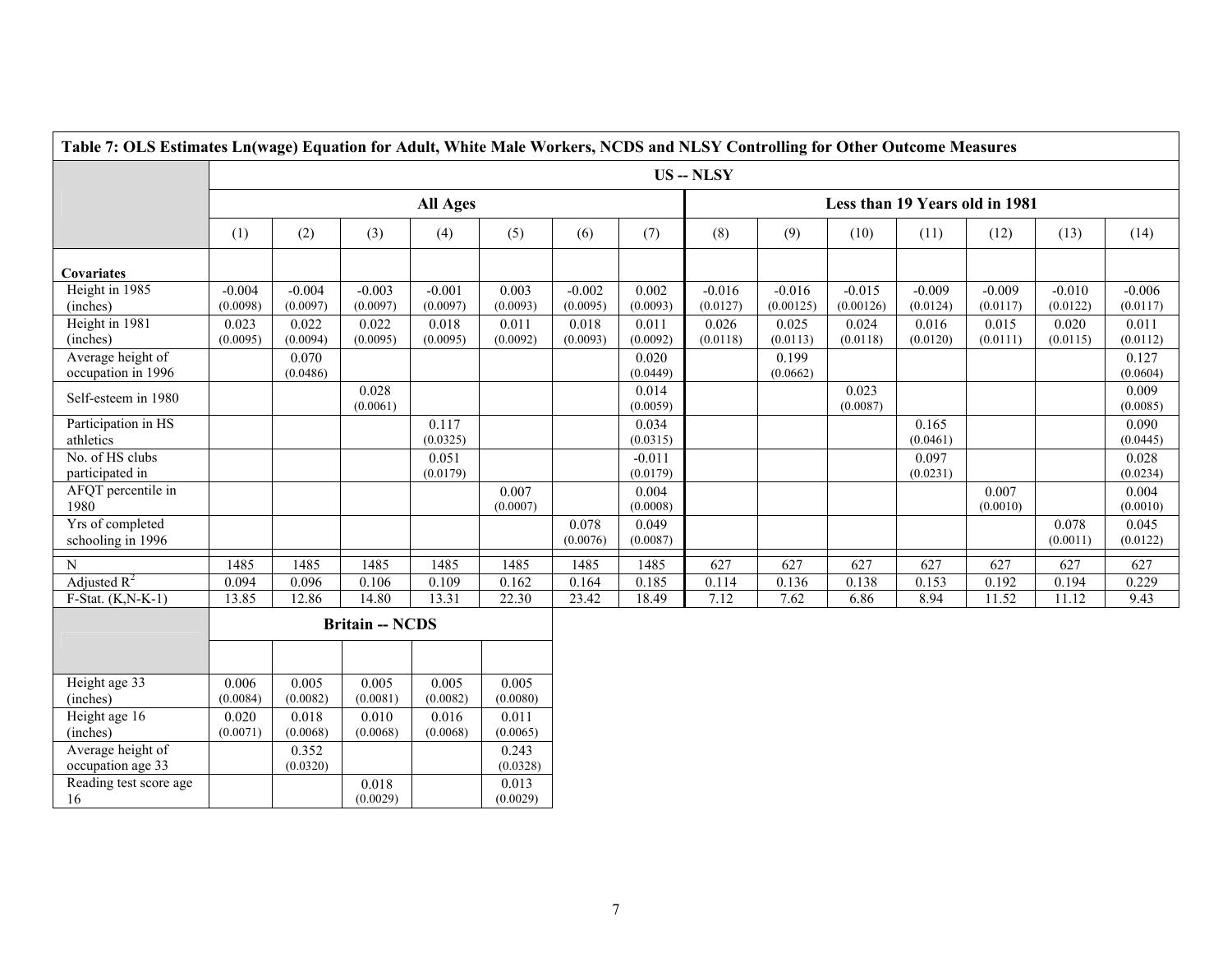| Math test score age 16               |       |       | 0.014<br>(0.0025) |                   | 0.005<br>(0.0027) |
|--------------------------------------|-------|-------|-------------------|-------------------|-------------------|
| Yrs of completed<br>schooling age 33 |       |       |                   | 0.179<br>(0.0191) | 0.084<br>(0.0241) |
|                                      | 1376  | 1376  | 1376              | 1376              | 1376              |
| Adjusted $R^2$                       | 0.045 | 0.125 | 0.123             | 0.109             | 0.172             |
| $F-Stat. (K.N-K-1)$                  | 8.56  | 18.96 | 13.46             | 13.76             | 22.64             |

Standard errors robust to heteroskedasticity are in parentheses.

**Notes:** Sample consists only of full time workers. Equations include controls for region and a constant term, and in the US age, results omitted. Average height of occupation is defined as the sample average teen height of all the workers in the respondent's occupational category, excluding the respondent himself. Occupations are divided into 17 categories in the UK and 12 in the US. In the UK, years of completed schooling are defined as the age at which the respondent left school minus five. See notes for Tables 2 and 3.